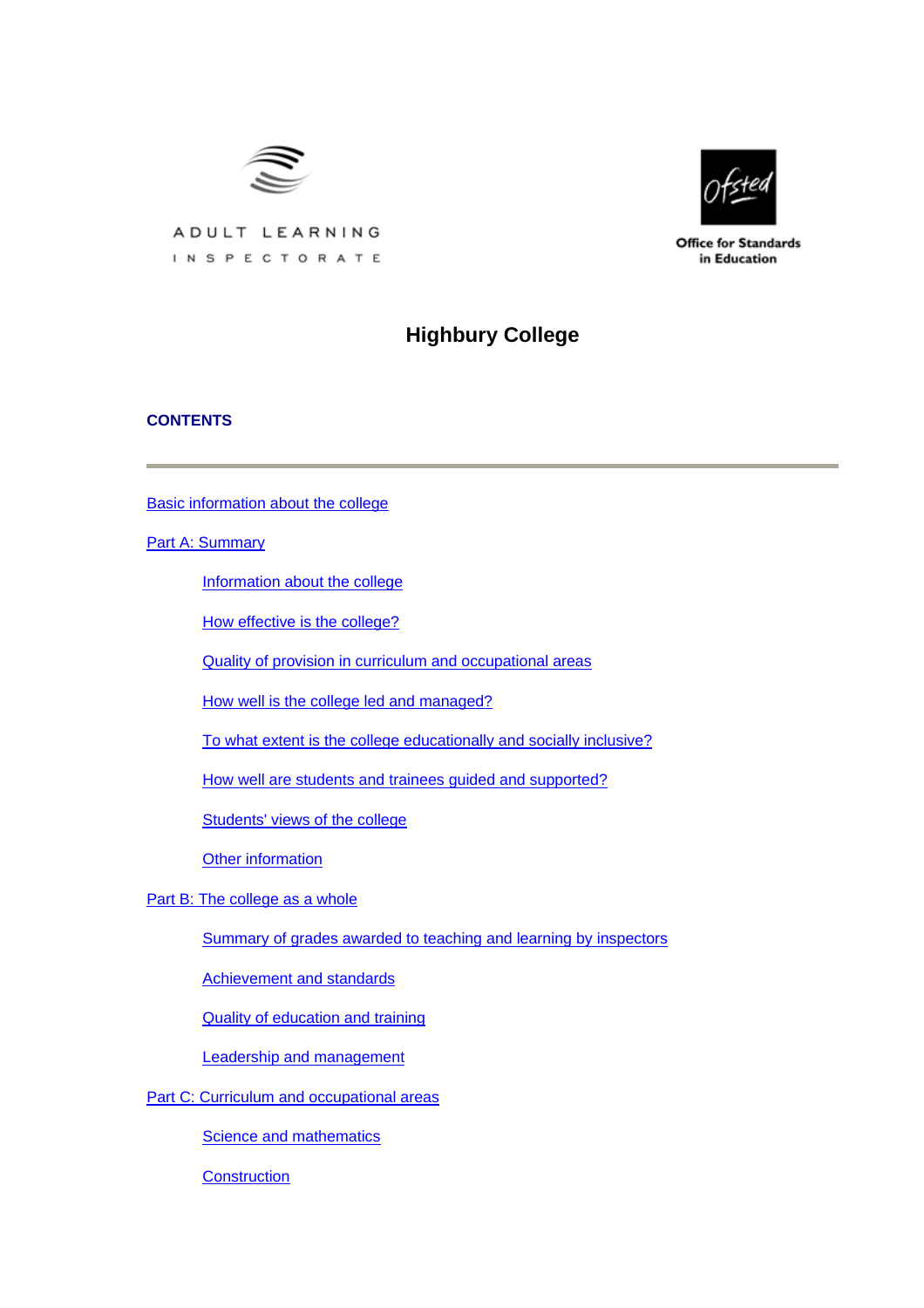#### <span id="page-1-0"></span>**[Engineering](#page-22-0)**

**[Business](#page-25-0)** 

[Computing and information technology](#page-28-0)

[Hospitality, catering, sports, leisure and travel](#page-31-0)

**[Hair and beauty therapy](#page-34-0)** 

[Health and social care](#page-37-0)

[Journalism and media](#page-40-0)

[English, communication and languages](#page-43-0)

[English for speakers of other languages](#page-46-0)

**[Literacy and numeracy](#page-49-0)** 

[Part D: College data](#page-52-0)

[Table 1: Enrolments by level of study and age September 2002](#page-52-0)

[Table 2: Enrolments by curriculum area and age group 2001/02](#page-52-0)

[Table 3: Retention and achievement](#page-53-0)

[Table 4: Quality of teaching observed during the inspection by level](#page-54-0)

# **Basic information about the college**

ا چا

| Name of college:             | <b>Highbury College</b>                  |
|------------------------------|------------------------------------------|
| Type of college:             | <b>General Further Education College</b> |
| Principal:                   | Stella Mbubaegbu                         |
| Address of college:          | <b>Highbury College</b>                  |
|                              | Cosham                                   |
|                              | Portsmouth                               |
|                              | Hampshire PO6 2SA                        |
| Telephone number:            | 023 9238 3131                            |
| Fax number:                  | 023 9232 5551                            |
| Chair of governors:          | Karen Woods                              |
| Unique reference number:     | 130697                                   |
| Name of reporting inspector: | Ela Piotrowska                           |
| Dates of inspection:         | 17-21 February 2003                      |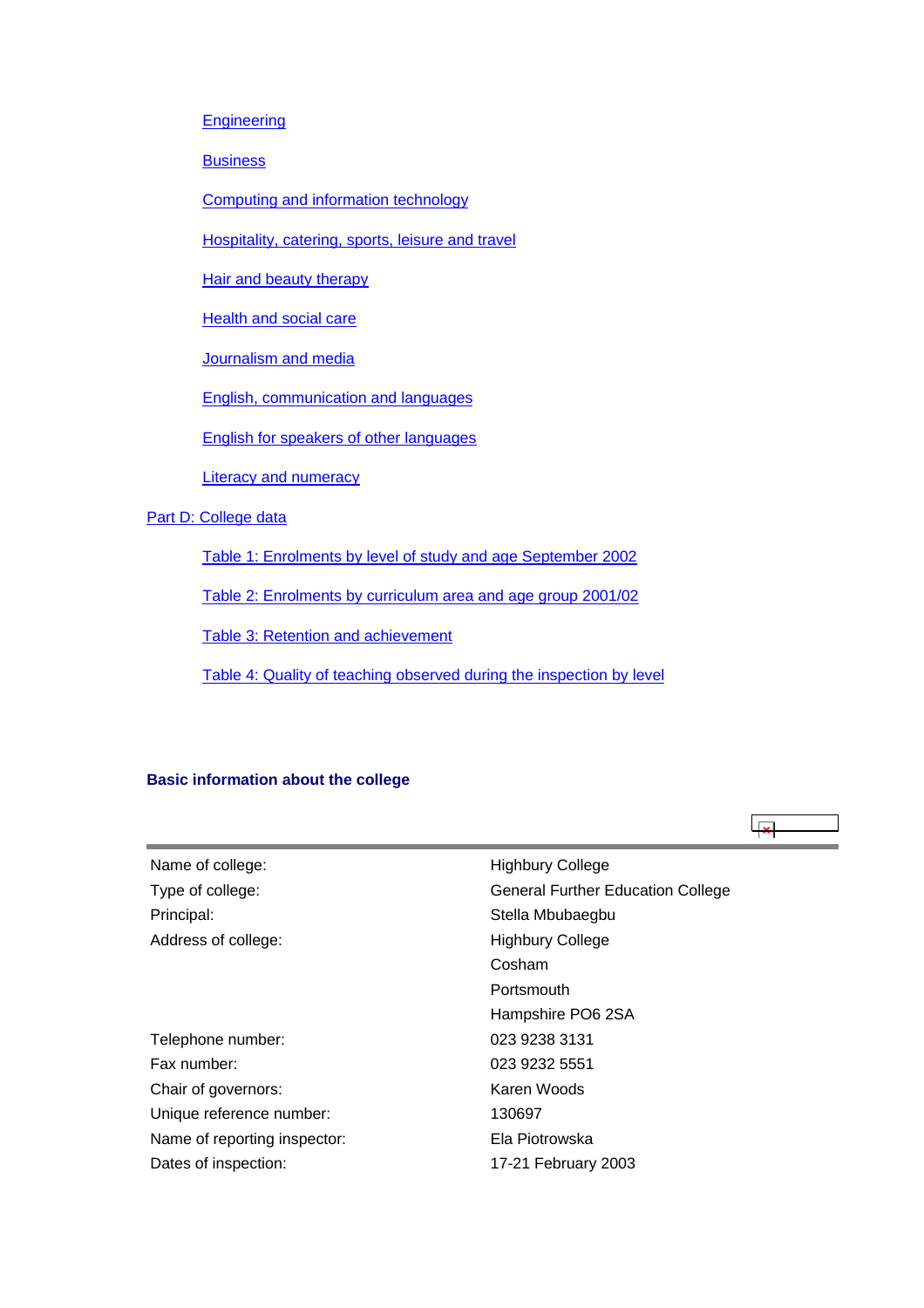#### <span id="page-2-0"></span>**Information about the college**

Highbury College is the largest general further education (FE) college in Portsmouth and the third largest in south-east England. The majority of learners study at the college's 14-acre campus in Cosham, to the north of the city. The college also runs programmes at its Compass and Unicorn centres in the heart of Portsmouth. The college offers programmes in all areas of learning. It has a broad and predominantly vocational curriculum. Courses range from entry level to higher education (HE). The college has work-based learning contracts to deliver modern apprenticeships in construction, engineering, business administration, hairdressing and catering, with some 300 students enrolled on work-based learning programmes. It also runs provision at the Apex centre in Leigh Park, the majority of which is for students under the age of 16, and provides prison education programmes and city council funded adult community learning programmes. Within a twelve-mile radius, there are two sixth form colleges, two other general FE colleges and extensive provision made by the university of Portsmouth.

Portsmouth is one of the most densely populated cities in the country, outside of London, with approximately 192,000 residents. The college recruits some 42% of its students from Portsmouth. The local economy is characterised by developments in commerce, technology and education; employment is growing in all sectors, but particularly in construction and distribution, hotels and restaurants. The unemployment rate is low, at 2%. Portsmouth has some of the most deprived wards in England and, in 2001/02, 25% of the college's students were from wards attracting a widening participation factor.

The Portsmouth area has lower than average pass rates for students aged 16, with General Certificate of Secondary Education (GCSE) results 15% below the national average and General Certificate of Education Advanced Subsidiary (GCE AS) and A2 pass rates below those for Hampshire and for England as a whole. Literacy and numeracy rates are also low, with 16% of the population identified as having poor literacy skills and 36% poor numeracy skills.

In 2001/02, the college had 16,999 students. Of these, 13% studied on a full-time basis and 87% on a part-time basis. Some 4% of the college's students were under the age of 16, 12% were aged 16 to 18, 84% were aged 19 and over and 48% were female. About 6% of all students had a learning difficulty and/or disability. Some 5% of the college's students identified themselves as belonging to a minority ethnic group, compared to approximately 6% of the population within Portsmouth.

The college's mission is to be the highest quality provider of vocational community education in the Solent region.

**How effective is the college?**

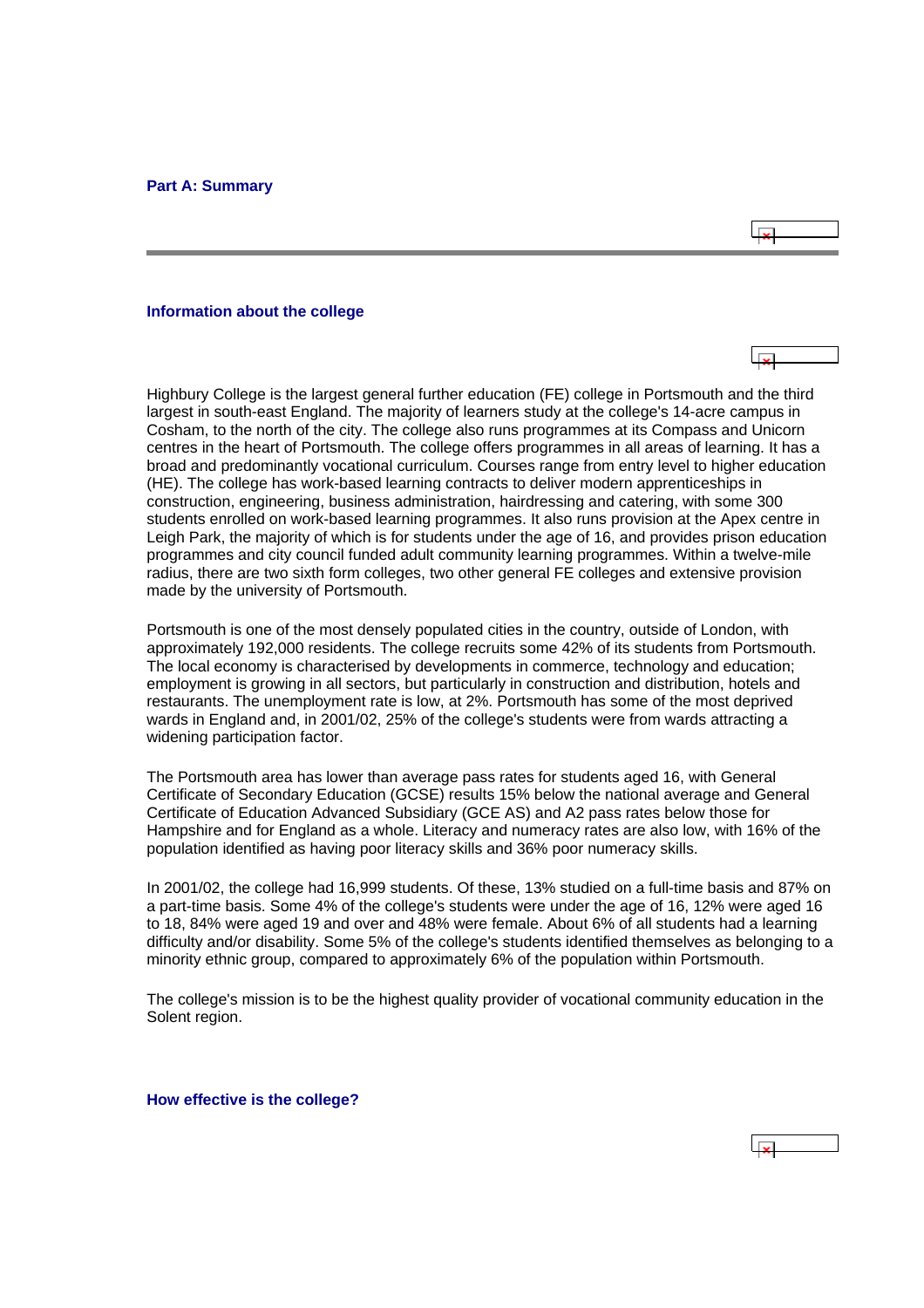training is satisfactory in eight of the twelve areas of learning, good in one and unsatisfactory in three. The college's key strengths and the areas that should be improved are listed below.

# *Key strengths*

- o good pass rates
- o high standards of students' work in many courses
- o good support for students with disabilities
- o strong links with industry and the community
- o good skills development and teaching in construction and catering
- o good individual support for students
- o accurate management information systems data to plan and monitor performance
- o effective staff appraisal and training programmes
- o good strategic and operational plans that give a clear direction for the college
- o productive work in the community.

# *What should be improved*

- o quality of much teaching and learning
- o rigour of college observation of teaching and learning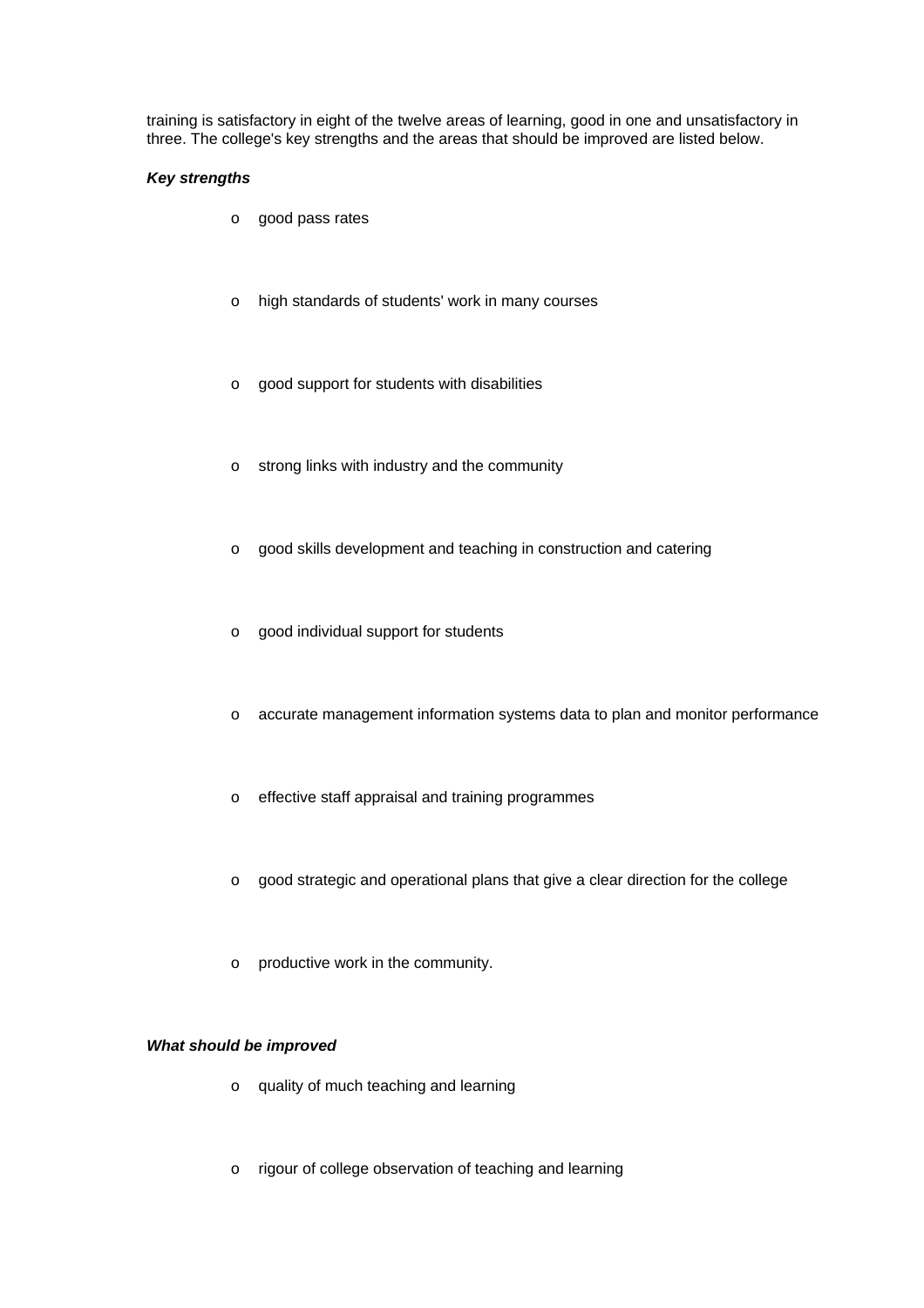- o poor retention rates on level 1 courses and trends in overall retention rates
- o management of work-based learning courses and pass rates
- o implementation of basic skills strategy
- o management and implementation of key skills.
- o some inadequate accommodation and space allocation
- o some poor use of individual students' assessment data
- o assessment and self-assessment procedures and practice in some areas
- o integration of information and communications technology (ICT) in teaching and learning
- o lack of entry level provision
- o curriculum management in some occupational areas
- o use of quality assurance arrangements to ensure improvements
- o sharing of good practice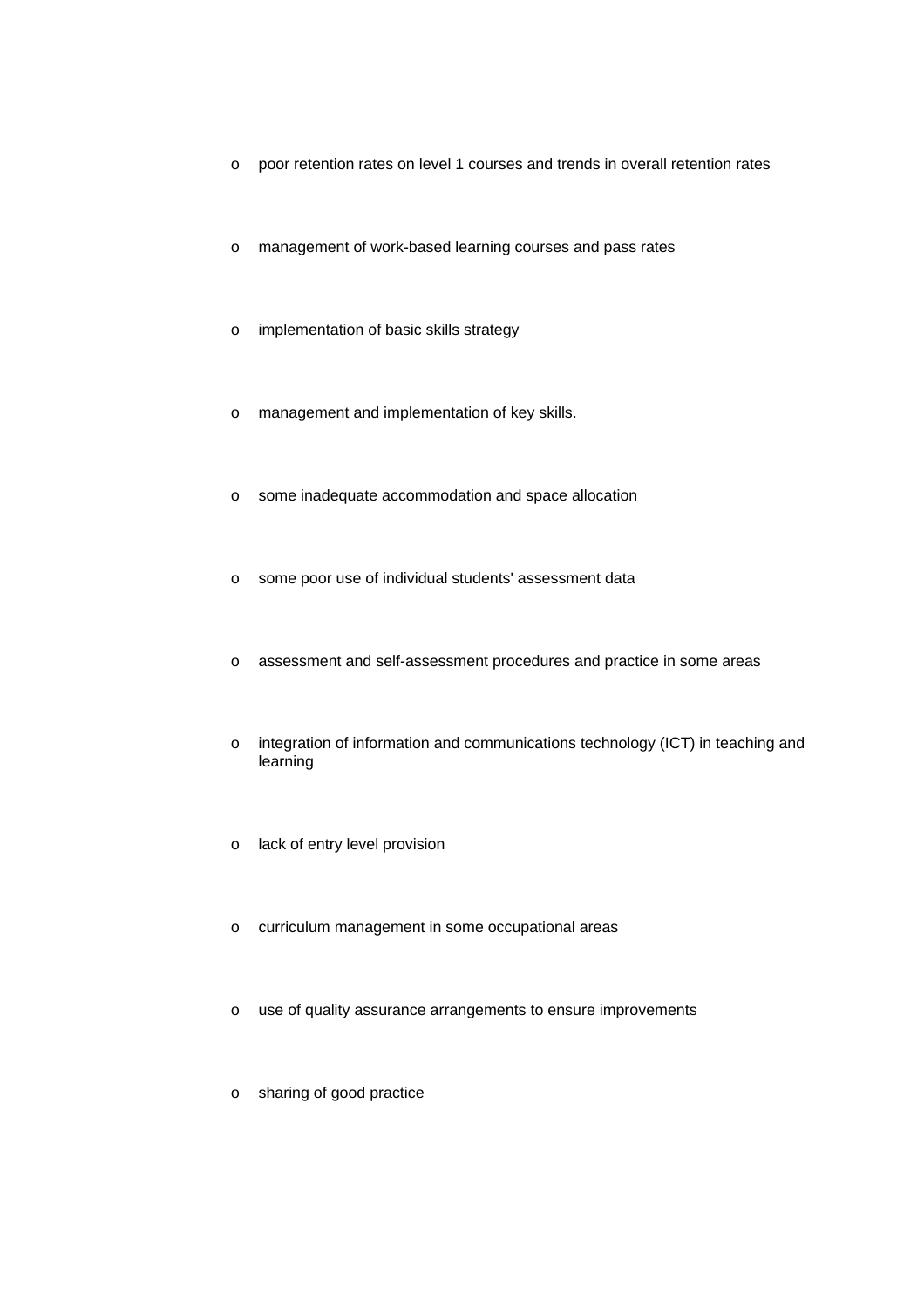<span id="page-5-0"></span>subjects and courses in the full report.

### **Quality of provision in curriculum and occupational areas**



*The table below shows overall judgements about provision in subjects and courses that were inspected. Judgements are based primarily on the quality of teaching, training and learning and how*  well students achieve. Not all subjects and courses were inspected. Inspectors make overall *judgements on curriculum areas and on the effectiveness of leadership and management in the range: Outstanding (grade 1), Good (2), Satisfactory (3), Unsatisfactory (4), Very Poor (5)*

| Area                                                 | Overall judgements about provision, and comment                                                                                                                                                                                                                                                                                                                                                                                                                                                 |
|------------------------------------------------------|-------------------------------------------------------------------------------------------------------------------------------------------------------------------------------------------------------------------------------------------------------------------------------------------------------------------------------------------------------------------------------------------------------------------------------------------------------------------------------------------------|
| Science and mathematics                              | Satisfactory. Retention and pass rates are good, and there are high<br>levels of attendance and punctuality on most courses. Teaching of<br>science is good but, on both science and mathematics courses, there<br>is insufficient integration of ICT. There is insufficient setting and<br>marking of students' work, especially in mathematics. The<br>management of mathematics is inadequate.                                                                                               |
| Construction                                         | Good. There is an extensive range of provision. Pass rates on some<br>programmes are good. Retention rates have declined on some<br>programmes. Teaching is good. Practical training resources are good<br>and meet industrial standards. Work-based learning is satisfactory.                                                                                                                                                                                                                  |
| Engineering                                          | Unsatisfactory. Retention and pass rates on a significant number of<br>courses are poor. Work-based learning on motor vehicle courses has<br>not been effectively managed. Teaching resources and support for<br>students are good. There is insufficient engineering provision at entry<br>and foundation levels.                                                                                                                                                                              |
| <b>Business</b>                                      | Satisfactory. Achievement on level 3 courses is good and has risen<br>significantly over previous years. There is good support for all<br>students. Most teaching is satisfactory or better. There is good use of<br>students' work experience in lessons. Level 1 provision is insufficient,<br>some retention rates are poor and there is little use of ICT in teaching.                                                                                                                      |
| Computing and information<br>technology              | Satisfactory. There are some good pass rates on General National<br>Vocational Qualification (GNVQ) foundation, Internet skills and<br>European Computer Driving Licence (ECDL). Pass rates on computer<br>literacy and information technology (CLAIT) courses are consistently<br>low. Initiatives to improve participation and progression are effective.<br>There is good individualised teaching. Short-term target setting is poor<br>and induction is weak on part-time flexible courses. |
| Hospitality, catering,<br>sports, leisure and travel | Satisfactory. There is very good teaching in catering and students<br>demonstrate high standards of practical industry skills. Pass rates are<br>good on level 3 courses. There are low pass rates on some level 1<br>courses and some poor retention rates. There is insufficient challenge<br>in some sport, leisure and tourism lessons and poor sharing of<br>practice across the programme area.                                                                                           |
| Hair and beauty therapy                              | Satisfactory. There is a broad range of effectively managed courses.<br>Courses reflect current trends in the industry. There are some good<br>pass rates on part-time holistic therapy programmes. Students'<br>attendance is poor and there is an insufficient client base for<br>assessment. Some accommodation is inadequate.                                                                                                                                                               |
| Health and social care                               | Satisfactory. There is a good range of courses. Pass rates are good                                                                                                                                                                                                                                                                                                                                                                                                                             |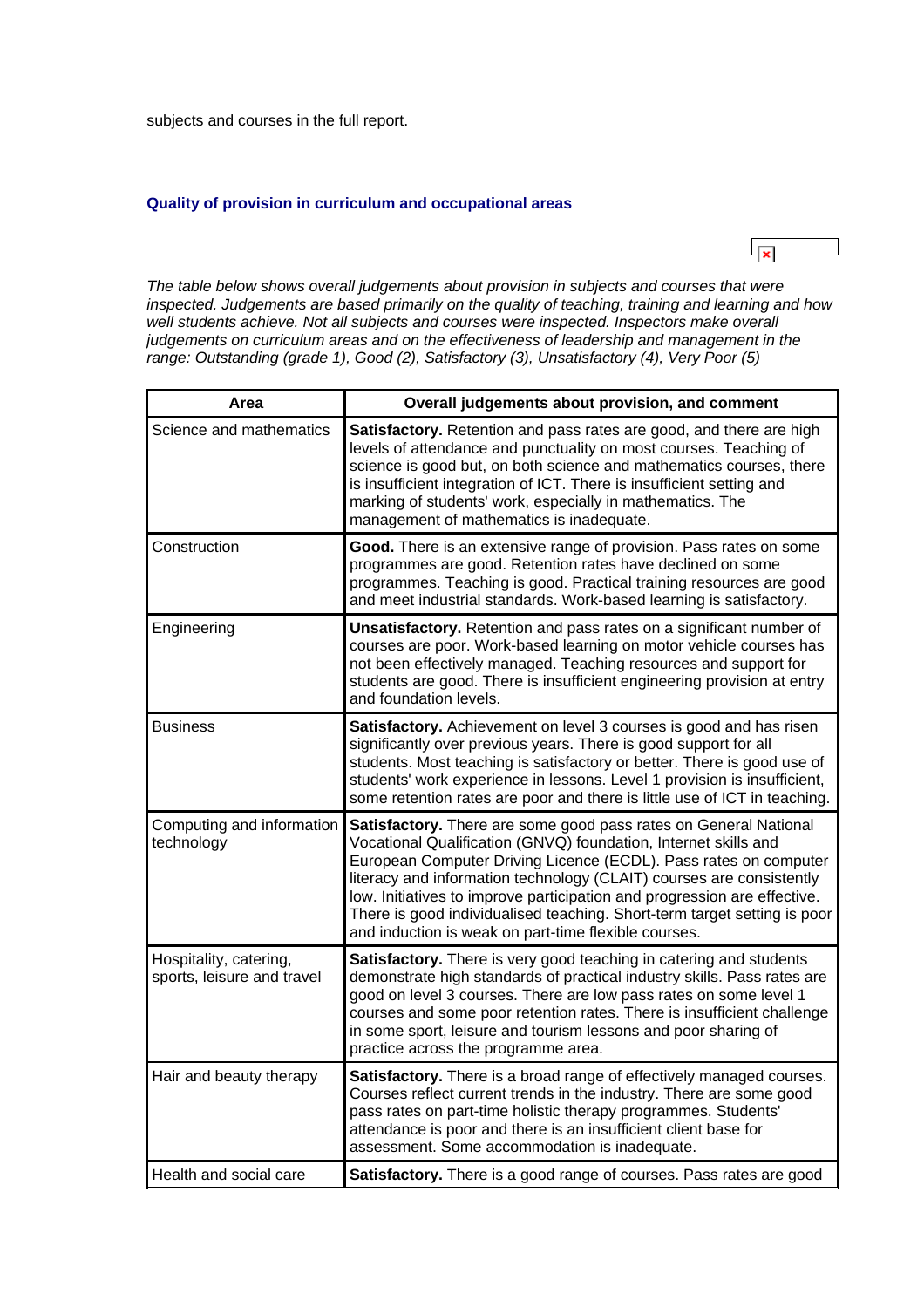<span id="page-6-0"></span>

|                                            | on level 2 and 3 courses for adults and standards of work are high.<br>There is some effective teaching. Some retention rates are low. Some<br>accommodation is inadequate. There is insufficient level 1 provision.                                                                                                                                                                                          |
|--------------------------------------------|---------------------------------------------------------------------------------------------------------------------------------------------------------------------------------------------------------------------------------------------------------------------------------------------------------------------------------------------------------------------------------------------------------------|
| Journalism and media                       | Satisfactory. Retention and pass rates are good on most courses.<br>Teaching is good at level 4 and students produce high standards in<br>their work. There are poor pass rates on the level 4 pre-entry<br>certificate and poor achievement of key skills. There is poor action<br>planning in tutorials.                                                                                                    |
| English, communication<br>and languages    | Satisfactory. Teaching is good on GCSE English and GCE AS<br>English language and literature and language courses. Retention<br>rates on GCSE English are poor. English as a foreign language (EFL)<br>teaching lacks pace and variety. There are attractive learning areas<br>and support for students is good.                                                                                              |
| English for speakers of<br>other languages | <b>Unsatisfactory.</b> Much teaching is insufficiently demanding. Links<br>between initial assessment and individual learning plans are<br>underdeveloped. There is effective curriculum development in the<br>community. There are good pass rates for a small number of students.<br>The English for speakers of other languages (ESOL) programme is<br>insufficiently linked to the basic skills strategy. |
| Literacy and numeracy                      | <b>Unsatisfactory.</b> There is much ineffective teaching, although family<br>literacy is good. Attendance rates are poor and ineffective use is<br>made of initial assessment to inform individual learning plans. There is<br>a lack of clarity in the management of basic skills across the college.<br>There are some effective community partnerships.                                                   |

#### **How well is the college led and managed?**

Leadership and management are satisfactory. The principal inherited a difficult financial situation on appointment and has undertaken a process of significant change. This has included defining a new vision, the development of a new strategy and a restructuring programme. A clear mission and strategic direction have now been established. Governors support strongly the implementation of the strategic plan. They are knowledgeable about the college and its performance, although they do not sufficiently challenge performance reports. Communications are generally good and most staff are well informed about the changes. Although there are signs of improvements, it is too soon to judge the impact of the changes on the college's overall performance. Management information is accurate and readily available. Pass rates on many courses have improved, retention rates have remained static and declining enrolment has been arrested. There is too much mediocre teaching and learning. There are too many variations in the quality of curriculum management, in the use of quality assurance systems and in the quality of accommodation. Provision for literacy, numeracy and ESOL are insufficiently developed. Staffing difficulties have caused disruption in some areas. Selfassessment is insufficiently critical and the college's lesson observation system significantly overestimates the quality of teaching and learning. The college provides satisfactory value for money, although declining numbers, some poor retention rates and poor space allocation and usage affect cost effectiveness.

#### **To what extent is the college educationally and socially inclusive?**



 $\overline{\mathbf{v}}$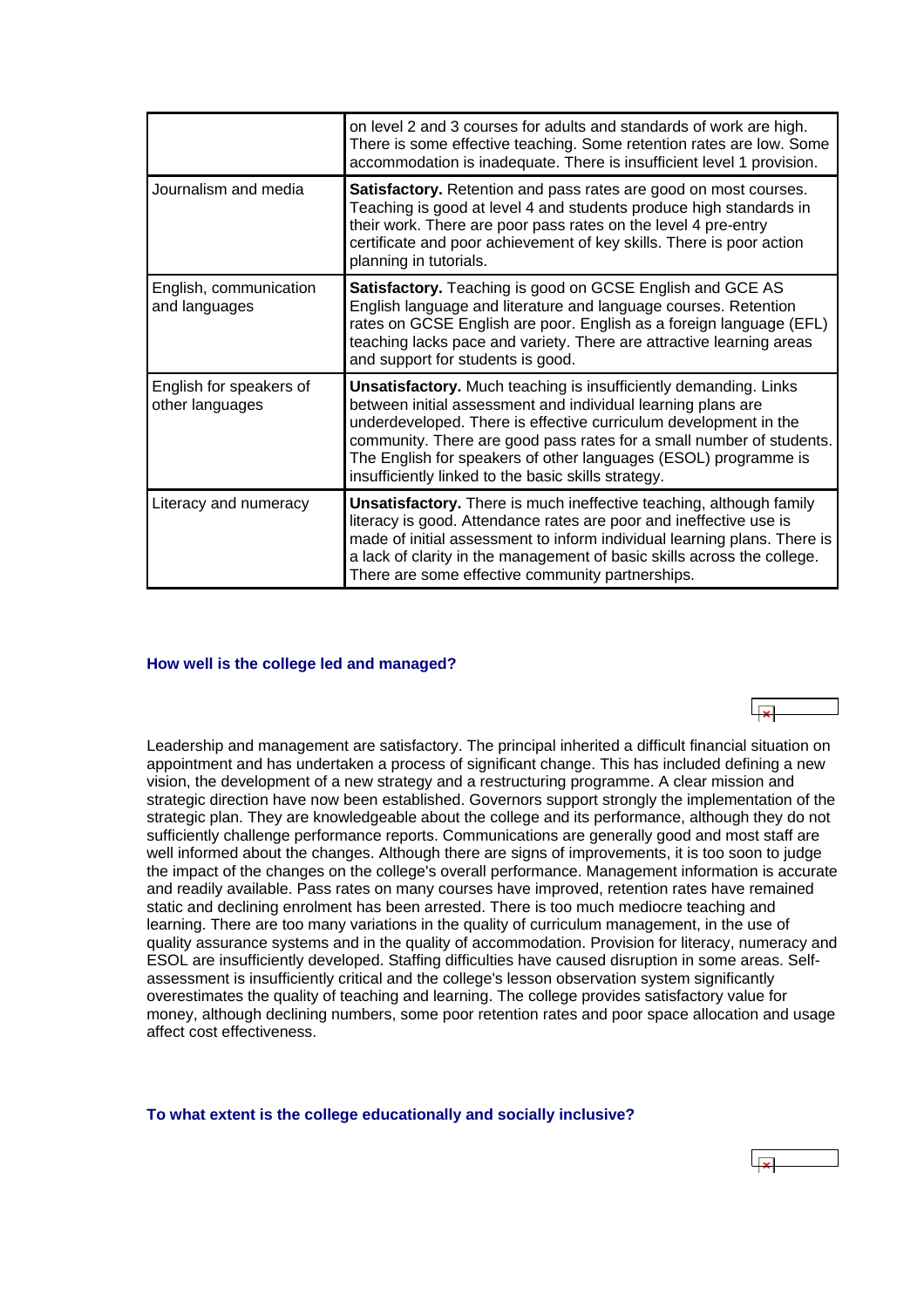<span id="page-7-0"></span>The college's response to educational and social inclusion is satisfactory. There is a broad and developing range of programmes to meet the needs of a wide range of students. Outreach provision for adults is available in a variety of locations. Provision and support for students with learning difficulties and/or disabilities are good. There are good examples of integration and good discrete provision for young, disaffected and excluded pupils. People with restricted mobility are able to use most facilities, but there are some inaccessible areas. The vocational curriculum allows many students to widen their range of options by taking additional industry-specific courses. All staff receive equality of opportunity training and recruitment and career progression are monitored by ethnic group. The college does not currently have a coherent basic skills strategy. Although the college has organised a substantial training programme to meet the requirements of the Race Relations (Amendment) Act and the Disability Discrimination Act, this has yet to have an impact on teaching and learning. Students do not have the opportunity to study full time at entry and foundation levels in some parts of the curriculum. Not all sites are fully inclusive.

#### **How well are students and trainees guided and supported?**

Support for students is effective. There is high-quality publicity and information material about the college, and arrangements for pre-entry advice and guidance are generally good. The college's programme of open and `taster' days is well developed. Students are well informed about their courses and about the full range of college support facilities. These include good career guidance, welfare, financial support and counselling. There is an effective induction programme. Initial assessment is mostly effective, though it is not used sufficiently to plan learning. Tutorial arrangements have been recently revised and tutorial support is improving, although it is inconsistent for the students on part-time courses. The monitoring of attendance across the college is inconsistent. There is good, sensitive, well-focused additional learning support. The college has recently introduced learning support staff to support students' basic skills within vocational areas.

There are good support arrangements for students with disabilities, including additional staffing and good resources.

#### **Students' views of the college**

Students' views about the college were taken into account and a summary of their main comments is presented below.

#### *What students like about the college*

- o good teaching
- o good facilities, gym, nursery, canteen and learning resource centre
- o friendly environment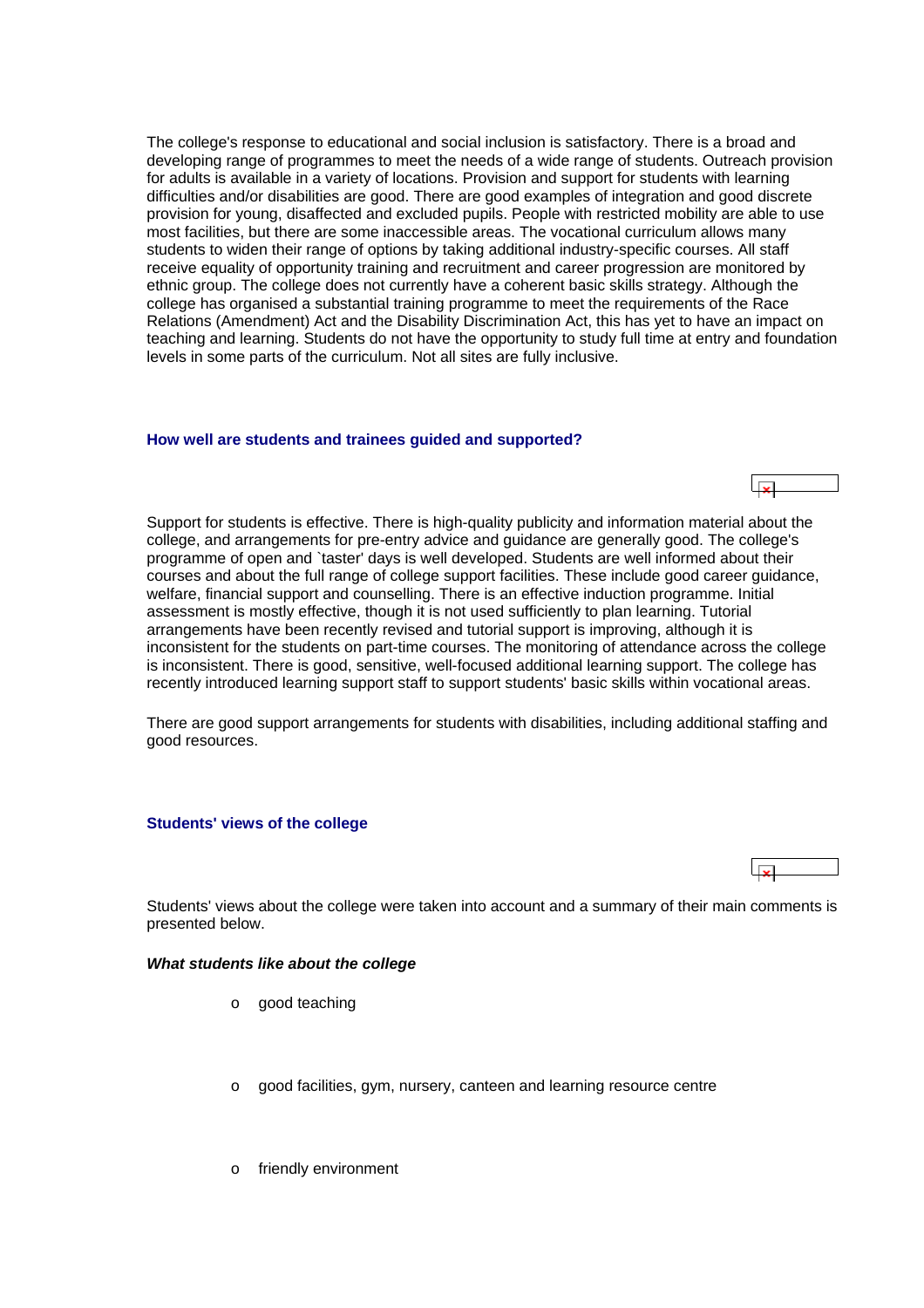- <span id="page-8-0"></span>o approachable and supportive teachers
- o good food in the canteen
- o good tutorial advice and guidance.

#### *What they feel could be improved*

- o timetabling of rooms, break times and study time
- o key skills lessons
- o transport to main site
- o induction.

#### **Other information**

The college inspection report will normally be published 12 working weeks after the formal feedback of the inspection findings to the college. Once published, the college has two months in which to prepare its post-inspection action plan and submit it to the local Learning and Skills Council (LSC). The college's action plan must show what action the college will take to bring about improvements in response to issues raised in the report. The governors should agree it before it is submitted to the local LSC. The local LSC is responsible for ensuring that, where inspectors have judged there to be unsatisfactory or poor provision in a curriculum area or in leadership and management, the Office for Standards in Education (Ofsted) receives the college's post-inspection action plan within the stipulated two months.

**Part B: The college as a whole**

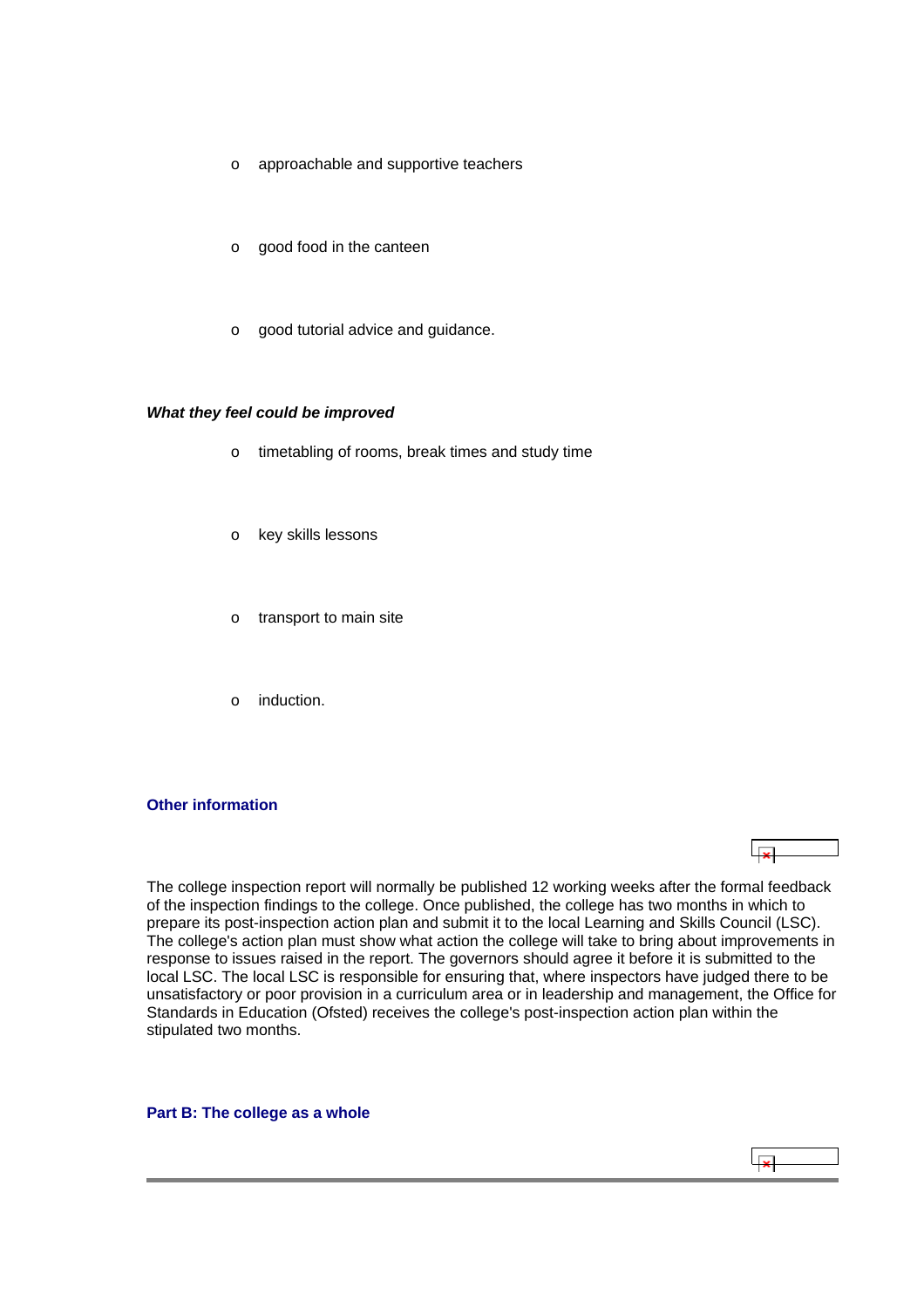# <span id="page-9-0"></span>**Summary of grades awarded to teaching and learning by inspectors**

| <b>Aspect &amp; learner</b><br>type | Graded good or better<br>(Grades 1 to 3) % | Graded<br>satisfactory<br>(Grade 4) % | <b>Graded less than</b><br>satisfactory<br>(Grades 5 to 7) % |
|-------------------------------------|--------------------------------------------|---------------------------------------|--------------------------------------------------------------|
| Teaching 16-18                      | 53                                         | 37                                    | 10                                                           |
| 19+ and WBL*                        | 56                                         | 37                                    |                                                              |
| Learning 16-18                      | 50                                         | 41                                    | 9                                                            |
| 19+ and WBL $^*$                    | 59                                         | 37                                    |                                                              |

*Key: The range of grades includes: Excellent (Grade 1), Very Good (Grade 2), Good (Grade 3), Satisfactory (Grade 4), Unsatisfactory (Grade 5), Poor (Grade 6) and Very Poor (Grade 7).*

*\* work-based learning*

# **Achievement and standards**

1. The college offers a wide range of full-time and part-time courses from entry-level to level 3 in most curriculum areas. There is a small amount of level 4 provision and a small amount of workbased learning. There are programmes in all areas of learning.

2. About 40% of the students in the college come from areas of high deprivation or from groups who traditionally have been under-represented in FE and whose vocational and learning skills have not been well developed.

3. The college sets realistic targets for retention and pass rates. The overall college retention rates vary significantly, with some good retention rates at level 3 and some poor retention rates at level 1. Retention rates at level 2 are generally satisfactory and broadly in line with national averages. All retention rates are static, with no upward or downward trends in recent years. Overall retention rates for key skills programmes are generally good at around six percentage points above national averages.

4. Pass rates on mainstream courses at all levels are generally good. However, pass rates for key skills are particularly poor. There was a marked improvement in pass rates for all courses in 2001/02. Improvements ranged from a 9% increase to a 16% increase. Students in many areas produce work of a high standard and develop advanced skills. Many students have been successful in regional and national competitions, for example, in construction, media, health, hospitality and hair and beauty. The college does not measure the value added to students' achievements or analyse their achievement against their levels of prior attainment when they start on college courses.

5. Enrolment of level 2 adult students has increased steadily over the last five years. Enrolments of all other student groups have declined significantly since 1998. The declining enrolments of level 1 adult students and level 2 students aged 16 to 18 have been arrested. The decline in enrolments of the remaining groups continues.

6. At the time of inspection, there were 264 work-based learners managed by the college's workforce and business development unit; of these, 130 were on construction programmes and 69 were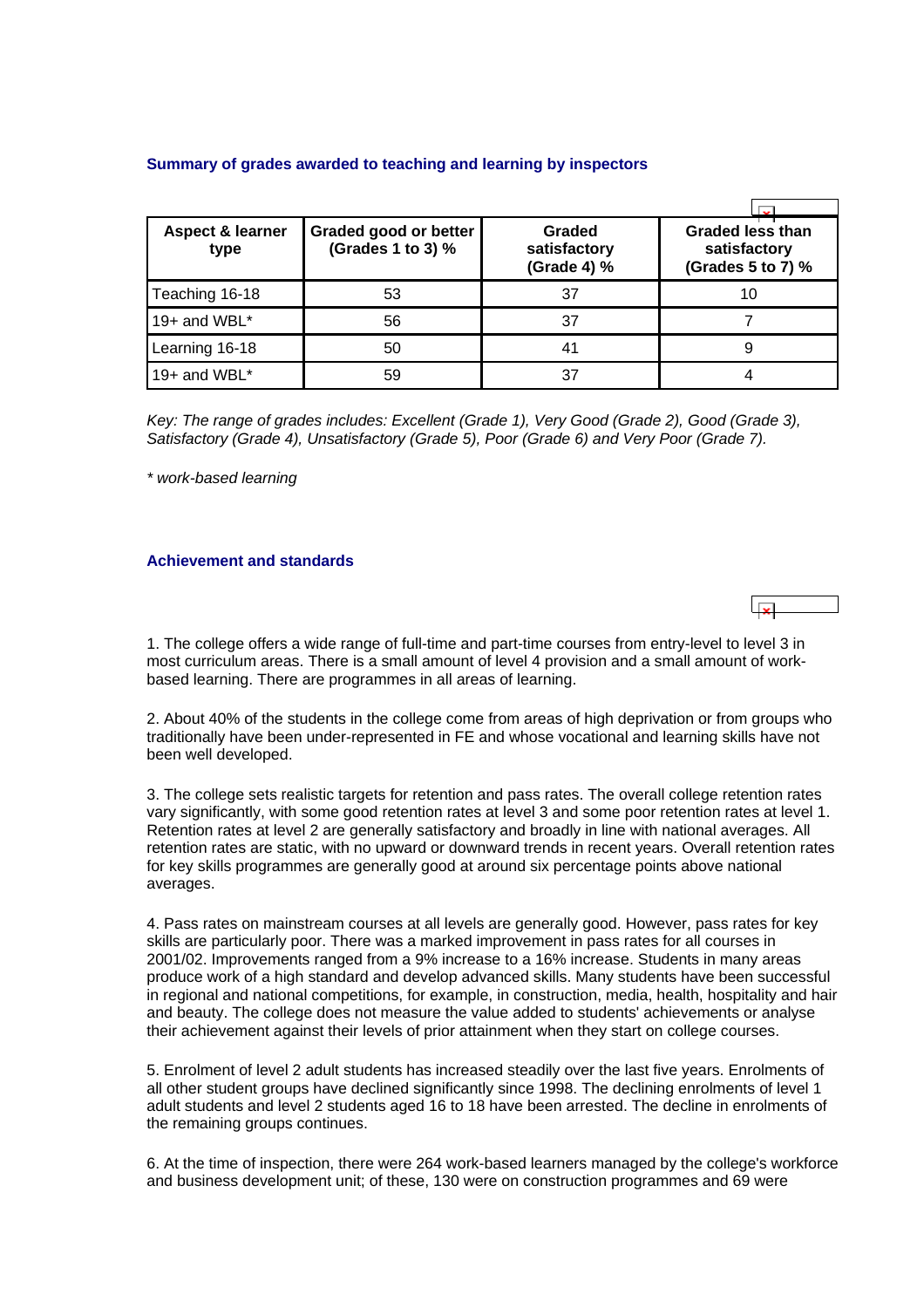<span id="page-10-0"></span>following engineering programmes. They included advanced and modern apprentices. Pass rates for modern apprenticeships are generally poor in construction and motor vehicle, with few students successfully completing all the elements of the modern apprenticeship framework. However, pass rates are improving in construction and are good on other engineering programmes. Students in construction and fabrication and welding produce practical work of a consistently high standard.

### *16 to 18 year olds*

7. About 12% of the full-time equivalent students are aged 16 to 18. Many students enter the college with low levels of prior attainment or come from areas of high deprivation. Most are following vocational courses with a strong emphasis on the development of occupational skills. Retention rates of students aged 16 to 18 on level 1 courses are currently marginally below the national average. The pattern of retention rates for this group has been erratic, with some good and some poor rates in recent years. Retention rates of students aged 16 to 18 on level 2 and 3 courses are generally satisfactory and broadly in line with national averages.

8. Pass rates for this age group at level 1 have improved significantly and are now good, at approximately 9% above national averages. Pass rates for level 2 and 3 courses are satisfactory and are broadly in line with national averages. The skills development of students in this group is generally good. The standard of practical work produced on construction courses is very good. The standard of students' work is good in other areas, including construction, health and social care, computing and information technology (IT) and hair and beauty therapy.

## *Adult learners*

9. A large majority of the college's provision is for adults, many from wards attracting a widening participation factor. About 88% of full-time equivalent students are aged 19 and over. Retention rates for adult students are particularly good on level 3 courses, at about 7% above the national average. Retention rates on level 1 and 2 courses are satisfactory and are broadly in line with national averages.

10. Pass rates for these students are good at all levels, at about 9% above national averages. In most areas, adult students improve significantly on their levels of prior attainment and develop well their personal, learning and technical skills. For example, on computing and IT courses, students develop good skills in using a variety of software packages and students on construction courses produce work of a good industrial standard. However, teachers are not always sufficiently aware of the standard of work produced in the workplace nor do they give sufficient credit for it in the off-thejob training. Students on journalism and media courses produce a very high standard of work that often results in good work placements and progression into jobs in journalism, media and broadcasting.

#### **Quality of education and training**

11. Teaching, learning and attainment were graded by inspectors in 203 lessons. Of lessons observed, 55% were good or better, 37% satisfactory and 8% were unsatisfactory. Teaching and learning are better for adult students. In too many lessons, standards achieved are too low. Teaching is too often dull and unimaginative and fails to engage and motivate students. Weaknesses in teaching include a narrow range of methods and resources, lack of challenge, inappropriate pace and little use of IT to enhance learning. Students in unsatisfactory lessons are often passive and make slow progress. In some lessons, there is insufficient checking of understanding and inadequate use of individual learning plans to inform teaching and learning. Teaching in science, construction, catering, English GCSE and modern foreign languages is good.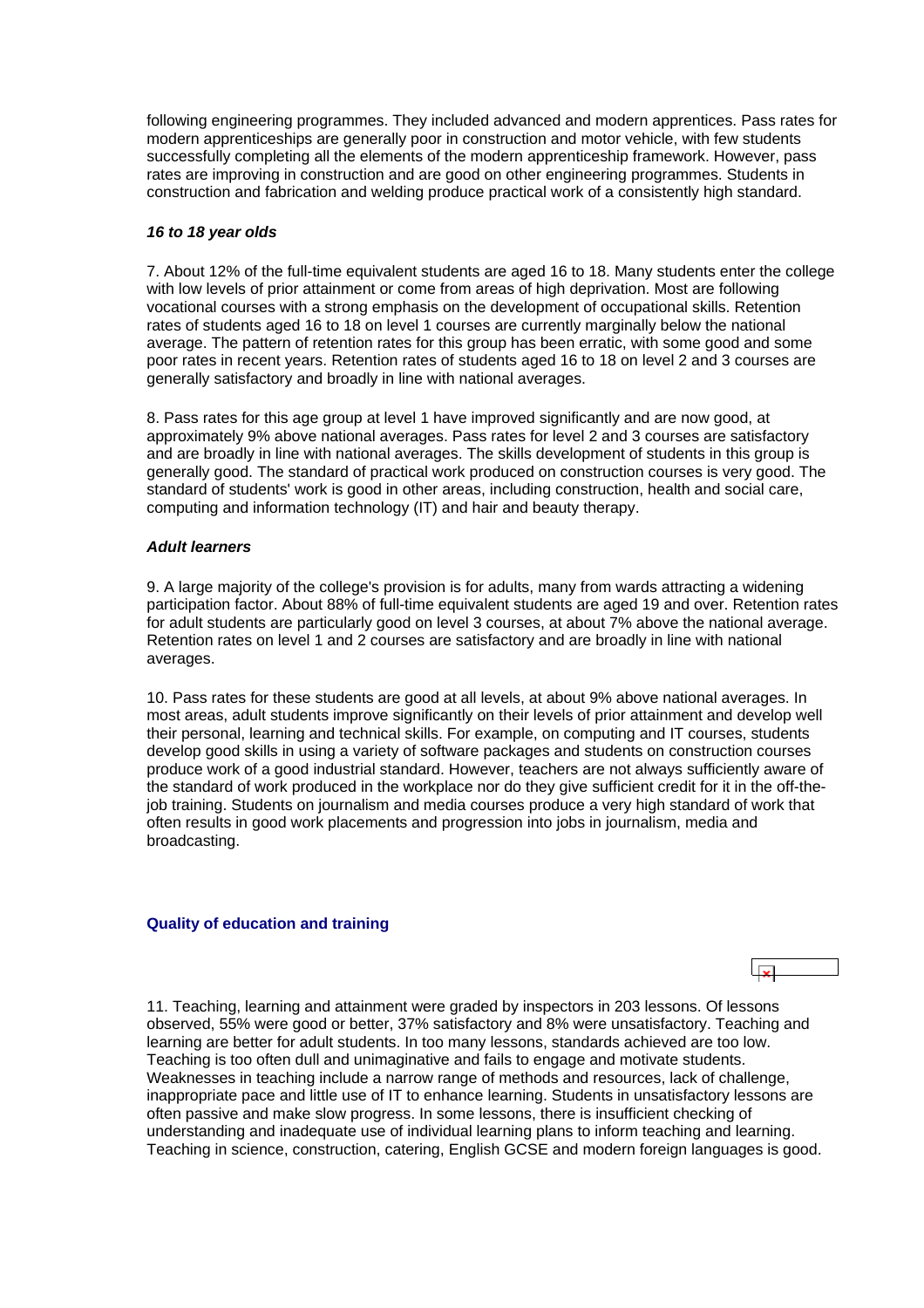on health and safety. Teachers use industrial knowledge to develop materials that motivate and engage students. Students achieve high standards in these lessons and are able to demonstrate, explore, research and consolidate new skills and concepts. There is insufficient integration of key skills to support learning and attainment. Poor accommodation limits the effectiveness of teaching and learning in some curriculum areas.

12. Most staff are well qualified and experienced. Teachers in some areas, for example, in hospitality, catering, sports, leisure and travel, and journalism and media, have valuable recent professional and commercial experience. There is a good staff development programme. The college is concentrating on strategies to improve teaching and learning. All new teachers are expected to work towards teaching qualifications, if they do not already have one, and are supported in doing so. There is a lack of technical support in media and industrial expertise on business and motor vehicle courses.

13. Although the provision of specialist equipment and accommodation is uneven across college courses, much is of a very high standard; for example, on construction crafts, motor vehicle, general engineering, catering, media and ICT courses. The Compass centre in the city also provides good quality accommodation for students studying basic skills, English as a second language and for adult IT students. Some classrooms and specialist learning environments, however, are less than satisfactory, including those for health and social care, art and design, leisure and tourism and beauty therapy.

14. The learning centre at the Highbury campus is well organised and has an ample stock of computers, books and journals available for students' use, in most curriculum areas, during weekdays, most evenings, and on Saturdays. The open-access computers are well used by students outside of lessons. Library staff actively liaise with subject departments to improve the service offered to students, to increase usage and to ensure up-to-date stock is maintained. The online catalogues at the Highbury and Compass centres are integrated and students from one campus can use the other centre's resource stock catalogue. The college is starting to develop a virtual learning environment but this is yet to have an impact on students. The provision of computers for teachers and students is good. Despite the availability of equipment and software, the use of IT in lessons is limited and does little to support learning in many curriculum areas.

15. Most college buildings are attractive, clean and well maintained. Closed circuit television cameras cover all sites and help to provide a safe environment. Effective implementation of the accommodation policy has significantly improved the overall internal and external appearance of the accommodation. Most areas of the college are accessible to wheelchair users; however, access to some areas, including dining rooms, is limited and inconvenienced by locked service lifts. There are insufficient toilets for disabled students, except on the ground floor, at the main site and, in those available, a lack of emergency cord pulls. The college needs to improve its space allocation and usage. For example, there is some cramped classroom accommodation alongside spacious and often under-utilised specialist workshops.

16. The college has recently introduced rigorous procedures for assessment and monitoring of learning. Arrangements for assessment are flexible, accessible and include work based, on-line, on demand and Learndirect, as well as continuous college-based practical and theory assignments and external examinations. Initial assessment is completed at induction and the results help to identify the level of key skills and any learning support individuals may need. All full-time, access to HE, basic skills, and ESOL students and work-based learners complete the assessment. A small number of students identified as needing additional help with literacy and numeracy take up their entitlement. The speed of initial assessment for ESOL students allows them to start their course quickly at the right level. For basic skills students, initial assessment is ineffective and does not inform individual learning plans. Apart from on one or two courses, no initial assessment is undertaken by part-time students.

17. Most procedures comply with awarding body requirements. However, the assessment procedures are inconsistently applied across the college. In some curriculum areas, assessment practice is good. For example, in engineering, business, construction, journalism and media and health and social care, the quality of the assessment of work is good and procedures are rigorous.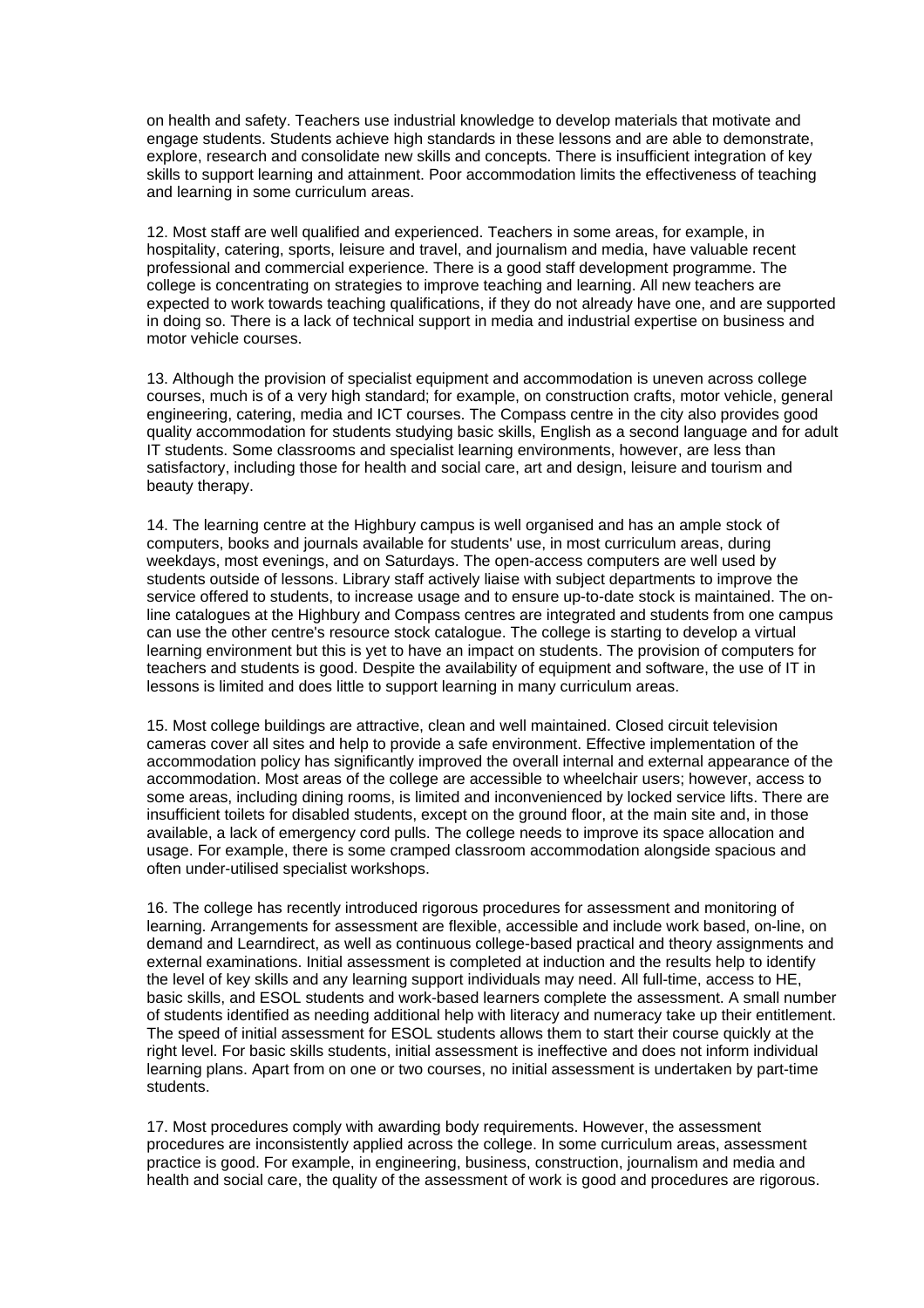Construction and journalism and media teachers mark students' work carefully, and it is returned promptly with a helpful commentary. By contrast, in hair and beauty therapy, there are not enough clients in the college's salons to assess all students effectively for their practical skills. There is insufficient routine setting and marking of work to help students improve their understanding in science and mathematics and hospitality, catering, sports, leisure and travel. Coursework hand-in dates are not scheduled with sufficient care to help students meet deadlines. Assessment practice is poor for work-based modern apprentices and does not occur frequently enough for the trainees to provide evidence of their competence in their day-to-day working practice. Progress reviews for construction and engineering students are poorly completed and students are not set short-term targets in computing and IT.

18. The assessment of key skills is poor. Many curriculum areas do not assess them as part of the students' normal coursework.

19. In some course teams, there are not enough internal verifiers and some poor assessment practices. For example, in motor vehicle, engineering, health and social care and hair and beauty therapy, internal verification often lacks rigour and is inconsistently applied. Individual learning plans for many students do not contain enough information and they are not linked to initial or continuing assessment outcomes to monitor students' progress effectively or set short-term and long-term learning goals. In much of the work-based learning, there are inadequate assessment arrangements in the workplace and, in the case of motor vehicle, no assessment of trainees has taken place for a considerable and unacceptable length of time. Parents and employers are kept well informed of the progress of students through termly reports and effective personal contact from teachers.

20. The college offers a good range of predominantly vocational programmes to meet the needs of the local community and employers. Construction and journalism and media courses meet national and regional, as well as local, needs. Some programmes have responded well to requests for new training provision, such as the expansion of National Vocational Qualifications (NVQs) in health and social care and new courses in hair and beauty therapy. There have been some good initiatives to support the college's widening participation strategy, including some productive community partnerships that have led to new courses in ESOL, literacy, numeracy and ICT. The college has also developed a range of external contracts, including an adult and community learning contract with the local authority and contracts with the prison education programme. It enjoys a variety of successful international links. The large and well-established pre-16 programme provides good progression routes as well as some effective work with excluded and disadvantaged young people. Enrichment opportunities and take-up vary across the curriculum.

21. The majority of courses are part-time adult courses and, for many adult returners, they provide a valuable opportunity to prepare for employment. There are gaps in provision, particularly at entry and level 1, in some areas. These gaps limit recruitment, progression and the long-term viability of courses. The Portsmouth area has significant levels of poor literacy and numeracy skills. The college has been slow to respond to these and there is an insufficient range of literacy, numeracy and ESOL provision and support in vocational programmes.

22. The standard of teaching and quality of materials for key skills across the college are inconsistent. In construction, business and journalism and media, key skills are not taught alongside the subject content in lessons and many students do not attend the separate key skills lessons provided for them. In other curriculum areas, key skills materials are poor and teachers and students place less value on key skills than they do on developing their practical and vocational skills. Materials and guidance for staff, produced to support teachers in the teaching of key skills, have recently been introduced and are yet to have an impact on lessons. Key skills software and resources for students have also recently been placed in the learning centre. They are well presented and potentially easy to use. They provide students with interesting and topical tasks to develop their communication, IT and number skills. Some key skills materials adopted on hospitality, motor vehicle and IT courses are of poor quality, outdated and of little help to students. In workbased learning, a large number of trainees do not achieve key skills qualifications. There are too few examples of completed and assessed work in portfolios, preventing many learners from achieving their full framework qualifications.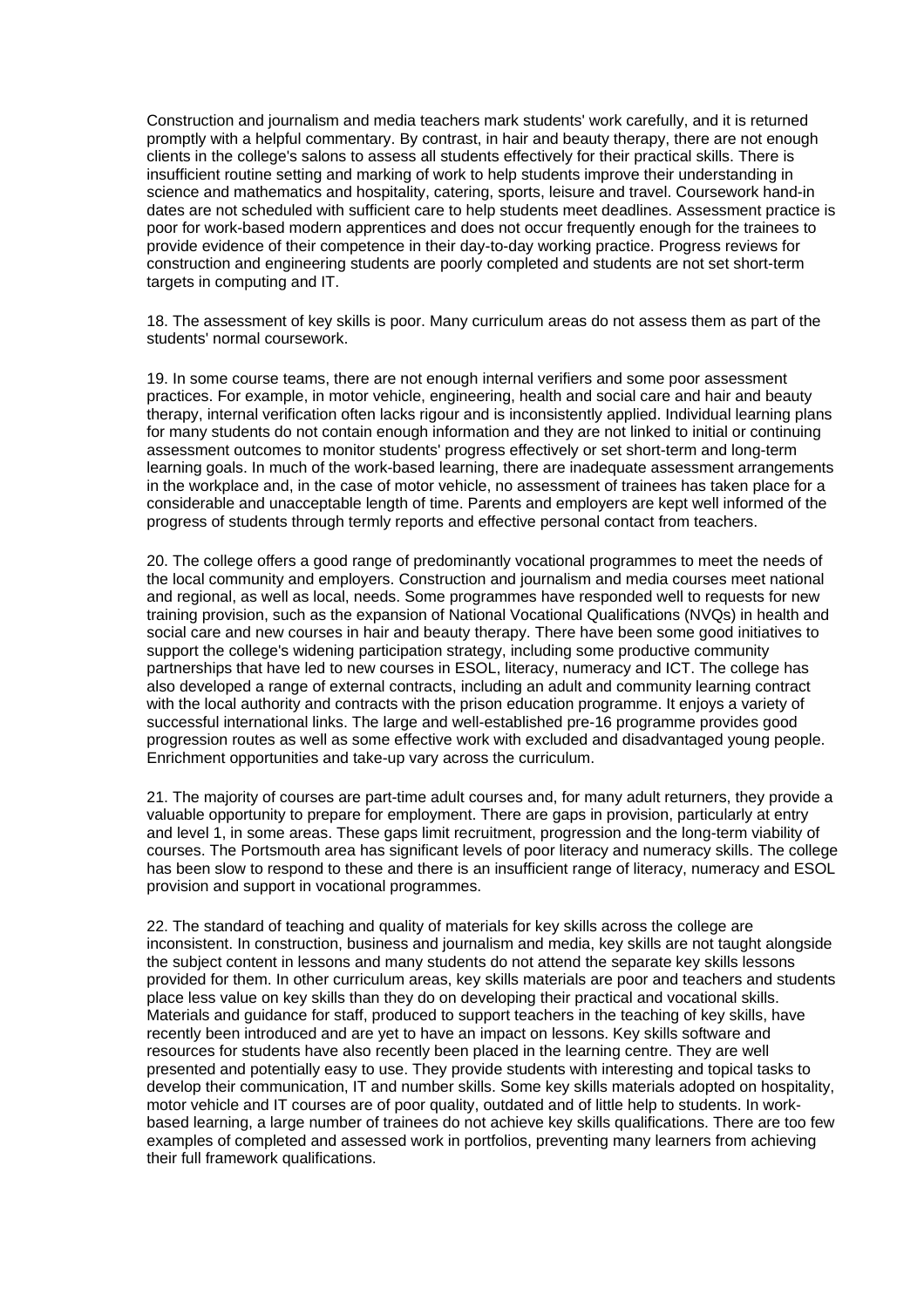<span id="page-13-0"></span>23. Prospective students are well informed about college courses. There are good links with feeder schools. Good quality materials provide clear, concise and relevant information about the courses available. Publicity materials are distributed in many ways within the community. College staff attend school parents' evenings and open days and contribute to personal and social education programmes in schools. Students and parents receive good information about the college through a comprehensive programme of `taster' days.

24. Most full-time students are screened through an initial assessment during induction. This determines their level and competence in basic skills and assesses the extent of any additional learning support needs. For applicants indicating a learning need on the application form, screening takes place before the admissions interviews to inform the advice subsequently given. The initial assessment effectively screens students for learning needs but does not adequately identify targets for individual learning plans. Induction programmes are effective and valued by students.

25. There is good personal support for full-time students. Students are well supported in lessons by the teachers. Individual learning support assistants work closely with teachers to provide sensitive and focused additional support for students. Learning development support teachers have started to provide basic skills support within vocational courses. All full-time students have a personal tutor who has responsibility for both their academic progress and their personal and social development. Tutorial arrangements have been revised recently. Most tutors now teach their tutees and know them well. Most tutorials are good and provide students with opportunities to meet individually with their tutor to discuss aspects of their progress. The monitoring of attendance is inconsistent. Some tutors do not keep sufficiently detailed tutor records. The action plans arising from reviews with students often lack detail and are either too undemanding or too imprecise to be of any use in helping them to progress. Tutorial support for students on part-time courses is inconsistent.

26. Good careers guidance is available and helps students find employment or make progress through the qualification framework. The college has achieved an Investor in Careers Award for information, advice and guidance. Parents and employers are kept well informed about the progress students are making and any difficulties they may be experiencing.

27. Students are well informed about the wide range of support facilities available. Many students receive financial assistance through a student support fund. A confidential counselling service is available to students and staff. Students also value the support from welfare and accommodation officers, an occupational health worker and careers guidance staff. Five nurseries are also available on the main campuses.

28. There are good support arrangements for students with disabilities. Learning support assistants support visually and hearing impaired students in lessons. Large screens, adjustable tables and laptops are provided where necessary to improve access to learning.

#### **Leadership and management**

| 29. Leadership and management are satisfactory. The principal, governors and senior managers            |
|---------------------------------------------------------------------------------------------------------|
| have provided good leadership throughout the college's period of financial recovery and change in       |
| strategic direction. Following the last inspection, the college's financial position deteriorated after |
| major building improvements were paid from college reserves during a period of declining                |
| enrolments. Management information data were unreliable. The governors took action to address           |
| the deficit in July 2001 and requested an internal recovery plan. The principal was appointed in        |
| October 2001 and a new college leadership team was established, with responsibilities linked to the     |
| strategic objectives. The college vision and mission were redefined. A new strategic plan was           |
| agreed to deal with the major issues, with key objectives and targets based on raising success in       |
| line with the new vision. The college's strategic plan promotes improvements in life-long learning and  |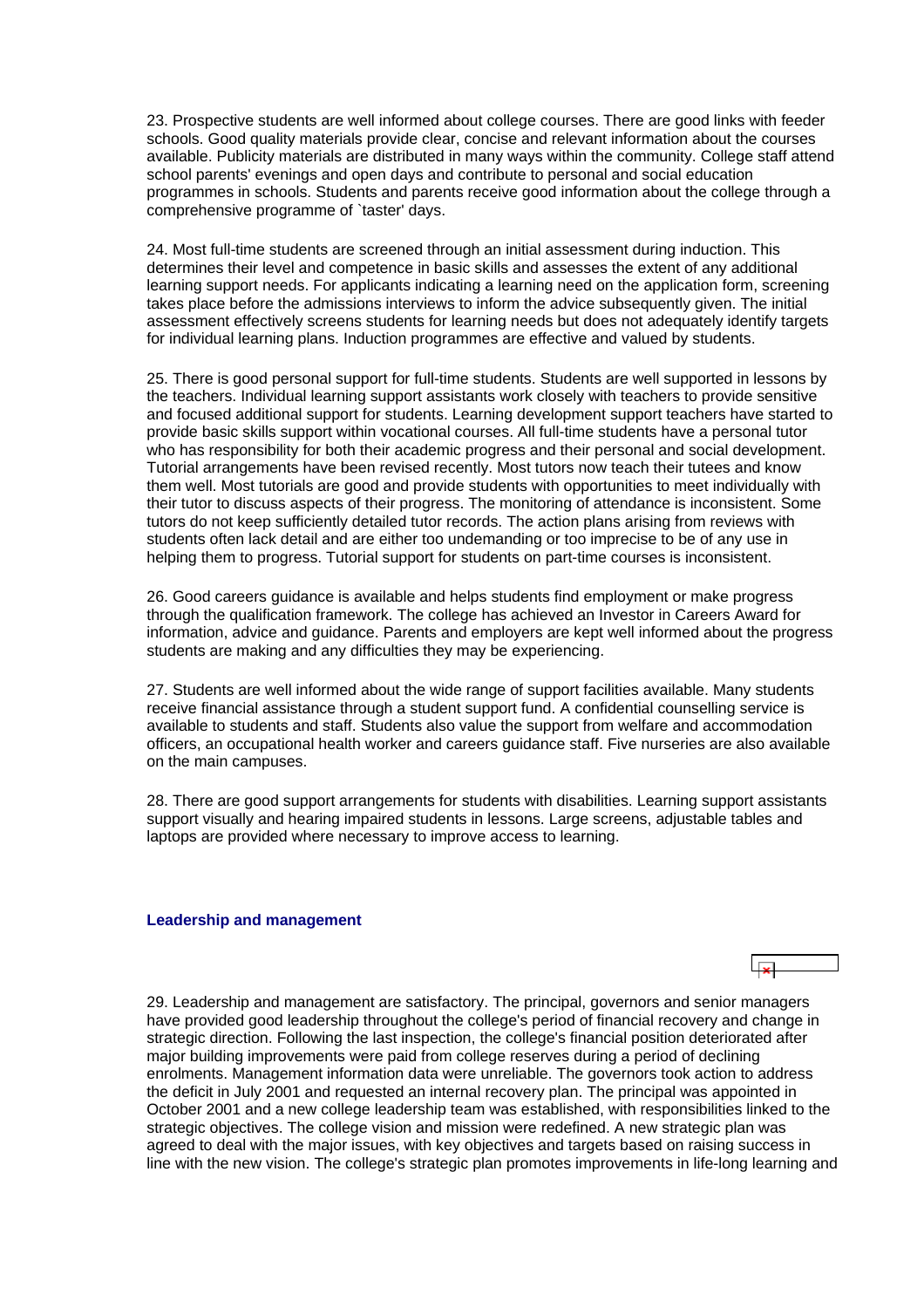introduced in January 2002 to improve areas of poor performance. A range of associated strategies and policies, including arrangements for monitoring, has been produced to achieve the strategic plan. Many of these policies have been introduced recently and it is too early to judge their impact on improving provision. During 2001/02, pass rates have improved in many curriculum areas and retention rates have generally remained static. Declining enrolment has been arrested and has improved at level 2.

30. Governors have a clear understanding of the college's strategic plan and support it strongly. They monitor students' performance and progress against agreed targets but, until recently, they have not had sufficiently reliable data to challenge managers' reports or ask the right questions to test the reliability and validity of information. The quality committee has paid insufficient attention to the quality of education and training provided by the college and the standards achieved by students. There were few clear performance indicators and insufficiently reliable data to assist the board in assessing the college's progress in improving the quality of its provision and students' achievements. Governors meet with managers and teachers to discuss teaching and learning issues. They also monitor issues involving equality of opportunity in the college.

31. The college's strategic and operational plans give clear direction. The operational plans are clearly linked to the strategic objectives. However, there is inconsistency in the effectiveness of curriculum management. Weaknesses in teaching and learning in many areas have not been treated with sufficient determination to bring about rapid improvements in quality. Curriculum management is mostly satisfactory. In business and hair and beauty therapy it is good but in mathematics, engineering, ESOL, literacy and numeracy, and work-based learning provision it is unsatisfactory. The management and implementation of the arrangements to teach key skills have been poor. This has adversely affected the overall pass rates and the ability of students on work-based learning programmes to achieve the full modern apprenticeship framework. The sharing of good practice in some areas is poor.

32. Communications in the college are generally good. However, they are less effective between sites to ensure the good management of ESOL and literacy and numeracy programmes. The values and objectives of the college are understood and promoted by staff at all levels. Senior managers are open and consultative. Staff feel well informed through team meetings and briefings and informal arrangements with senior and middle managers. The principal visits each department for two days each year to meet and support staff and observe some teaching. The college leadership team comprises five directors and the principal. The principal manages this group effectively. She meets them regularly, both as a team and individually, to discuss the curriculum and cross-college issues and to review progress to achieve targets. Minutes of team meetings indicate a clear understanding of the college's intention to continue to grow and improve. A new curriculum structure comprises four heads of school and 15 heads of department to provide strategic and curriculum management. Reviews of the number and composition of schools have lead to more co-operation and better teamwork in most curriculum areas, better communication and a more systematic analysis of achievement and recruitment data. However, there have been a considerable number of changes in staffing and some areas have experienced difficulties in recruiting specialist staff to key positions. This has led to some disruption for students in a few curriculum areas.

33. The college makes good use of student questionnaires to improve provision. The director of quality and standards oversees quality assurance procedures. The main roles are to monitor implementation of key processes, to identify poorly performing courses and to manage strategies to improve teaching and students' achievements. Most programme reviews include a thorough analysis of data. In 2002, the college achieved its overall pass rate targets but did not meet the majority of its retention rate targets. Targets are set and periodically reviewed by managers. Programme teams, departments and schools prepare self-assessment reports and an operating plan, which set clear targets for improvement. Self-assessments are combined into an overall report which is based on the common inspection framework. This report is complex and detailed but lacks clarity in many judgements. It identifies some of the strengths but significantly over-estimates the quality of teaching and learning. Staff throughout the college were involved in its preparation.

34. The college's well-established teaching observation programme is central to its strategy to improve the quality of teaching and learning. All full-time and part-time teachers are observed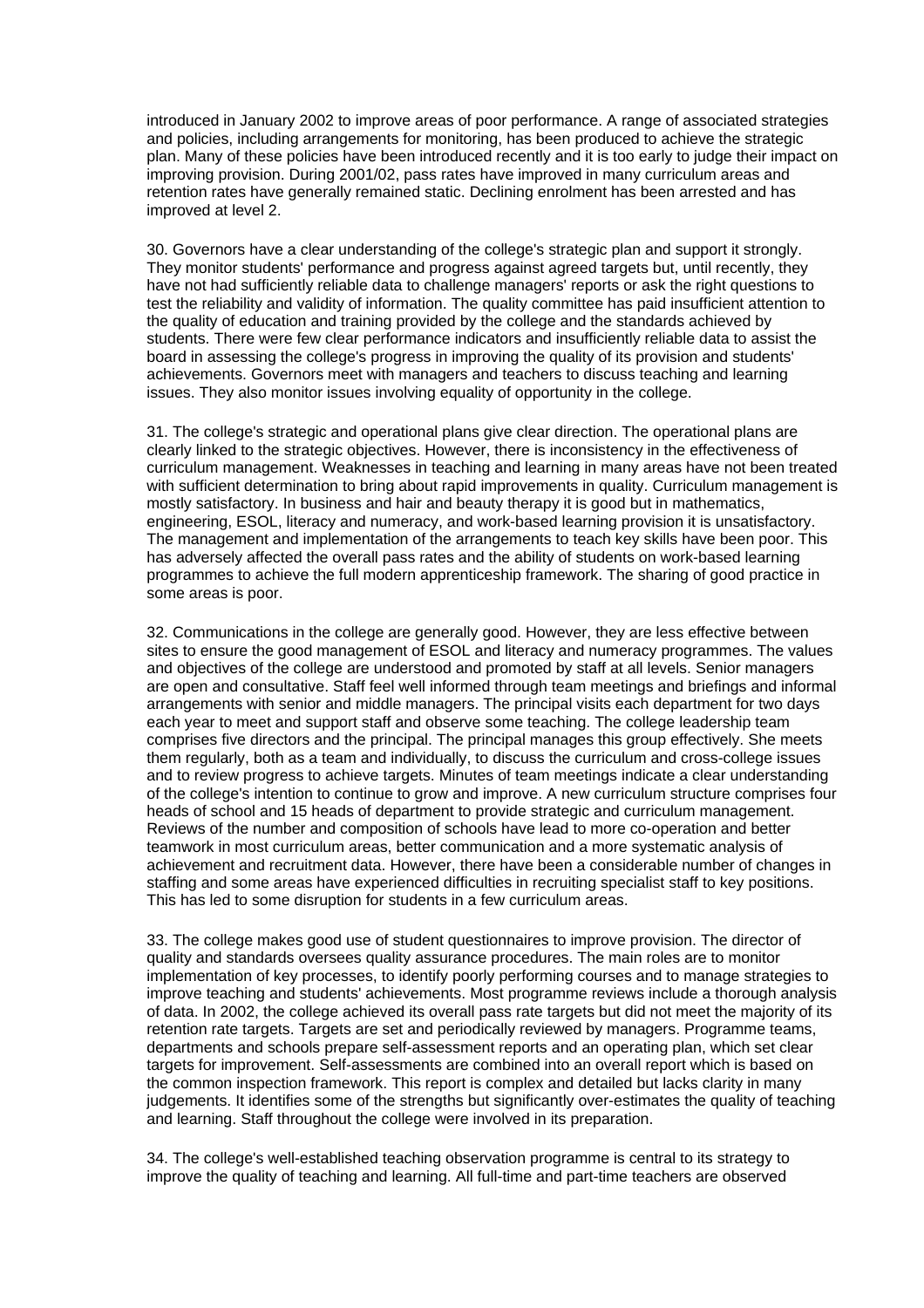<span id="page-15-0"></span>annually by their managers or nominated college observers. All observations are graded. Observers are trained in teaching observation and feedback is focused on improving teacher performance. However, quality assurance processes have not been effective in improving the quality of teaching and learning and other key learning activities. The college's programme of lesson observations has not resulted in an improvement in the quality of teaching and learning. College data indicate that 84% of observations were considered good or better, 13% satisfactory and 3% unsatisfactory. This significantly overestimates the quality of teaching and learning when compared with the 55% good or better and 8% unsatisfactory lessons observed during the inspection. This is below the national average for colleges of a similar type and the level reported at the last inspection. Quality assurance audits have had little impact, for example, on improving the quality of individual learning plans, the setting and recording of clear objectives and action plans from tutorials and work-based learners' progress reviews. The management of internal verification is unsatisfactory in some areas.

35. Appraisal and staff development arrangements are good. The chair and vice chair of governors appraise the principal and she appraises the college leadership team. Appraisals are conducted against agreed targets. All other staff are appraised by their managers and have individual action plans with targets. Teaching observation provides information for these appraisals and training opportunities are linked to college objectives and personal aspirations. Despite more staff training, actions taken to remedy weaknesses in the quality of teaching and learning have been ineffective. The policies for mentoring and inducting new teachers include early teaching observation. The college achieved Investor in People status in March 1997 and was re-accredited in 2000.

36. The college has developed a range of successful partnerships and collaborations. In partnership with the local education authority (LEA), the college provides successful vocational pathway programmes for over 700 students aged 14 to 16 in a number of curriculum areas. Strong links have been developed with Connexions, the university of Portsmouth and local colleges. The college works closely with local community groups, particularly in the more deprived areas, to provide education and training in a range of venues across the city. In conjunction with Portsmouth City Council, it provides an adult education programme and family literacy activities. It also works with the Prince's Trust and runs a prison education programme. Effective and wide-ranging links with business and industry enhance students' experience.

37. The college is committed to pursuing equality of opportunity. The equal opportunities committee reports to the academic board. There is a programme of staff training to promote equal opportunities. The college has policies relating to harassment and bullying. It has a thorough written policy to promote race equality and an action plan which identifies clear action points and time scales. It also monitors, by ethnic group, the admission and progress of students and the recruitment and career progress of staff. Data relating to examination results, retention rates and student surveys are analysed by gender and ethnic group.

38. Management information systems have improved significantly since the last inspection. Information is accurate and readily available. Managers have access to a range of reports and data on recruitment and students' achievements. Use of information for planning purposes is increasing and most curriculum areas use the data systematically to monitor performance. The college has not achieved its funding target for three years. The current monitoring arrangements are more robust and there is a clearer understanding of the position for 2003. Financial reporting to senior managers and governors is effective. Following clearance of the deficits, the college is expecting to secure a satisfactory level of financial health. The college is aware of the need to grow and to increase some class sizes and improve retention rates in order to be more cost effective.

**Part C: Curriculum and occupational areas**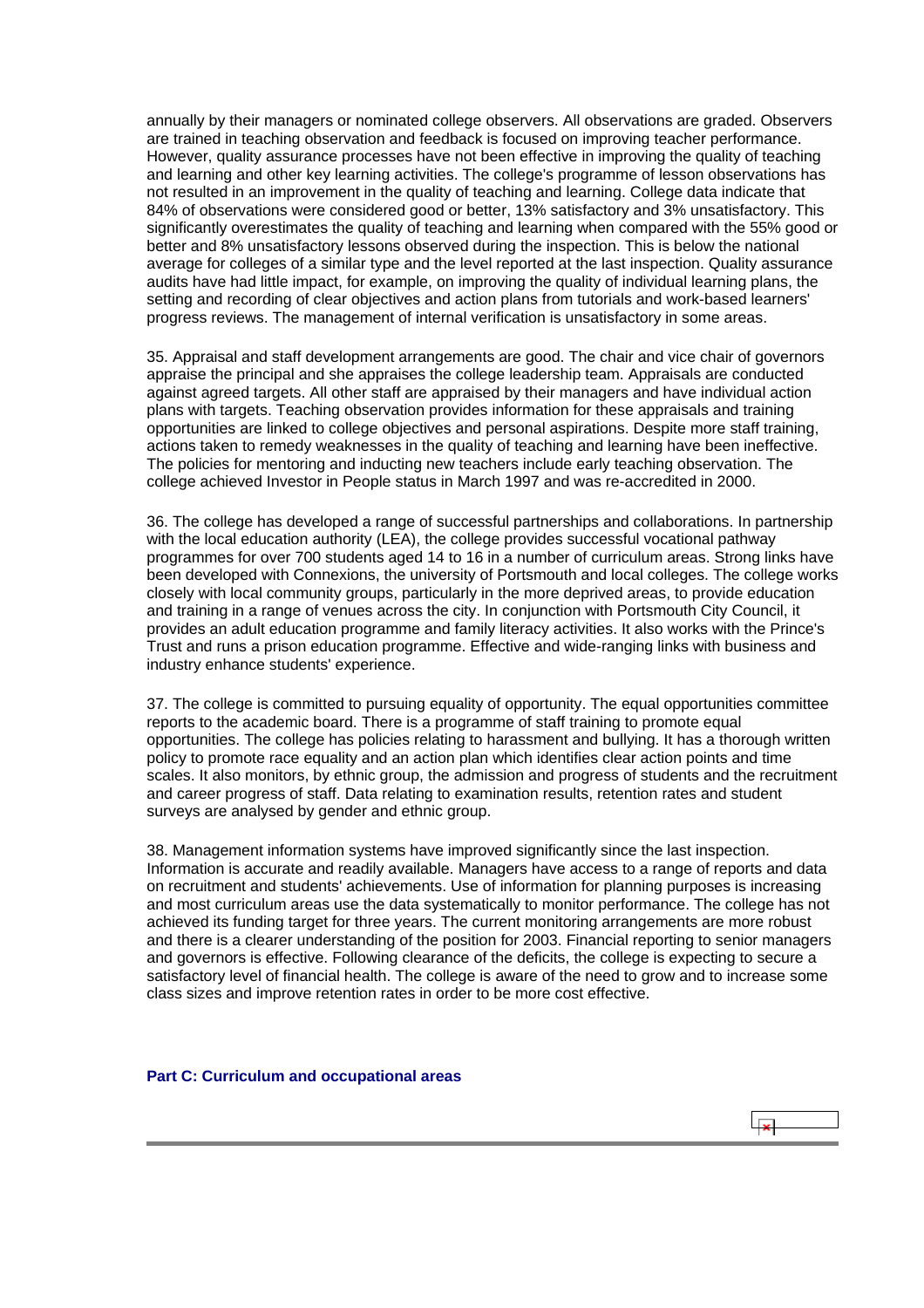#### **Science and mathematics**

Overall provision in this area is **satisfactory (grade 3)**

#### *Strengths*

- o good retention and pass rates
- o high levels of attendance and punctuality on most courses
- o good teaching of science.

#### *Weaknesses*

- o weak curriculum leadership in mathematics
- o insufficient setting and marking of students' work, especially in mathematics
- o insufficient integration of IT into teaching.

#### *Scope of provision*

39. The college has a range of science courses, mainly at level 3, and mathematics courses at levels 2 and 3. Within the school of community and general education, access provision includes 130 enrolments in biology, chemistry, physics and environmental and sports science, and 70 in mathematics and statistics. The school also teaches a part-time national certificate course in pharmaceutical science for 55 students. The second year of the national diploma in applied science, for 15 students, is within the science area, but the first year course, with a different syllabus, falls within hospitality, catering, sport, leisure and travel. Apart from access courses, there is a small GCE AS mathematics course with 10 enrolments and a GCSE mathematics course with around 200 enrolments; mainly daytime adult students but with some students aged 16 to 18 and evening provision. This mathematics provision is part of the languages department.

#### *Achievement and standards*

40. Pass and retention rates are above national averages for all courses, with consistently wellabove-average results for access and most vocational sciences. Progression of access students to science, mathematics or paramedical courses in HE is high. Pass rates for GCSE mathematics are slightly above the national average, which is itself low. In GCE AS mathematics, just under half of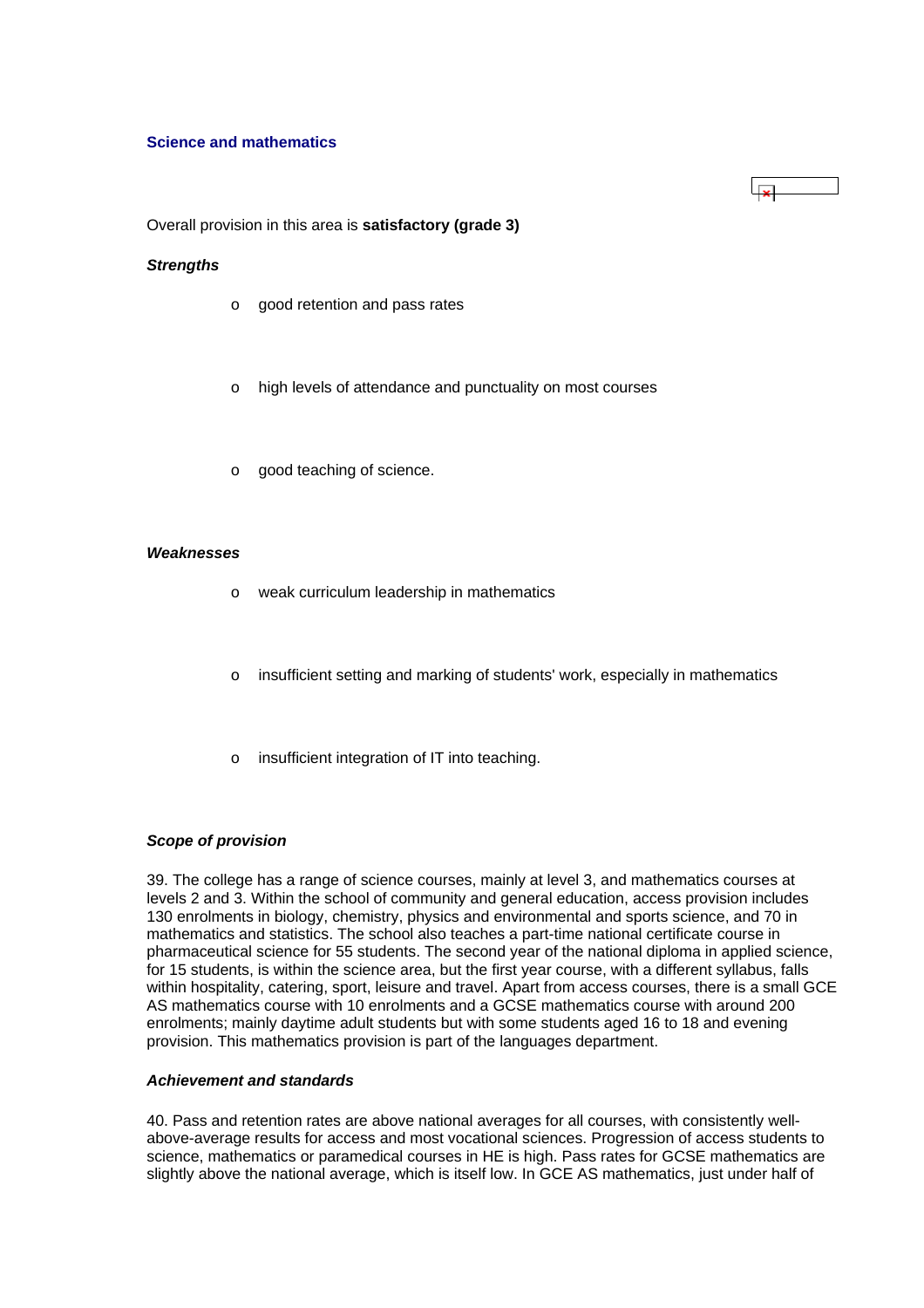the students achieved a pass grade. No value added data are available for mathematics students, nor are the results for students aged 16 to 18 and adult students reported separately.

41. Attendance and punctuality are generally good; for most access science students and for pharmaceutical science students they are well above average. Attendance of students aged 16 to 18 at GCSE mathematics and national diploma sports science classes is well below average. Poor attendance and punctuality disrupt teaching in these classes and in GCSE mathematics evening provision. Science students enjoy their lessons and their practical skills are good. In access chemistry, students carry out thermo-chemistry experiments confidently and can calculate enthalpy changes from their results. Pharmaceutical science students use commercially produced spectacles to simulate a range of types of visual impairment. This experience not only helps them to identify the effects of various eye disorders but to understand the importance of their attitude to patients for whom they dispense eye preparations.

| Qualification                                     | Level          | <b>Completion year:</b> | 2000 | 2001 | 2002 |
|---------------------------------------------------|----------------|-------------------------|------|------|------|
| <b>GCSE</b> mathematics                           | 2              | No. of starts           | 248  | 204  | 198  |
|                                                   |                | % retention             | 71   | 75   | 73   |
|                                                   |                | % pass rate             | 41   | 53   | 44   |
| First diploma in applied                          | $\overline{2}$ | No. of starts           | 15   | 27   | 12   |
| science                                           |                | % retention             | 60   | 74   | 92   |
|                                                   |                | % pass rate             | 78   | 85   | 100  |
| National diploma in                               | 3              | No. of starts           | 20   | 29   | 21   |
| applied science                                   |                | % retention             | 75   | 86   | 76   |
|                                                   |                | % pass rate             | 93   | 92   | 87   |
| National certificate in<br>pharmaceutical science | 3              | No. of starts           | 32   | 32   | 27   |
|                                                   |                | % retention             | 75   | 75   | 89   |
|                                                   |                | % pass rate             | 88   | 100  | 100  |

## *A sample of retention and pass rates in science and mathematics, 2000 to 2002*

*Source: ISR (2000 and 2001), college (2002)*

# *Quality of education and training*

42. Standards of teaching and learning in science and mathematics are satisfactory. However, whilst much science teaching is good, and sometimes very good, with only a small proportion of unsatisfactory teaching, in mathematics it is never better than satisfactory. Experienced science teachers use a wide range of teaching aids and strategies, including models, demonstrations, videos and literature or equipment used in pharmaceutical practice, to inspire students. For example, a lesson on immune systems made good use of a range of overhead projector transparency diagrams, a video and students' own work experience to generate enthusiasm and support learning. Simple models were used effectively to introduce access students to complex biological molecules such as carbohydrates and proteins prior to practical testing for these groups. Frequent use of practical science sessions supports learning, and the level of students' skills is good.

43. Mathematics teaching is generally unimaginative, with careful coverage of content and good individual student support but no use of teaching aids other than a whiteboard. In some cases, there is inadequate planning of mathematics teaching to ensure that students are appropriately challenged. This tends to be a feature also of less successful science teaching. Where science teaching is unsatisfactory, there is no clear identification of aims, insufficient explanation, too few checks on learning or insufficient lesson material; in these lessons, the pace of learning is poorly adapted to students' learning needs. In both science and mathematics, students' absence or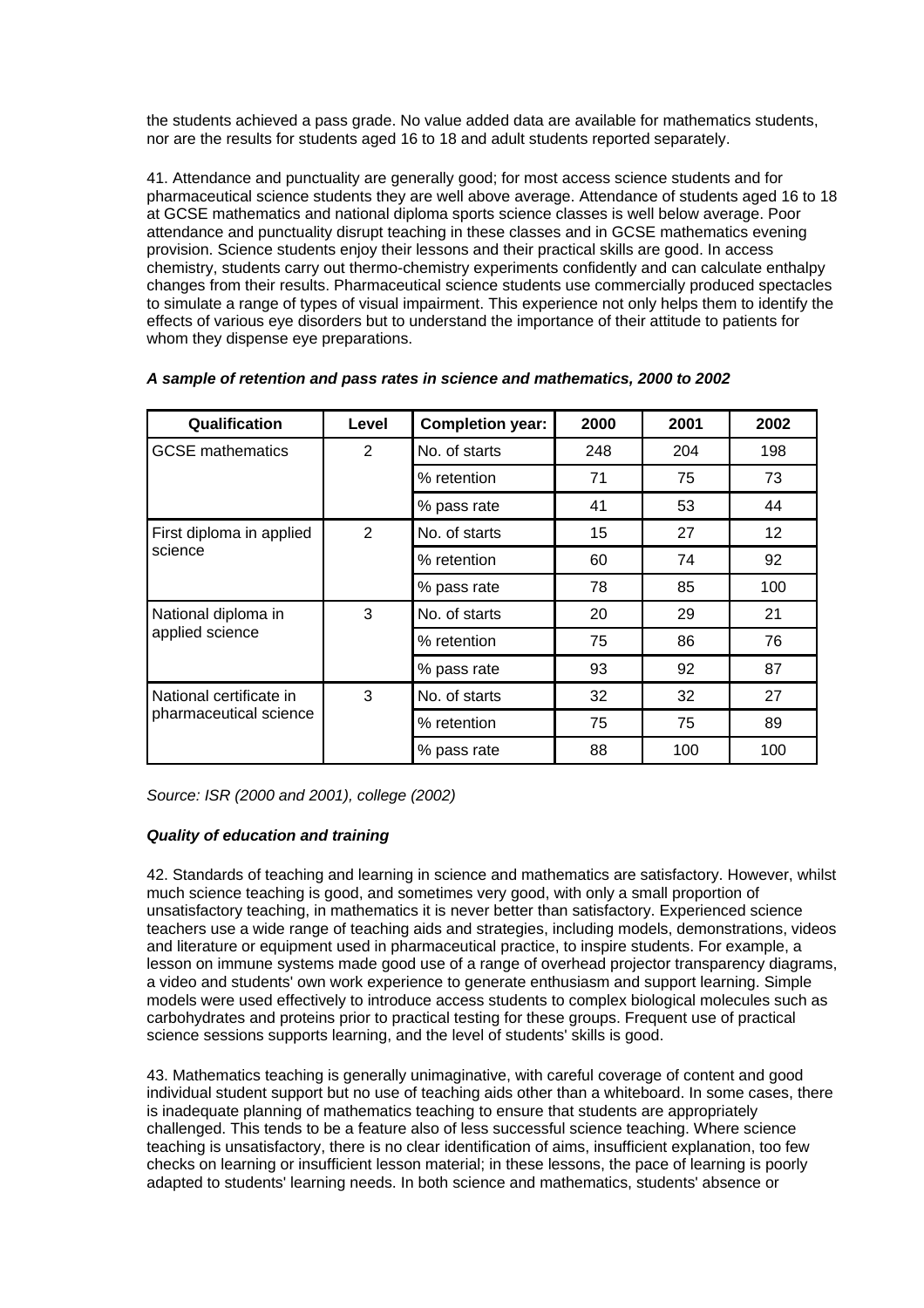lateness disrupts a small proportion of lessons. Little use is made of IT to support teaching, but students' assignments frequently make good use of it and there is workshop support for students who wish to use it for GCSE mathematics assignments. Access students value these workshops, provided during the spring term. Presentation of schemes of work is variable; whilst some lack detail, others make very good reference to teaching strategies.

44. Science and mathematics teachers are well qualified and experienced, and many have had recent professional development, both subject specific and related to examination courses. In chemistry, use of spectroscopic equipment such as infrared spectrometers and gas chromatograms supports learning, whilst part-time teachers of pharmaceutical science bring considerable professional expertise, as do occasional visiting lecturers, for topics such as osteopathy and diabetes. Equipment for other sciences is generally satisfactory but with some glassware shortages when there are large pharmaceutical science groups. There are no computers in mathematics classrooms or biology laboratories; these latter have little equipment that makes use of modern technology such as projection microscopes. Although the range of library books is satisfactory, there are insufficient multiple copies of some standard texts.

45. Vocational and access science course assessment procedures are well established, with appropriate internal verification. Although marking is particularly thorough for pharmaceutical science, students on most science courses receive helpful advice on how they might improve their work. Science teachers vary considerably in the amount of homework or routine exercises they set: some set and mark work regularly, others set tests at the start of lessons, usually marked by students, whilst others do not mark any work other than formal assignments. The absence of formal checks on work between assignments results, on occasion, to disruption of teaching in sports science. In GCSE mathematics, no homework is set for students aged 16 to 18 and teachers mark very little work, frequently giving students both examination papers and worked answers at the same time. The amount of homework set and marked by teachers for GCE AS mathematics is inadequate. In the absence of any analysis of achievement in mathematics, it is impossible to assess whether the current level 2 provision meets students' needs. Appropriate reports are provided for parents or employers of students studying national certificate or diploma courses.

46. Access courses cover a good range of mathematics and science subjects, with considerable flexibility in course length and between day and evening provision. The day-release pharmaceutical science course meets the needs of staff working in pharmacies and hospitals over a wide geographical area. Progression to a pharmacy degree course locally is possible. GCSE mathematics is available for students on access and for those on other vocational courses. There is no mathematics provision below level 2, for example, through freestanding units, nor progression routes from GCE AS mathematics.

47. All students who attend college during the day have regular tutorials. The access tutorial programme is well planned; tutors know students well and give good individual guidance on college work and preparation for the next stage of study. Optional tutorial support is available for evening access students, but take up is low. However, these students expressed concern that other college guidance and support staff are not available when they are at the college. Tutorial support is not provided for pharmaceutical science students. Attendance and punctuality monitoring procedures are ineffective for some mathematics and sports science classes and for access physics students.

#### *Leadership and management*

48. Overall, leadership and management are satisfactory. Pharmaceutical science and access courses are well led. There is inadequate management of mathematics. The inclusion of science and mathematics in several college areas of learning has meant that self-assessment does not refer to these subjects in sufficient detail; some weaknesses, especially in mathematics, have not been identified. Pharmaceutical science teachers work well together within a clear management framework; there are effective quality assurance procedures and strategies to resolve problems such as the current changes in assessment requirements for part of the externally assessed work. The absence of an effective management structure for mathematics has resulted in insufficiently detailed course and lesson planning, a very narrow range of teaching and learning strategies, no value added analysis and very weak quality assurance.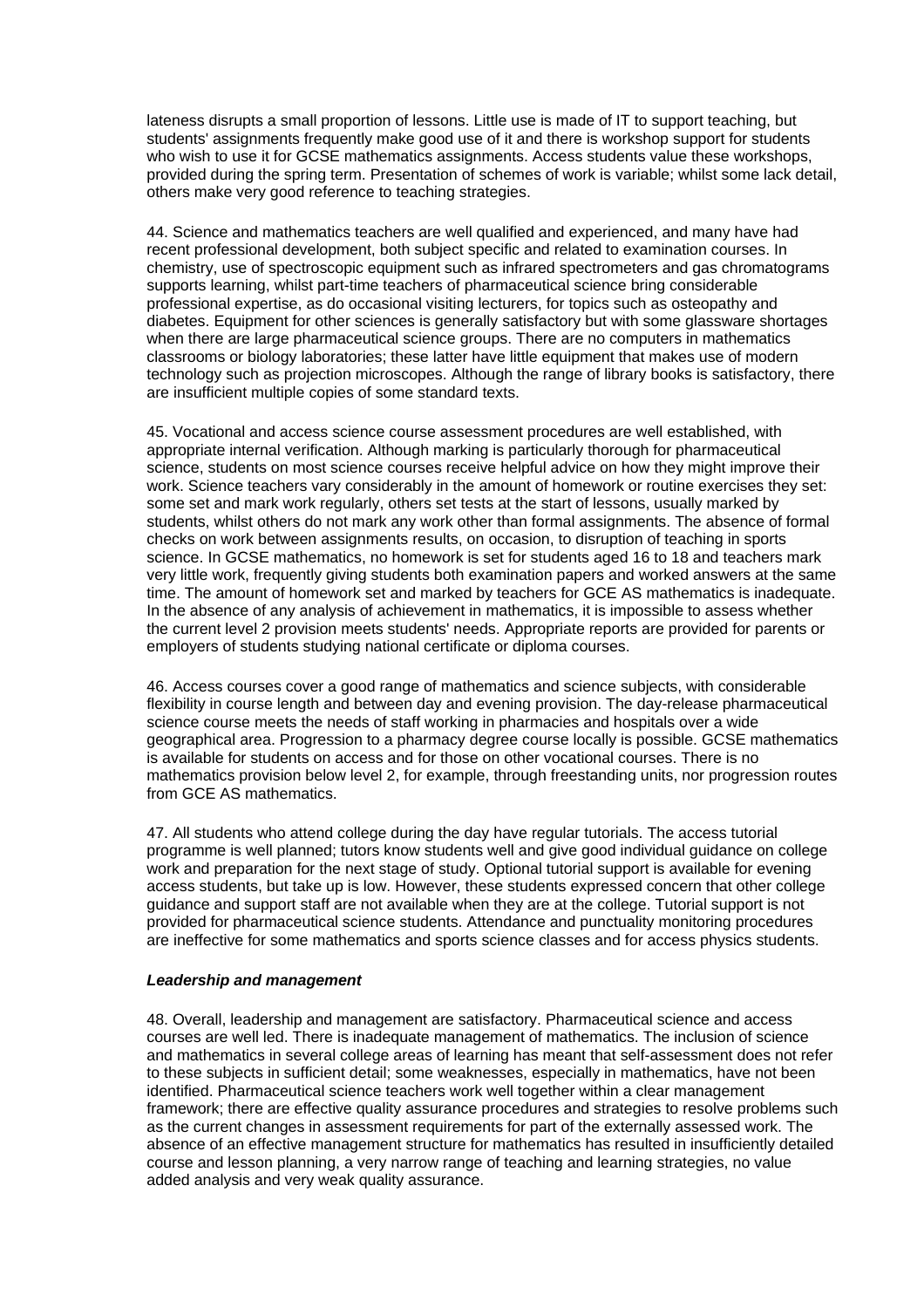### <span id="page-19-0"></span>**Construction**

### Overall provision in this area is **good (grade 2)**

The contributory grade for work-based learning is **satisfactory (grade 3)**

#### *Strengths*

o good pass rates on NVQ level 2 carpentry and joinery, plastering and GNVQ precursors

 $\overline{1}$ 

- o good teaching
- o good practical training resources
- o extensive range of provision.

#### *Weaknesses*

- o declining retention rates on electrical installation and National Open College Network (NOCN) construction skills
- o lack of integration of key skills within the occupational training
- o poor review practices for work-based learning.

#### *Scope of provision*

49. The college provides an extensive range of construction programmes from entry level to level 4. These include traditional programmes in bricklaying, painting and decorating, plastering, general construction operatives, plumbing, gas and electrical installation and wood occupations, including furniture. Specialist provision is also provided in flooring and plant operations. Technician and Chartered Institute of Building programmes are also offered. There are extensive programmes for school links, including for excluded pupils. On-site training and assessment are provided to enable experienced construction workers to become qualified. Students attend full time, block release, day release or evening only. Short courses for industry in electrical installation, plumbing and gas testing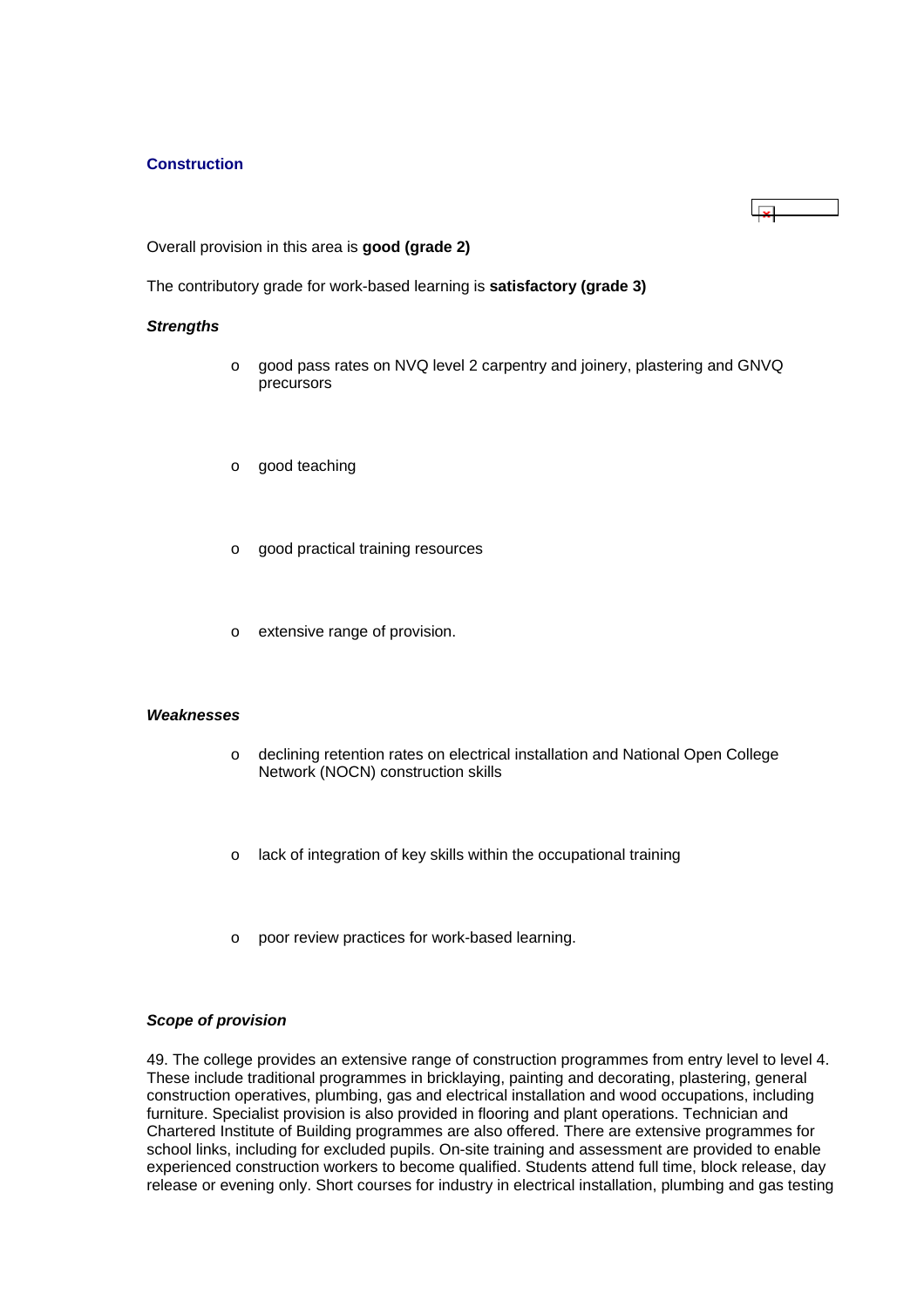are also offered for professional updating and certification. At the time of inspection, there was a total of 2,217 students, including 130 on the college's own work-based learning programmes, managed by the workforce and business development unit. Some 23% of students are aged 16 to 18 and 86% are part time. About 81% of students are on level 2 programmes. The college provides sub-contracted off-the-job training and assessment in construction crafts for 115 students from national and local training providers.

# *Achievement and standards*

50. Pass rates on some programmes have been consistently above the national averages for the past three years, particularly on NVQ level 2 carpentry and joinery, NVQ level 2 plastering and GNVQ precursors. The achievements in plastering have been recognised nationally. The Crombie Trophy was awarded to the college in 2002 by the Plaisterers Company. Achievements for modern apprenticeships are generally satisfactory. On advanced modern apprenticeship in carpentry and joinery, achievements are good, whereas in gas they are poor. In 2001/02, retention rates declined considerably on the City and Guilds 2360 part 1 electrical installation and on the NOCN construction skills programmes. In September 2002, the college put in place strategies to remedy this weakness and first award vocational education short duration programmes were introduced across the craft areas. Students enrol on these courses before they decide to pursue a trade in their chosen discipline. Although still at an early stage, there is evidence that retention rates are improving. Students' written work is good. Construction craft portfolios are, in the main, well organised and supported with photographic evidence. For example, one portfolio on NVQ bricklaying contained photographs at different stages of construction for angled walls and panelled walling. There is good practical skills development and students progress to further courses within and outside the college.

| Qualification                            | Level          | <b>Completion year:</b> | 2000    | 2001 | 2002 |
|------------------------------------------|----------------|-------------------------|---------|------|------|
| City and Guilds 2360-5                   | 1              | No. of starts           | 66      | 15   | 52   |
| electrical installation<br>part 1 theory |                | % retention             | 67      | 93   | 69   |
|                                          |                | % pass rate             | 36      | 86   | 78   |
| NVQ carpentry and                        | $\overline{2}$ | No. of starts           | 36      | 68   | 26   |
| joinery                                  |                | % retention             | 58      | 74   | 69   |
|                                          |                | % pass rate             | 81      | 90   | 88   |
| NVQ plastering                           | $\overline{2}$ | No. of starts           | 29      | 37   | 48   |
|                                          |                | % retention             | 62      | 57   | 58   |
|                                          |                | % pass rate             | 71      | 88   | 74   |
| NVQ bricklaying                          | $\overline{2}$ | No. of starts           | 16      | 32   | 26   |
|                                          |                | % retention             | 44      | 66   | 73   |
|                                          |                | % pass rate             | 80      | 22   | 75   |
| <b>NOCN</b> construction<br>skills       | $\overline{2}$ | No. of starts           | $\star$ | 54   | 128  |
|                                          |                | % retention             | $\star$ | 98   | 70   |
|                                          |                | % pass rate             | $\star$ | 19   | 65   |
| <b>GNVQ</b> precursors                   | 3              | No. of starts           | 19      | 18   | 16   |
|                                          |                | % retention             | 74      | 67   | 88   |
|                                          |                | % pass rate             | 71      | 92   | 79   |

# *A sample of retention and pass rates in construction, 2000 to 2002*

*Source: ISR (2000 and 2001), college (2002)*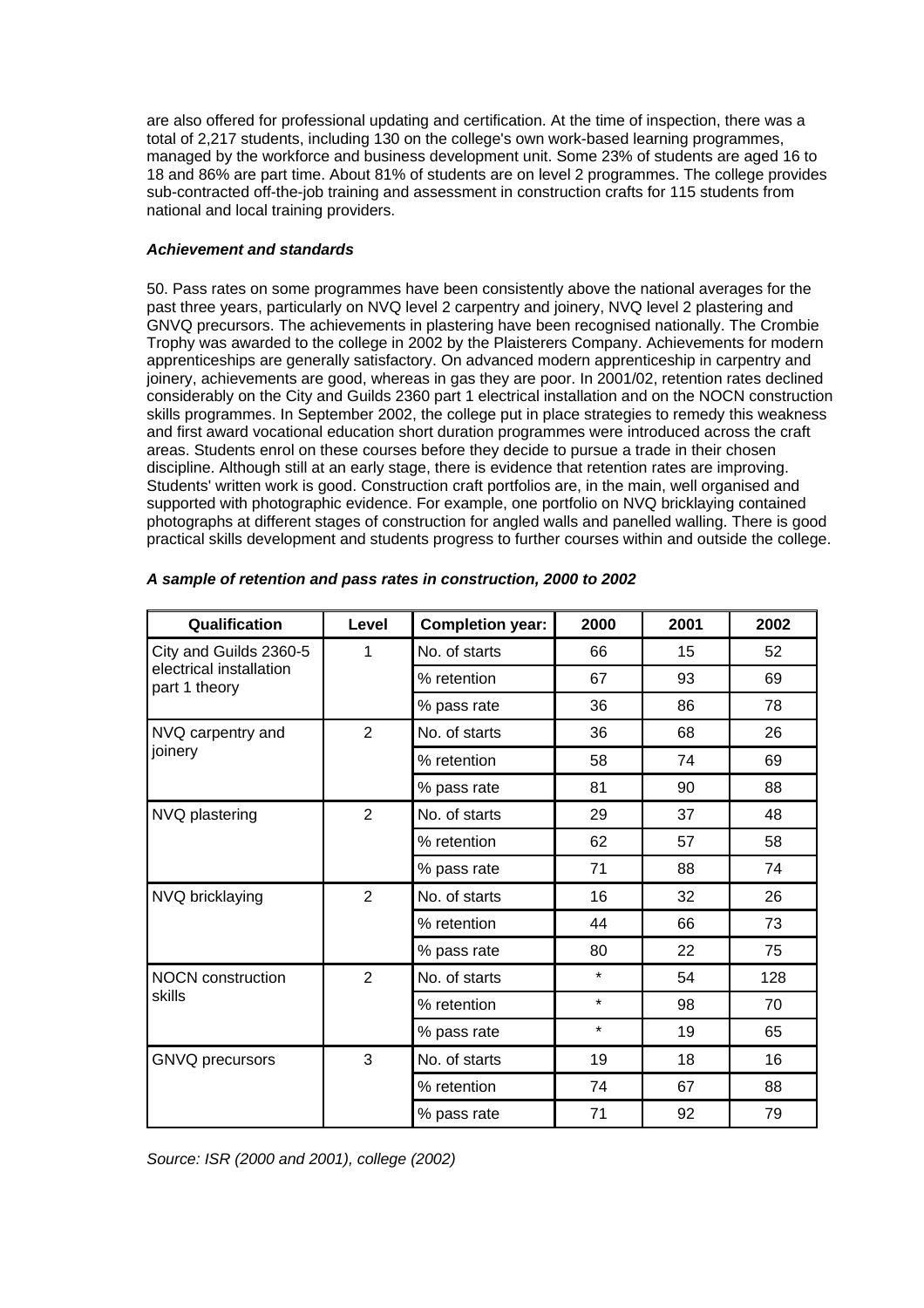#### *\* course did not run*

#### *Quality of education and training*

51. The quality of teaching is good. Some 79% of lessons observed were good or better. In the best lessons, there are comprehensive schemes of work, lesson plans are well designed, with clear aims, and learning outcomes are identified. In many theory lessons, reference is made to realistic practical examples. Good use is made of students' industrial experience to illustrate key points. Teachers check students' understanding regularly. Most theory lessons are effectively linked to practical activities. For example, in one bricklaying theory lesson, the tutor explained, with the aid of suitable diagrams, the purpose of attached piers to half-brick walling and the stages in the construction process. These principles were then immediately practised in the workshop. Training is undertaken in well-resourced, industry standard workshops. There is a good emphasis on health and safety.

52. Students work well both individually and in groups. Teachers provide continuous support in the form of guidance and instructions. Practical activities are well organised and relate closely to situations found in the work place. For example, in one gas lesson, the teacher directed students to service warm air heaters and to install and commission freestanding cookers.

53. Initial assessment is used to identify an appropriate programme based on students' key skills potential and their vocational aptitude. It is also used to identify any additional support needs. All students have an induction programme that incorporates health and safety. The progress of full-time students is monitored closely through one-to-one tutorials. During tutorials, students agree learning goals, but the targets set for them are unchallenging. Key skills are poorly developed and not fully integrated within the vocational programme. Teachers' and students' understanding of the importance of key skills is low. There is a lack of use of information learning technology (ILT) by students and teachers.

54. Assessment and recording systems within courses are consistent with the objectives of the course and methods of learning. On technician programmes, assignments are well written, relevant and of an appropriate level. All students are aware of assessment methods and timing of assignments. Assessors' feedback to students is helpful and gives them sufficient direction and guidance on how to improve their work. There is insufficient use of assessment in the workplace. Some students have had to repeat practical tasks in the workshops when they have already displayed their competence in the workplace. Students find this frustrating and it slows their progress. There are good tracking and recording of students' achievements. Internal verification is satisfactory.

55. For work-based learners, individual learning plans show the same completion date for all aspects of the framework. There is no effective target setting in reviews and employers are not directly involved in the setting of these targets. Individual learning plans are not updated as a result of reviews. Teachers and work-place supervisors are well qualified and experienced. There are extensive practical training resources and a dedicated resource centre. A new purpose-designed building to house the construction provision is currently under construction.

#### *Leadership and management*

56. Leadership and management of construction training within the college are good. Staff are committed to continuous improvement. Teachers are unable to have access to management information directly to monitor their courses. The college has recently gained acceptance for the development of Centre of Vocational Excellence (CoVE) status for gas. There are effective formal and informal communications within the construction provision, with regular and minuted team meetings. There are clear, well-understood and documented roles and responsibilities of managers and teachers. There is good liaison with local schools and the construction industry. The school takes the initiative in developing new programmes to meet local and regional needs. Course teams contribute to the self-assessment report, following programme reviews, which in turn informs the school's development plan. The self-assessment report for construction was accurate, rigorous and identified most of the key strengths and weaknesses found by inspectors.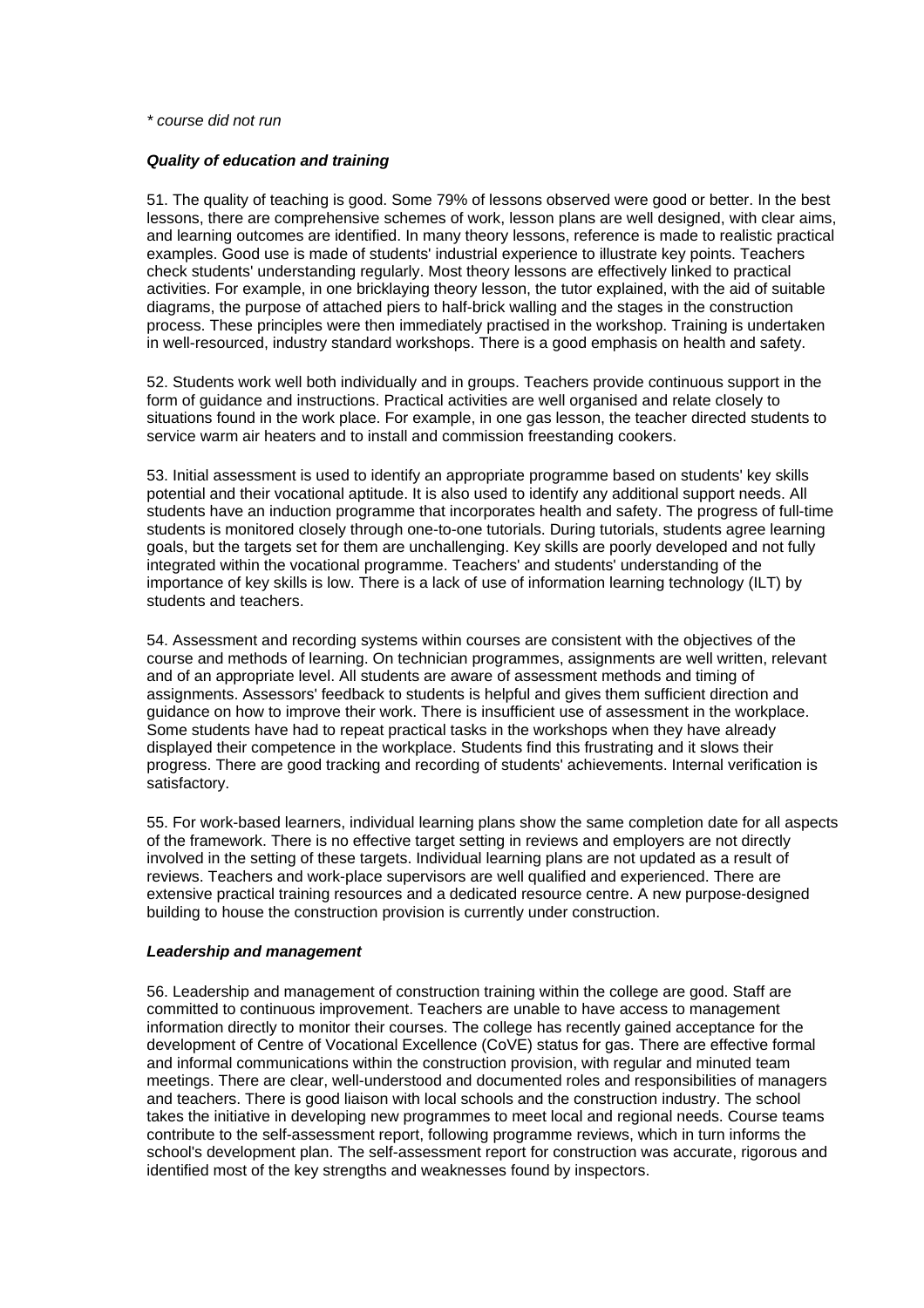# <span id="page-22-0"></span>**Engineering**

Overall provision in this area is **unsatisfactory (grade 4)**

#### *Strengths*

- o good teaching resources
- o good support for students
- o good framework completion rates for advanced modern apprenticeship general engineering.

 $\overline{\mathbf{x}}$ 

# *Weaknesses*

- o poor management of programmes
- o poor achievement and slow progress on many programmes
- o poor framework completion on motor vehicle courses
- o very poor attendance on motor vehicle courses
- o insufficient assessment in the workplace for motor vehicle NVQ students
- o lack of provision at entry and foundation level in engineering.

### *Scope of provision*

57. There is a wide range of full-time and part-time provision in engineering from level 1 to level 3. Courses are available in general engineering and motor vehicle at the Cosham site and fabrication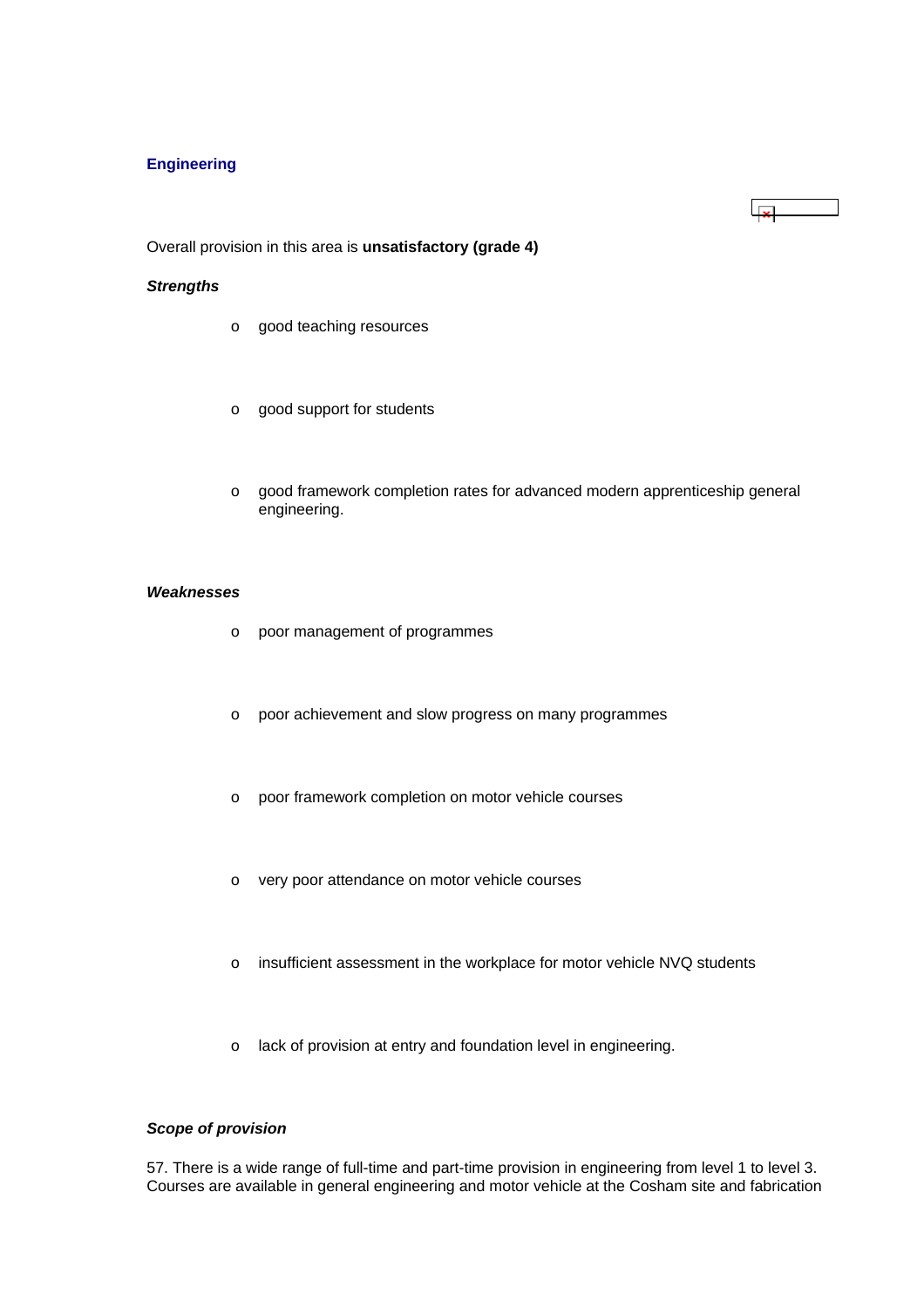and welding at the Unicorn site. The specific areas of general engineering are electronics, electrical, mechanical, production, manufacturing, maintenance and fabrication and welding. There are 69 modern apprentices; 39 of these are on general engineering programmes, 19 on motor vehicle and the remaining 11 are fabrication and welding apprentices. Some of the motor vehicle apprentices have completed their college courses but remain on the programme whilst they continue to gather work-based evidence towards their NVQ. The college has a contract with a major regional company to deliver its modern apprenticeship training in engineering. Students following this programme attend college full time in their first year and many are residential students who live on campus. During their second and third years, they attend college on a block release basis. At the Cosham site, there are 333 students, 118 of whom are full time.

58. There are 75 full-time students and 16 part-time students following a range of motor vehicle programmes at level 1, 2 or 3. These include Institute of the Motor Industry awards in vehicle maintenance and repair, Business Technology and Education Council (BTEC) first and national diploma, City and Guilds 3992 vehicle maintenance and Awarding Body Consortium (ABC) foundation certificate and diploma. All students planning to follow a full-time motor vehicle programme initially complete a six-week basic maintenance course. After this, they are interviewed and guided on to the most appropriate main programme.

59. Some 43 full-time and 199 part-time students study a range of engineering programmes that include national certificate and first and national diplomas in mechanical, electronics and telecommunications. Students also follow City and Guilds courses in mechanical, electrical and electronic and NVQs at levels 2 and 3. There are 40 students following a range of fabrication and welding skills programmes. Programmes include City and Guilds 229, welding skills, progression awards and NVQ options. Approximately 140 students, mainly adults, attend a range of evening courses across the provision.

## *Achievement and standards*

60. Over the last three years, there has been a decrease in enrolments on both full-time and parttime provision. There are very good modern apprentice achievements in engineering. Of those who began training in 1999/2000, 70% achieved the full apprenticeship framework. Many of these students have now progressed on to higher national certificate programmes. Practical work produced by fabrication and welding students was of a high standard. The quality of assignment work produced by some part-time engineering students was also of a high standard and was well presented. Coursework files of some motor vehicle students were not well presented. Pass rates for level 1 short courses in motor vehicle repair and maintenance are equal to or slightly below national averages. Attendance by motor vehicle students is poor. Class registers show repeated absences for many students. Of the motor vehicle classes observed, the average attendance rate was 53%. There is poor and declining achievement on the two-year national certificate programmes across engineering. Achievements rates have fallen from 69% in 1999/2000 to 56% in 2001/02. In 2000/01, the pass rate on the national diploma in engineering was very poor, at 14%, when compared to the national average of 73%. There is generally poor achievement and slow progress across many motor vehicle programmes. Many students do not achieve their qualification within the allocated time. Motor vehicle modern apprentice achievements are particularly poor. There have been no full framework achievements for the last three years.

| Qualification                                                              | Level | <b>Completion year:</b> | 2000 | 2001 | 2002 |
|----------------------------------------------------------------------------|-------|-------------------------|------|------|------|
| City and Guilds 3992<br>motor vehicle repair<br>and maintenance<br>(short) |       | No. of starts           | 98   | 74   | 66   |
|                                                                            |       | % retention             | 88   | 95   | 47   |
|                                                                            |       | % pass rate             | 95   | 94   | 91   |
| City and Guilds 2280                                                       | っ     | No. of starts           | 20   | 11   | 18   |

#### *A sample of retention and pass rates in engineering, 2000 to 2002*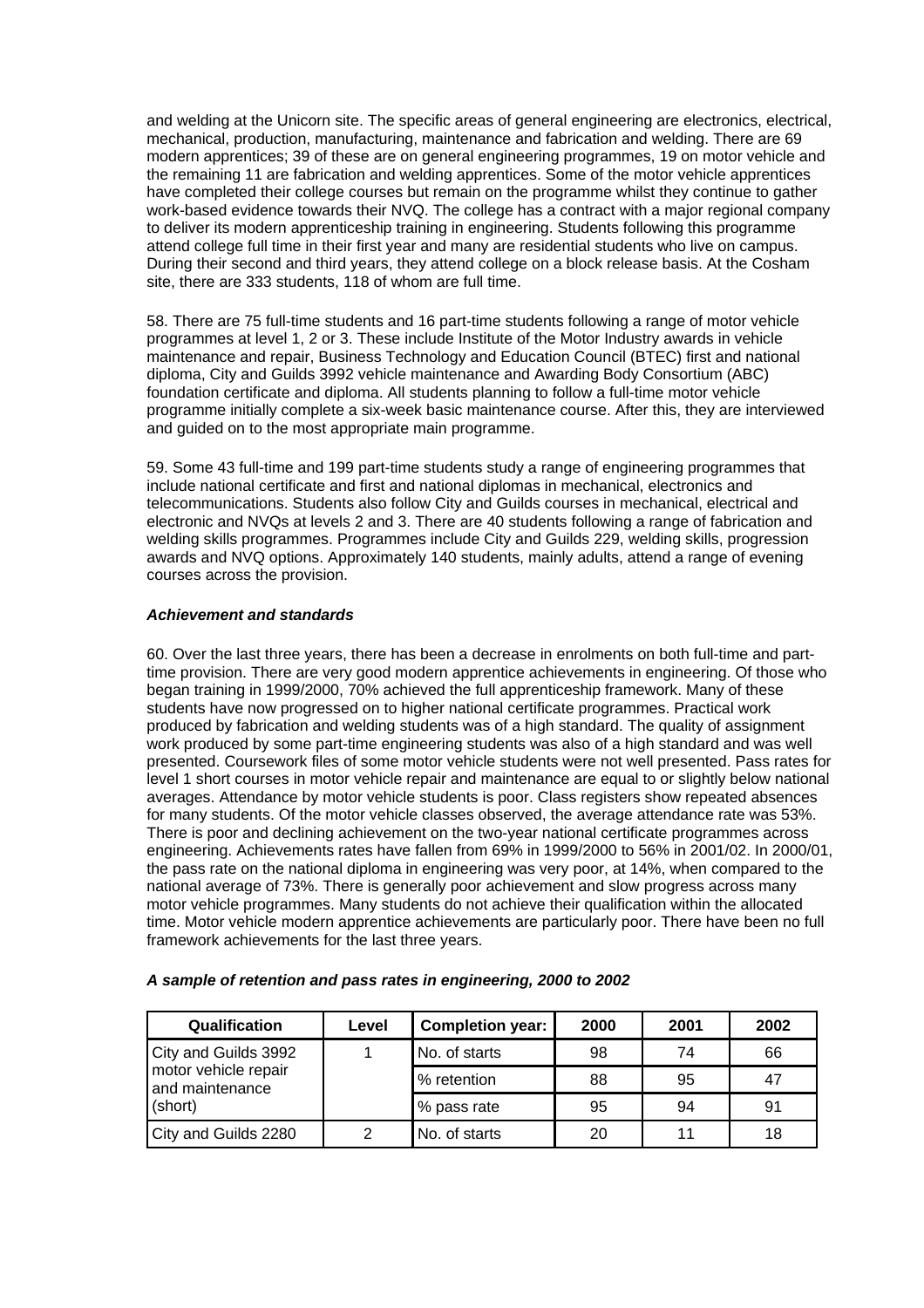| competences                               |   | % pass rate   | 65 | 88  | 40      |
|-------------------------------------------|---|---------------|----|-----|---------|
| NVQ engineering                           | 2 | No. of starts | 37 | 32  | 13      |
| manufacture                               |   | % retention   | 68 | 75  | 100     |
|                                           |   | % pass rate   | 67 | 50  | 89      |
| NVQ vehicle                               | 2 | No. of starts | 33 | 27  | $\star$ |
| mechanical and<br>electronic systems (two |   | % retention   | 42 | 44  | $\star$ |
| year)                                     |   | % pass rate   | 50 | 100 | $\star$ |
| NVQ vehicle                               | 3 | No. of starts | 15 | 19  | 8       |
| mechanical and<br>electronic systems (two |   | % retention   | 73 | 89  | 88      |
| year)                                     |   | % pass rate   | 55 | 54  | 38      |
| National certificate in                   | 3 | No. of starts | 99 | 63  | 61      |
| engineering (two year)                    |   | % retention   | 79 | 71  | 75      |
|                                           |   | % pass rate   | 69 | 64  | 56      |
| National diploma in<br>engineering        | 3 | No. of starts | 49 | 28  | 13      |
|                                           |   | % retention   | 49 | 44  | 36      |
|                                           |   | % pass rate   | 32 | 14  | 33      |

*Source: ISR (2000 and 2001), college (2002)*

### *\* course did not run*

# *Quality of education and training*

61. A high proportion of the teaching is satisfactory. In the better lessons, teachers used a range of visual aids effectively to add interest, promote discussion and reinforce learning. In one lesson, the teacher used a crossword puzzle with the students as a method of reinforcing learning on health and safety issues. In another lesson, students were asked to bring in the results of their independent research into quality costing models that they had obtained from web site searches. They were then asked to explain their findings to the rest of the class. Those lessons that were less than satisfactory failed to involve students fully and often lacked depth and appropriate pace. Course schemes of motor vehicle often lacked detail. Staff in this area of work are generally well qualified and have appropriate industrial experience. There has been recent investment by the college to provide an upto-date microprocessor teaching laboratory. Students develop software programmes that allow them to monitor and control a range of external equipment. This is an effective method of simulating industrial applications. Students' soldering skills are developed in an area that has equipment meeting modern industrial standards. The motor vehicle section has well-equipped vehicle repair workshops and a very well-equipped computer simulation laboratory. There are computer simulation panels that represent a full range of modern vehicle systems. Students have the facilities to fault find and interrogate systems in a controlled environment. Although the system has extensive teaching potential, the current staff are not adequately trained to use the resources to their full potential. Fabrication and welding facilities at the Unicorn site are of a good standard and reflect those found in industry. There is insufficient assessment in the workplace for motor vehicle NVQ students. Without these assessments, students are unable to complete their NVQ. Motor vehicle practical classes lack effective progress tracking systems and training vehicles are outdated.

62. There is good support for students. Staff are available to provide support for students outside of normal teaching times. Additional teaching sessions are arranged to help students when they are experiencing difficulties. For example, extra teaching sessions have been arranged for students experiencing difficulties with mathematics. Initial assessment identifies those students requiring learning support, which is then made available. For example, some students assessed as dyslexic receive one-to-one assistance during lessons. Additional classes are provided in the evening to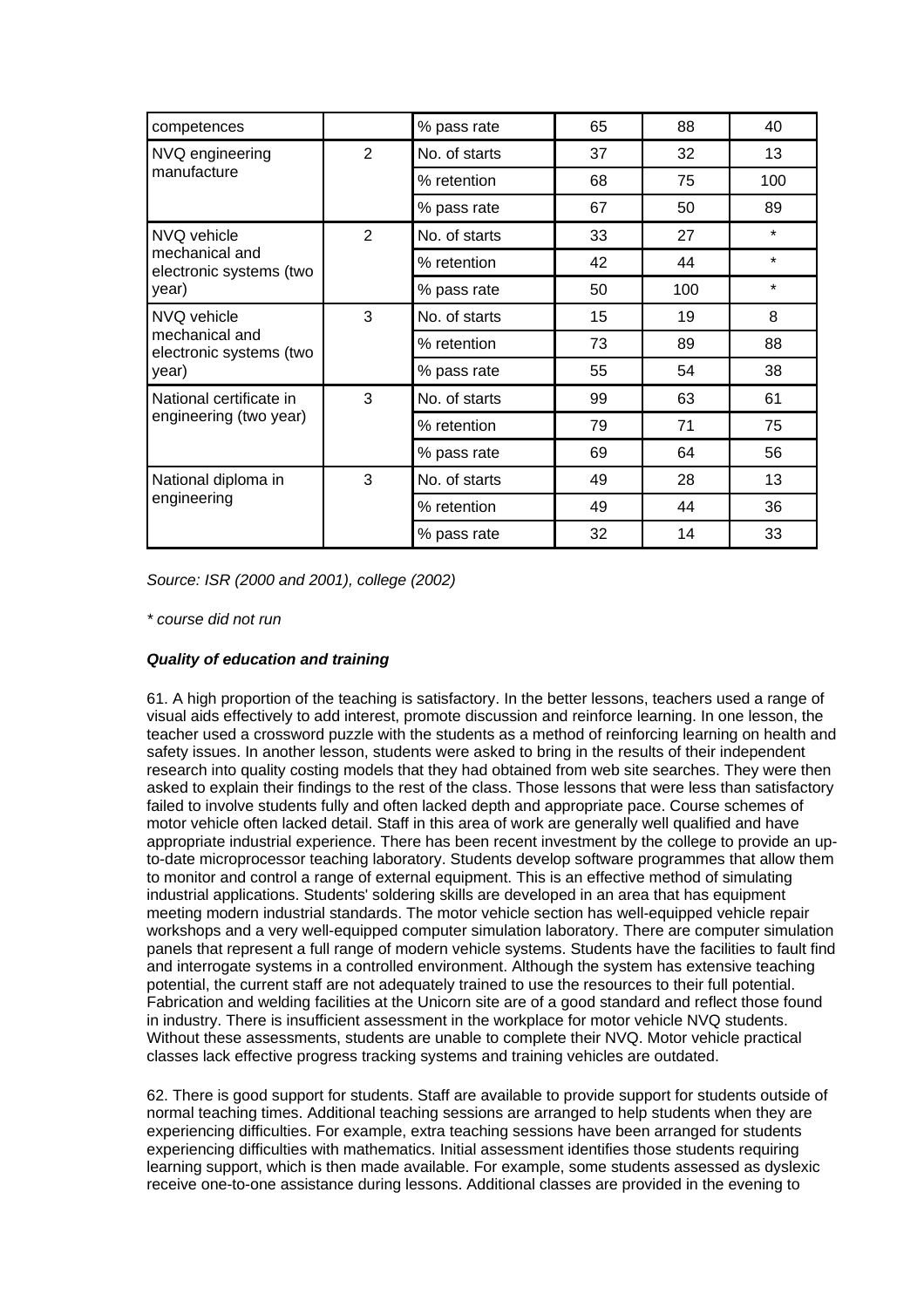<span id="page-25-0"></span>develop students' numeracy skills.

63. There is an extensive school links programme. The college works with 14 local secondary schools. School pupils attend the college and are taught practical engineering skills. On one course, they use computer numerical control machines to manufacture a plastic clock, which they keep at the end of the course. In motor vehicle, school link students have access to their own vehicle workshop, where they learn a variety of vehicle maintenance techniques. Provision at entry and foundation level is poor in engineering. The college has recognized this as an issue.

64. Challenging assignments are set on engineering courses. There are clear marking schemes and assessment is rigorous. Written feedback to students is good. Students' spelling is corrected when necessary. Some NVQ assessment lacks detail. There are some effective links with employers and material supply companies.

#### *Leadership and management*

65. Leadership and management are unsatisfactory. There has been poor management of programmes over a considerable period. The present head of department has only been in post for 10 weeks. A new head of department for motor vehicle has been appointed but has yet to start. The application of internal verification processes is underdeveloped across engineering courses. Some courses do not have effective sampling plans. The college has recognized this weakness and has recently introduced new procedures. It is too early to assess the impact these are having. There are clearly documented internal verification systems for motor vehicle programmes. However, there is only one internal verifier, who is unable to verify his own activities. Changes to staffing and availability of suitable accommodation have had an adverse impact on students' learning. Students on a mechanical engineering course were sent to the library for four successive weeks because of accommodation issues. This is unacceptable. Some teaching takes place in unsuitable accommodation. Over-reliance is placed on informal team meetings where decisions are not recorded. The college is addressing these issues and has produced targeted actions plans to help bring about improvements. The college self-assessment report accurately identified many of the strengths and weaknesses identified by inspectors.

#### **Business**

Overall provision in this area is **satisfactory (grade 3)**

#### *Strengths*

- o good pass rates on level 3 courses
- o good support for students
- o good use of students' current work experience in lessons.

#### *Weaknesses*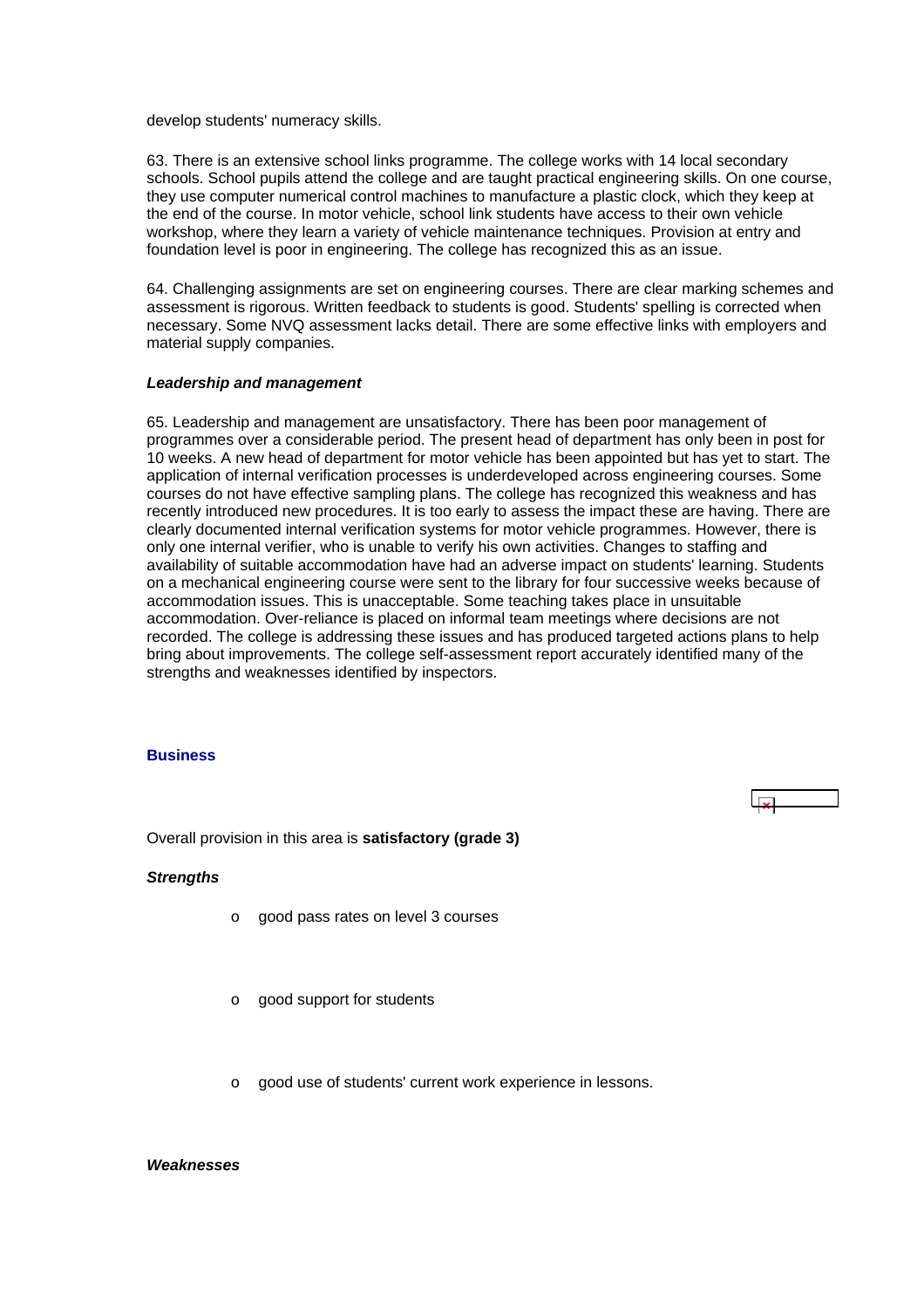- insufficient provision of level 1 courses
- little use of ILT by students
- o poor retention rate on NVQ level 2 accounting in 2002.

# *Scope of provision*

66. The college offers full-time and part-time NVQ courses at levels 1 to 4 in administration, parttime NVQ courses at levels 2 to 4 in accounting, professional and management courses, teacher training courses and NVQ courses at levels 3 and 4 in training and development. Management courses include the certificate in management, certificate in administrative management and certificate in personnel practice. There is a GCE AS course in business studies. There is also a range of word and text processing courses, but only a small provision at level 1. There are good progression routes for students through the various levels of these courses and to the Higher National Diploma (HND) in business or the Sunderland University business studies degree by distance learning.

## *Achievement and standards*

67. The retention rate on the NVQ level 2 course in accounting fell to 68% in 2002, 12 percentage points below the average. Retention rates on the NVQ level 3 administration course, NEBS management certificate, certificate in management studies and the further and adult education teachers certificate (FAETC) also fell, but remain above average. The retention rate for the certificate in personnel practice course improved from 83% to 90%. Retention rates on GCE AS business studies courses, offered for the first time in 2001/02, were only 33%. Pass rates for the NEBS management certificate, certificate in personnel practice, certificate in management studies, FAETC and NVQ course in administration at level 3 improved significantly in 2002. All are well above the national average. The pass rate on the NVQ level 2 accounting course has improved each year since 2000 and is now around the national average. The standard of work and assignments set for students are appropriate for each level of study. Students' work is satisfactory at all levels and there is some assignment work of a high standard on the management courses. Many students progress from the full-time NVQ administration course into employment, and return as part-time students. Students' attendance rate in lessons observed by inspectors was satisfactory, at 82%.

| Qualification                  | Level | <b>Completion year:</b> | 2000 | 2001 | 2002    |
|--------------------------------|-------|-------------------------|------|------|---------|
| NVQ accounting                 | 2     | No. of starts           | 25   | 23   | 28      |
|                                |       | % retention             | 76   | 83   | 68      |
|                                |       | % pass rate             | 26   | 53   | 68      |
| NVQ administration             | 3     | No. of starts           | 27   | 36   | $\star$ |
|                                |       | % retention             | 74   | 77   | 88      |
|                                |       | % pass rate             | 80   | 57   | 80      |
| NEBS management<br>certificate | 3     | No. of starts           | 41   | 40   | 36      |
|                                |       | % retention             | 88   | 90   | 89      |

#### *A sample of retention and pass rates in business, 2000 to 2002*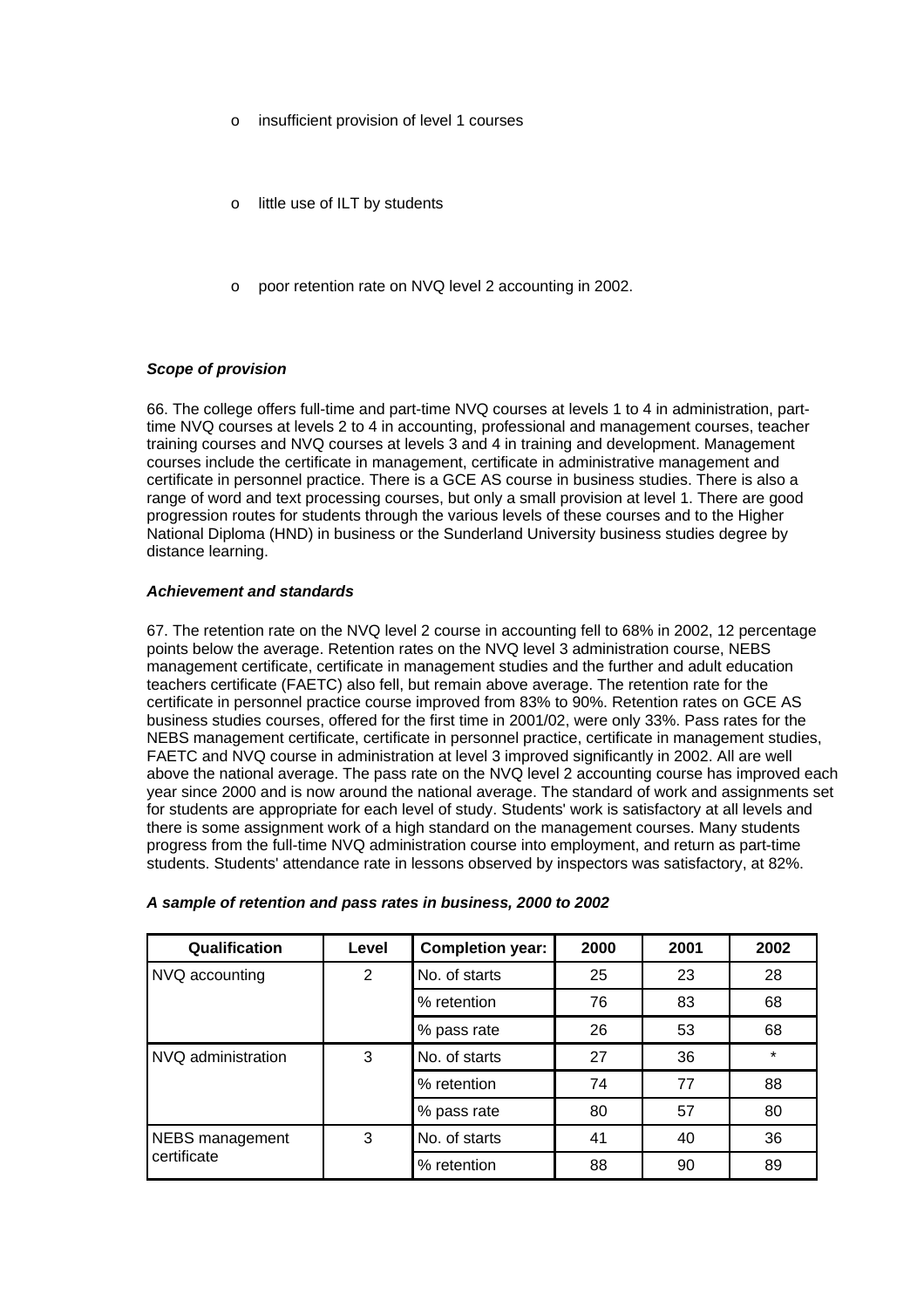|                                      |   | % pass rate   | 100 | 100 | 97  |
|--------------------------------------|---|---------------|-----|-----|-----|
| Certificate in personnel             | 3 | No. of starts | 67  | 80  | 80  |
| practice                             |   | % retention   | 87  | 87  | 90  |
|                                      |   | % pass rate   | 95  | 91  | 97  |
| Certificate in<br>management studies | 3 | No. of starts | 20  | 22  | 31  |
|                                      |   | % retention   | 100 | 95  | 84  |
|                                      |   | % pass rate   | 89  | 90  | 100 |
| City and Guilds 7307-<br>02 FAETC    | 3 | No. of starts | 67  | 41  | 59  |
|                                      |   | % retention   | 94  | 100 | 95  |
|                                      |   | % pass rate   | 75  | 90  | 96  |

*Source: ISR (2000 and 2001), college (2002)*

*\* data unavailable*

#### *Quality of education and training*

68. Most teaching is satisfactory or better. Lessons are detailed, well planned and well structured, and involve students in a number of activities. Students were attentive and involved in the lessons observed. There is good use of suitable handouts and case studies. In a teacher training class, students were required to consider 12 criteria for effective handouts and then to change handouts into activity sheets. In the better lessons, teachers directed questions to individual students to check understanding constantly and to extend students' learning. In one particularly effective finance lesson, the tutor showed how to calculate various ratios but required the students to interpret the results. This led to very lively discussions involving the whole group and allowed the original concepts to be extended. Teachers make regular and extensive use of students' prior knowledge from their workplace to develop material in case studies or engage students' interest and participation. In weaker lessons, a minority of students did not contribute to class discussions. In these lessons, there were insufficient checks on students' learning and understanding. The pace of some lessons was inappropriately slow. There was little use of ILT by students, apart from during specialist ICT lessons.

69. There is good support for students. Students receive good induction and assessment of their needs and they are well guided on to appropriate courses. There is effective tutorial support for fulltime students. It includes regular review of their academic performance. There is also timetabled provision of tutorials for all significant part-time courses. Personal development reviews have been developed for part-time students to improve retention rates and achievement. All full-time students are screened before they enrol, or on entry to the college, in order to assess if additional learning support is required. The attendance of students at extra support classes is monitored. This ensures that students continue to receive necessary support. Subject tutors may also refer students for additional support. The department provides appropriate support for students with mobility or other physical impairments.

70. Students' work is returned promptly. Work in lessons reinforces learning and homework activities. Teachers give students detailed comments on the larger assignments that are set and indications of how to improve or develop the topic. However, students' errors in spelling and grammar are not always corrected. Course leaders maintain records of students' progress and attainment in all subjects. However, it is unclear where responsibility lies for students on GCE AS courses who study subjects in more than one curriculum area.

71. Teachers are well qualified and knowledgeable in their subjects. The majority of teachers have appropriate teaching qualifications or are undertaking appropriate training. There is insufficient industrial or commercial updating of current staff. A number of staff with recent commercial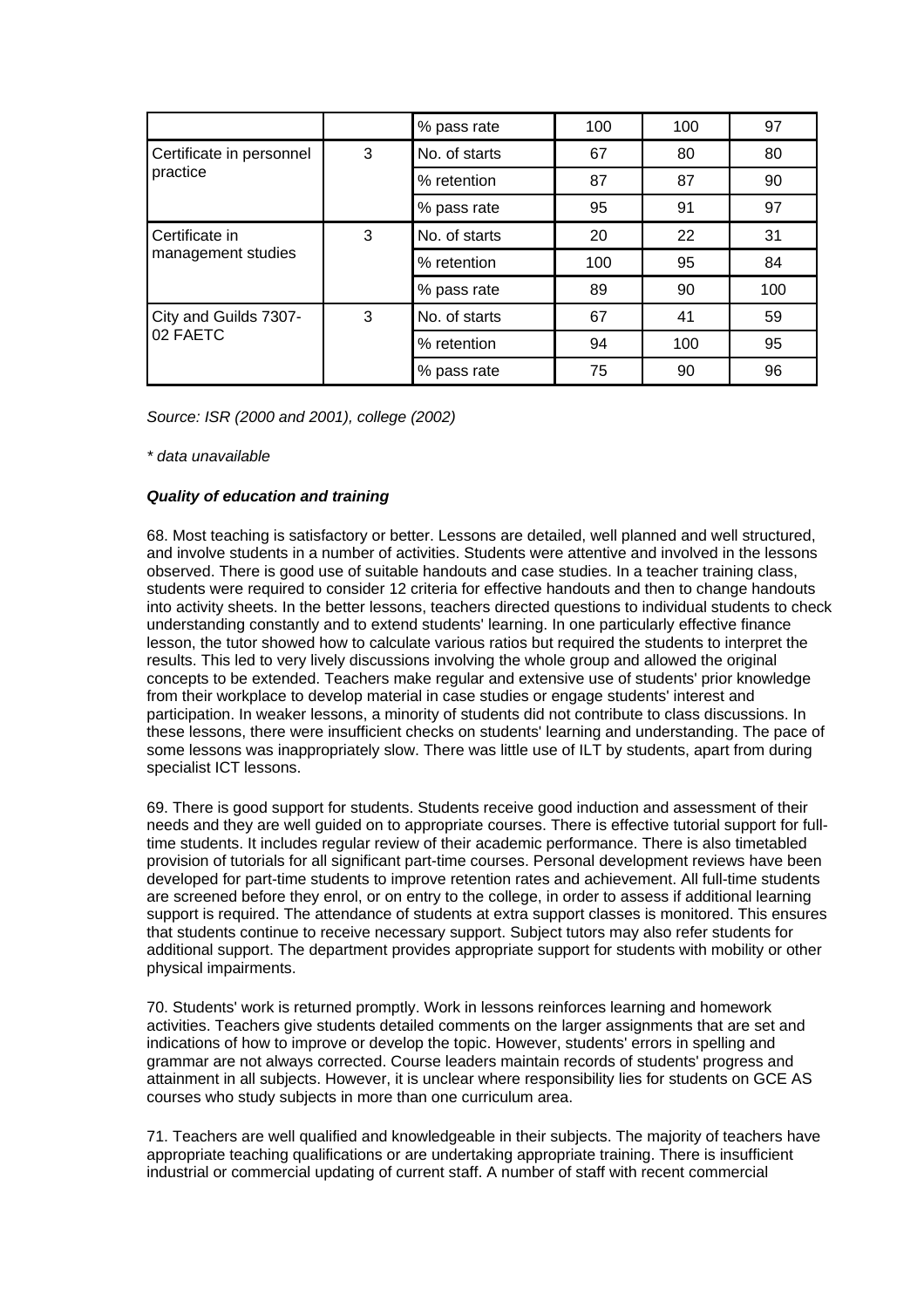<span id="page-28-0"></span>experience have recently been appointed. Accommodation is suitable for the courses. Computing facilities are appropriate for all programmes.

#### *Leadership and management*

72. Management of the curriculum area is good. Course teams meet each term, other teams meet fortnightly, and all meetings are minuted. Course teams have set challenging targets for achievement and for retention rates. Progress against the latter are monitored each month by the teams and the head of department. Improvements have been made since the same time in 2002. All management courses seek employer feedback on levels of satisfaction; the response rate is high and the level of satisfaction is good. The department has established links with local schools to improve future recruitment.

## **Computing and information technology**

Overall provision in this area is **satisfactory (grade 3)**

## *Strengths*

- o good pass rates on GNVQ foundation, Internet skills and ECDL courses
- o good retention rates on GNVQ foundation and Internet skills courses
- o high level of technical competence of full-time students
- o good individualised coaching
- o effective initiatives to improve participation and progression of students.

#### *Weaknesses*

- o consistently low pass rates on CLAIT
- o poor short-term target setting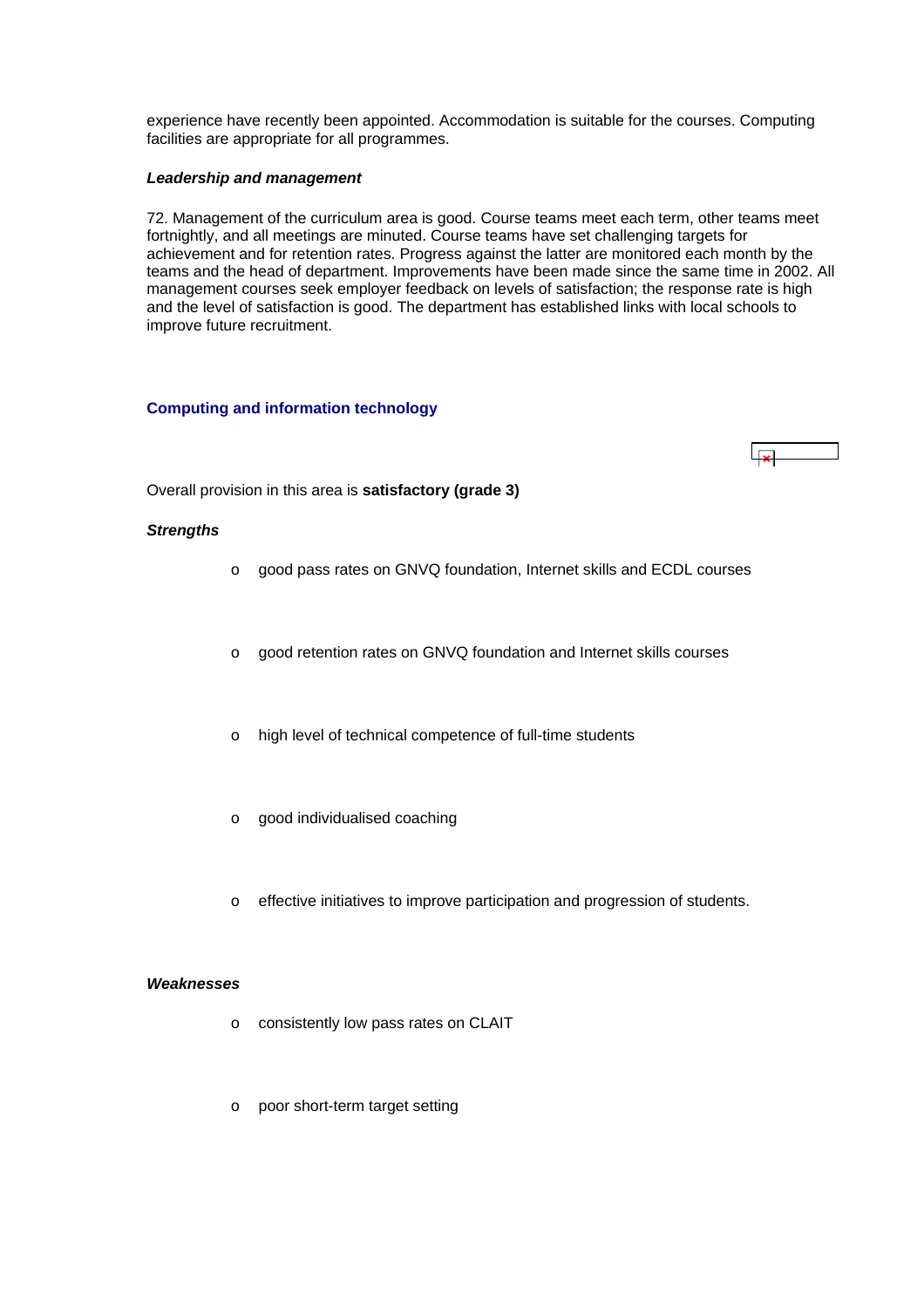o weak induction on part-time flexible courses.

# *Scope of provision*

73. The college offers a wide range of programmes in ICT and computing organised on four main sites in and around Portsmouth. Computer programmes include GCE AS computing, the diploma and certificates in computing, network and computer support and web design. Key skills are also included in IT. A variety of computing courses is offered for adults at two flexible learning centres, from beginner to level 3 qualifications. A large number of part-time courses are based on self-paced, flexi-learning workshops supported by tutors. Courses include CLAIT at foundation and intermediate levels, using the Internet, desktop publishing, digital imagery and common desktop programs such as the ECDL. At the time of the inspection, 12% of the students were full time.

## *Achievement and standards*

74. Pass rates on GNVQ foundation courses are very good. In two of the last three years, pass rates were 23 and 33 percentage points above the national average. Pass rates on the Internet skills course are very good and have improved over the last three years. There are poor pass rates on CLAIT courses. Over the last three years, almost half the students on this course have failed to achieve a qualification. Retention and attendance rates on GNVQ intermediate are poor. Full-time students demonstrate an in-depth knowledge of their subject and are able to show their levels of competence in individual assignments. For example, instead of merely importing clip art images in a graphics session, students were developing their own three-dimensional imagery.

| Qualification                           | Level          | <b>Completion year:</b> | 2000 | 2001 | 2002 |
|-----------------------------------------|----------------|-------------------------|------|------|------|
| CLAIT (short)                           | 1              | No. of starts           | 897  | 797  | 862  |
|                                         |                | % retention             | 93   | 91   | 88   |
|                                         |                | % pass rate             | 55   | 56   | 56   |
| <b>GNVQ</b> foundation                  | 1              | No. of starts           | 26   | 24   | 19   |
|                                         |                | % retention             | 84   | 88   | 84   |
|                                         |                | % pass rate             | 90   | 67   | 100  |
| ECDL (one year)                         | 2              | No. of starts           | 178  | 251  | 226  |
|                                         |                | % retention             | 93   | 87   | 78   |
|                                         |                | % pass rate             | 71   | 84   | 86   |
| Internet skills<br>intermediate (short) | 2              | No. of starts           | 91   | 449  | 385  |
|                                         |                | % retention             | 64   | 94   | 96   |
|                                         |                | % pass rate             | 64   | 45   | 72   |
| <b>GNVQ</b> Intermediate                | $\overline{2}$ | No. of starts           | 44   | 47   | 49   |
|                                         |                | % retention             | 79   | 62   | 73   |
|                                         |                | % pass rate             | 59   | 52   | 72   |
| National diploma IT                     | 3              | No. of starts           | 69   | 51   | 58   |
| (two year)                              |                | % retention             | 67   | 71   | 67   |
|                                         |                | % pass rate             | 95   | 84   | 82   |

## *A sample of retention and pass rates in computing and IT, 2000 to 2002*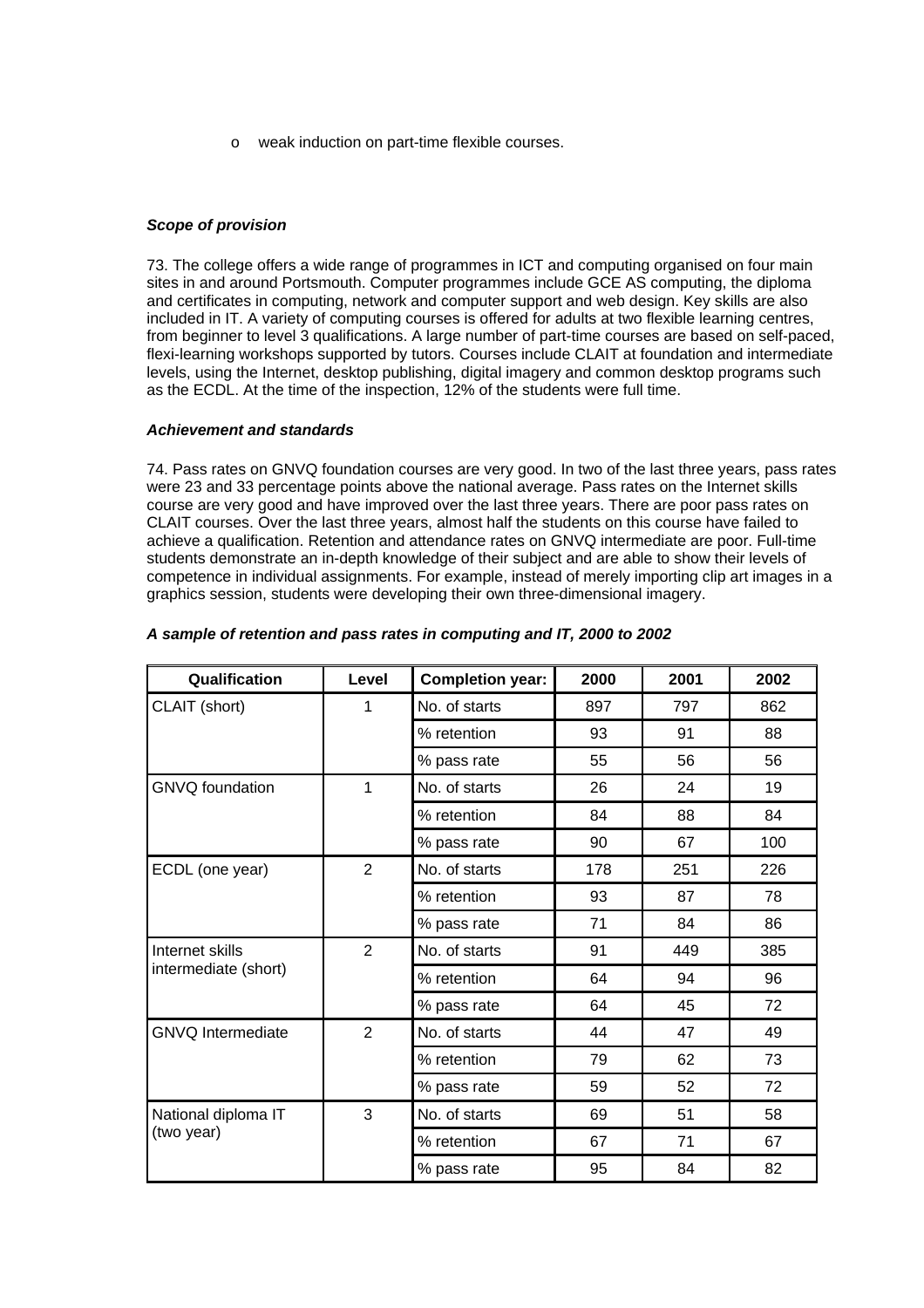*Source: ISR (2000 and 2001), college (2002)*

#### *Quality of education and training*

75. Most teaching is satisfactory; some 48% of teaching was good or better, 47% was satisfactory and 5% was unsatisfactory. There is good individual coaching for students. Many sessions take place in a flexible learning centre, where students attend on a drop-in basis. Teachers work with students one-to-one and successfully overcome the difficulties associated with students in the same group having different knowledge and skills. Teachers check students' understanding well in some lessons. However, some more able students, who complete their work ahead of time, are left to their own devices and are not encouraged or challenged to progress further and realise their full potential. In some lessons, discipline is poor. This has a direct impact on learning, as some students lose interest and fail to pay attention.

76. IT resources are satisfactory. Computers are of an industrial standard and there are sufficient numbers of them for the students. Most machines provide fast Internet access, which allows the students to use the Internet as a matter of course to support their studies. The flexible learning centre in the centre of town provides a good learning environment. Students are comfortable, have ample space and are confident that their machines are reliable. The flexible learning centre at the main college is in an unsatisfactory location. Students have to walk through the centre to gain access to a number of classrooms. This disrupts classes in the centre. A few of the rooms used by full-time students are poorly laid out and students have difficulty viewing whiteboards while sitting at their workstations.

77. Assessments are fair, accurate and reliable. Records are well kept and quality is assured by the internal verification system. Assessments take place throughout the course and students are given regular feedback that helps them to progress. Progress tracking is satisfactory. Internal verification is satisfactory, with appropriate sample sizes and coverage of assessors, students and courses. Feedback from internal verifiers to assessors is helpful.

78. Support for students with disabilities is good, especially for the visually impaired. Specialist software, such as supernova, JAWS screen reading application and zoom text, is available. There is a dedicated support worker exclusively for visually impaired students. A hearing-impaired student has a signer with him. There are large screens and adjustable tables for wheelchair users. Induction on part-time flexible courses is weak. Students can read the college handbook that explains their rights in terms of bullying and harassment. Not all students do this, however. Points made in the handbook are not reinforced as part of the induction. The induction does not adequately cover certain health and safety issues such as correct posture when sitting at a workstation, use of foot rests and wrist supports and the danger of hot drinks near machinery. These are serious omissions, as many part-time students are new to computing and are not aware of these issues at the very start of their course.

79. There is poor short-term target setting. Short-term targets in individual learning plans for all students are vague; they are difficult to measure and do not set timescales.

80. There are effective initiatives to widen participation and establish good links with community groups. The college has set up flexible learning centres, strategically placed to encourage the students in the community to attend. The centres are open five days and two evenings a week, and one centre is open on Saturday mornings. These opening hours encourage the community to make use of the provision. A wide range of courses is offered full and part time, which is very well subscribed. Taster courses are offered in community centres and are specifically aimed at minority groups who do not normally take up such provision: for example, people suffering from mental illness. Laptops are taken into hospitals to include patients in learning. There are links with JobCentre Plus and extra help for single parents. A series of subsidised and free taster courses enable a large number of people to experience working with computers in a non-threatening environment. There are good, productive links with business that have resulted in the Cisco and Microsoft centres. These benefit students by providing wider teaching expertise and additional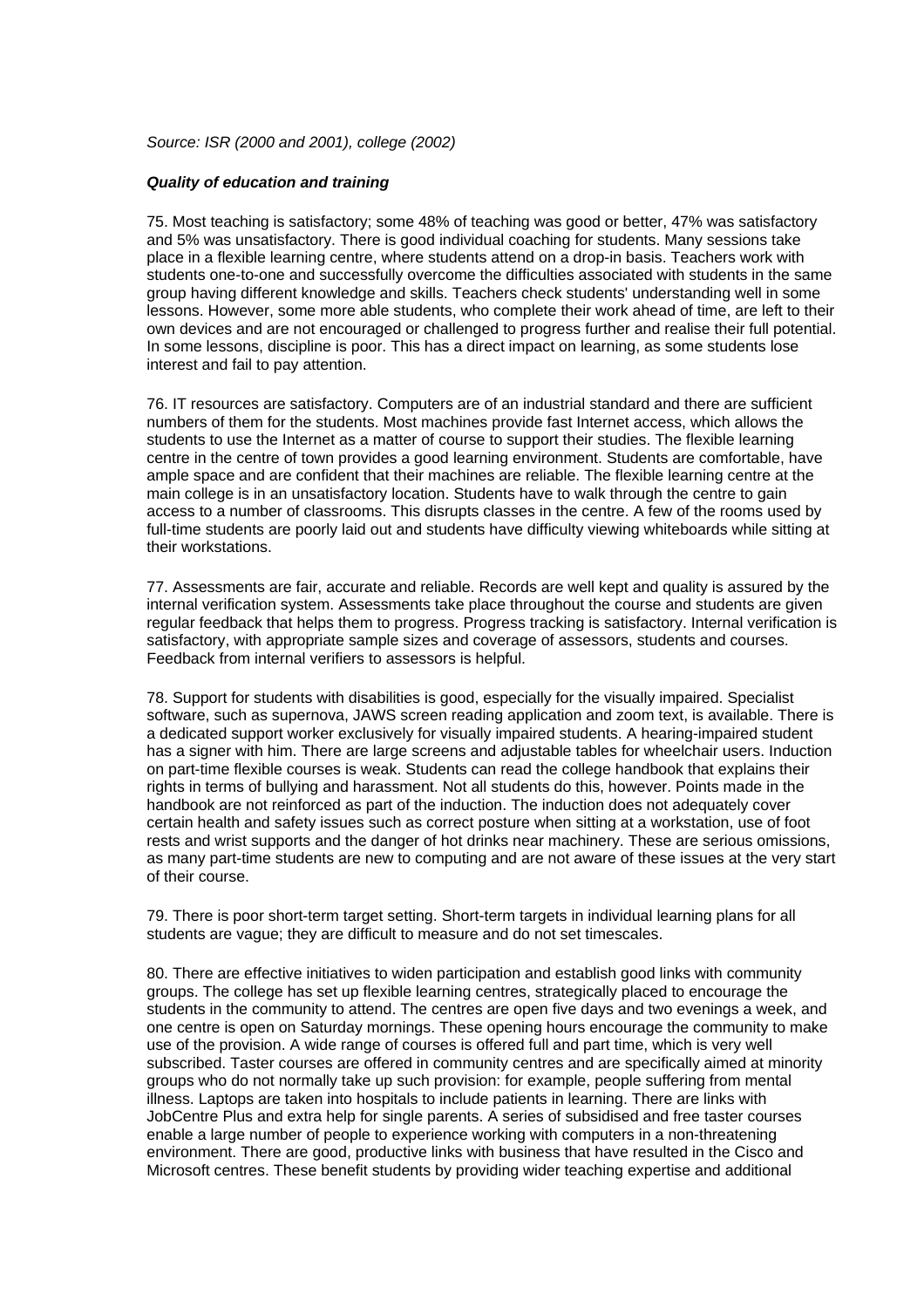<span id="page-31-0"></span>courses and resources.

81. There is good progression for both full-time and part-time students. Full-time students progress from GNVQ on to national diploma and HND courses. The majority of students from the national diploma went on to HE in 2001/02. Part-time students progress from taster courses to formal IT qualifications.

#### *Leadership and management*

82. Management is satisfactory. Internal communications within centres are good. There is a range of meetings, which are well recorded with appropriate agendas. There is good planning of the curriculum and the Cisco centre is used as an integral part of the full-time curriculum. There are poor communications between centres offering ICT and little sharing of good practice. Managers have recognised weaknesses such as high rates of absenteeism and low student achievement and progress. They have put in place strategies to rectify the situation. It is too early to judge their impact.

#### **Hospitality, catering, sports, leisure and travel**



Overall provision in this area is **satisfactory (grade 3)**

#### *Strengths*

- o good pass rates on level 3 courses and first diploma in sport
- o very good teaching on hospitality and catering courses
- o high standards of practical industry skills demonstrated
- o good links with industry and schools.

#### *Weaknesses*

- o low pass rates on level 1 hospitality and catering courses
- o consistently poor retention rate on GNVQ intermediate leisure and tourism course
- o insufficient challenge in some sports and travel lessons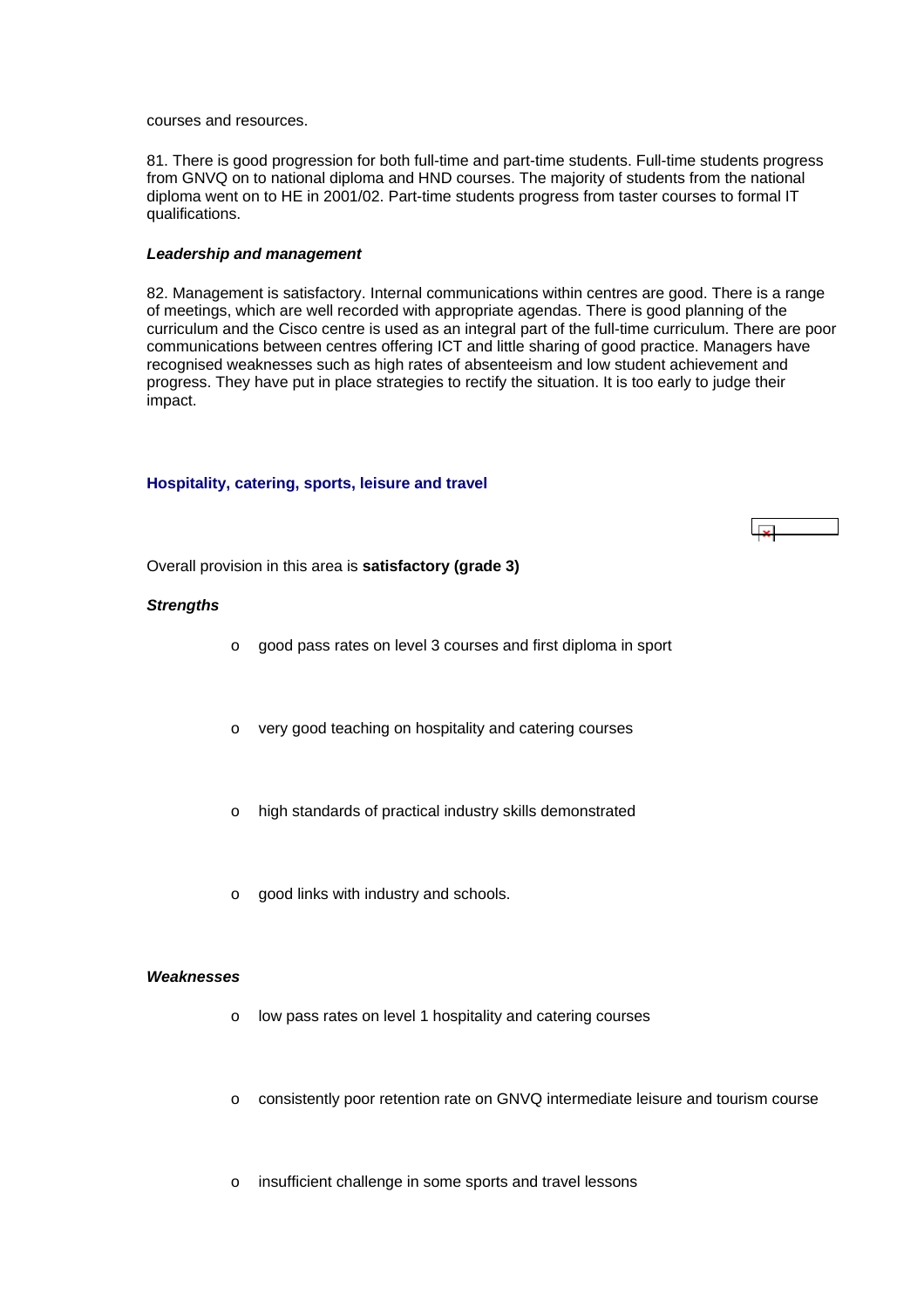o poor sharing of practice.

### *Scope of provision*

83. At the time of inspection, there were 450 full-time students and 365 part-time students in this area. Hospitality and catering represent approximately 75% of provision. The college offers extensive provision, including GNVQ foundation and intermediate, Advanced Vocational Certificate of Education (AVCE), NVQ levels 1 to 3 and first and national diplomas. The majority of full-time students are aged 16 to 18. Full-time students are able to gain other qualifications in addition to those offered by their main programme of study. There is good provision of short vocational courses available in community venues and a small work-based learning provision. The college works closely with local employers providing good work experience and developing a high standard of industry skills. A range of trips and visits enhances learning. Arrangements are made to use the catering and sports facilities at the college to teach a number of students aged 14 to 16.

#### *Achievement and standards*

84. There are good pass rates on level 3 programmes across all areas. NVQ qualifications at level 3 in food preparation and cooking and AVCE travel and tourism are significantly above the national average. Pass rates for the first diploma in sport show an improving trend and, in 2001/02, retention and pass rates were very good. There have been low pass rates over the past three years on NVQ level 1 hospitality and catering courses. There are good retention rates for hospitality and catering. The retention rates for the GNVQ intermediate leisure and tourism have been persistently below the national average. Students' work is of a high standard. Sport and catering students demonstrate considerable proficiency in practical skills. Innovative warm-up drills and games practices are demonstrated well by sports students when leading games sessions. Catering students are competent in all aspects of food preparation and food service; they work quickly and effectively to prepare meals. The quality of the dishes produced is extremely high. Travel students demonstrate confident use of travel timetables, journey details and accommodation standard brochures, which are similar to those used in industry. Regular exposure to work in the travel centre prepares students well for employment.

| Qualification                                   | Level          | <b>Completion year:</b> | 2000  | 2001 | 2002 |
|-------------------------------------------------|----------------|-------------------------|-------|------|------|
| NVQ food preparation                            | 1              | No. of starts           | 37    | 78   | 63   |
| and cooking                                     |                | % retention             | 81    | 86   | 81   |
|                                                 |                | % pass rate             | 13    | 64   | 61   |
| NVQ food and drink                              | 1              | No. of starts           | 12    | 72   | 76   |
| service                                         |                | % retention             | 75    | 88   | 74   |
|                                                 |                | % pass rate             | 67    | 60   | 63   |
| Resort representatives<br>(short)               | $\overline{2}$ | No. of starts           | $***$ | 30   | 9    |
|                                                 |                | % retention             | $***$ | 90   | 100  |
|                                                 |                | % pass rate             | $***$ | 30   | 100  |
| <b>GNVQ</b> intermediate<br>leisure and tourism | 2              | No. of starts           | 15    | 30   | 10   |
|                                                 |                | % retention             | 67    | 59   | 60   |

| A sample of retention and pass rates in hospitality, catering, sports, leisure and travel, 2000 |  |  |
|-------------------------------------------------------------------------------------------------|--|--|
| to 2002                                                                                         |  |  |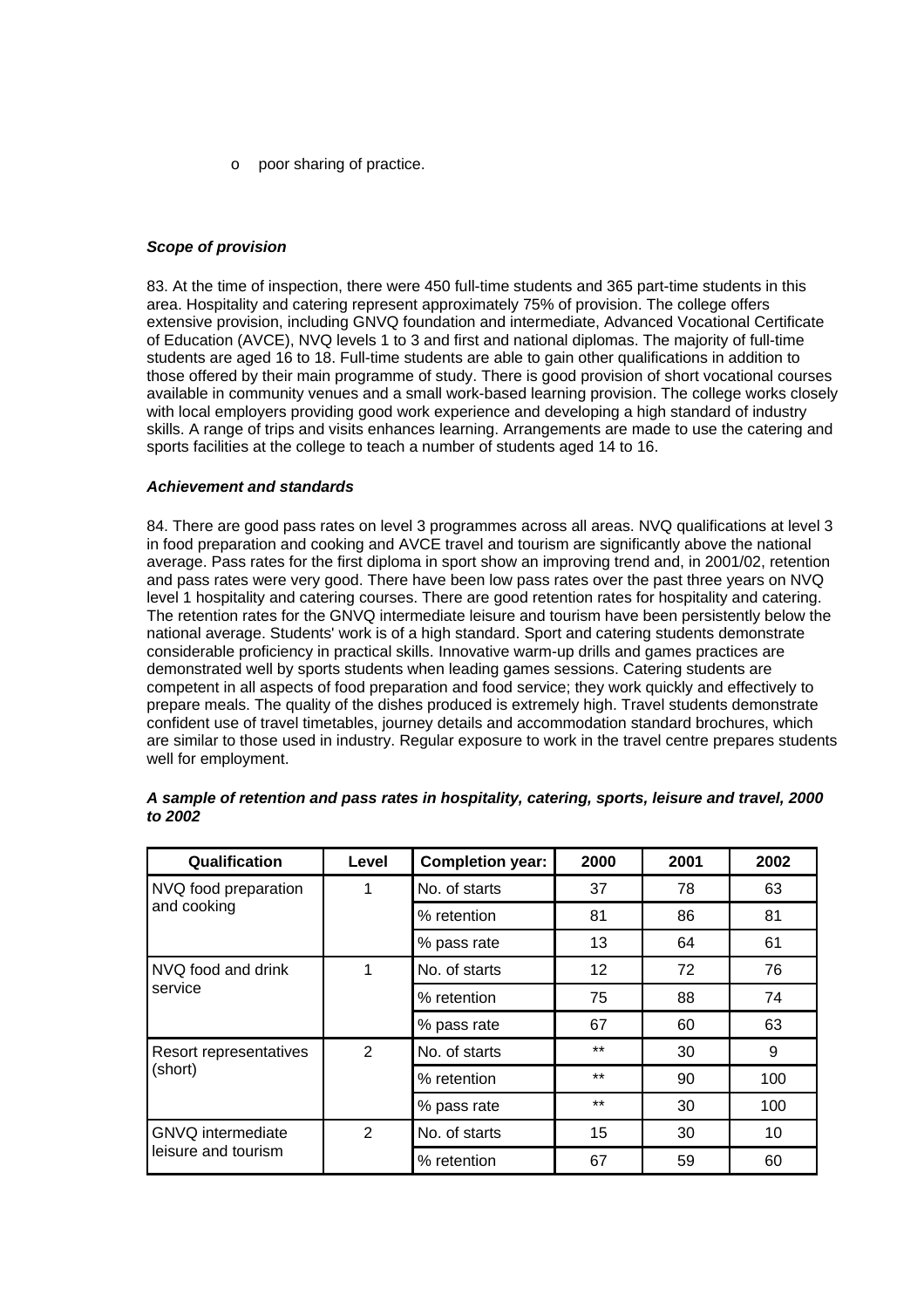|                                                                                     |                | % pass rate   | 100 | 56 | 100 |
|-------------------------------------------------------------------------------------|----------------|---------------|-----|----|-----|
| First diploma sport                                                                 | 2              | No. of starts | 15  | 27 | 13  |
|                                                                                     |                | % retention   | 60  | 74 | 92  |
|                                                                                     |                | % pass rate   | 78  | 85 | 100 |
| NVQ food preparation                                                                | $\overline{2}$ | No. of starts | 77  | 63 | 87  |
| and cooking                                                                         |                | % retention   | 68  | 90 | 77  |
|                                                                                     |                | % pass rate   | 79  | 63 | 81  |
| GNVQ advanced<br>leisure and tourism /<br>AVCE travel and<br>tourism double award * | 3              | No. of starts | 25  | 11 | 38  |
|                                                                                     |                | % retention   | 68  | 73 | 82  |
|                                                                                     |                | % pass rate   | 65  | 88 | 94  |
| NVQ food preparation<br>and cooking                                                 | 3              | No. of starts | 9   | 35 | 27  |
|                                                                                     |                | % retention   | 56  | 83 | 96  |
|                                                                                     |                | % pass rate   | 100 | 97 | 92  |

*Source: ISR (2000 and 2001), college (2002)*

*\* course changed from GNVQ advanced to AVCE double award in 2002* 

*\*\* course did not run*

# *Quality of education and training*

85. Teaching and learning are very good in hospitality and catering. Lesson planning is thorough and provides students with interesting and varied activities. Tutors are enthusiastic, well qualified and have much industry experience. Innovative learning materials are used in some lessons and booklets have been designed to guide the students through their programme at their own pace. In a good practical catering lesson, students were each assigned roles that would be found in a professional kitchen, to add realism and encourage students to develop and demonstrate a high level of organisational skills. There were more unsatisfactory lessons in sports, leisure and tourism than in other subject areas. In weak lessons, there was insufficient activity to engage students fully for the duration of the lesson. The lesson content did not challenge the students and no account was taken of different levels of ability. There was not enough checking of learning, and there was insufficient evaluation by students.

86. College resources are good and representative of good industry standards, including a restaurant and travel centre, which are open to the public, and well-equipped modern training kitchens. The college sports centre is an excellent resource, providing a dance studio, multi-purpose sports hall and gymnasium. The learning centre is well stocked and used frequently by students. Classroom accommodation, in many cases, is dull, with no displays of student work. Some are of an inadequate size to cater for larger classes and, in addition, external noise and poor ventilation impact on the quality of students' learning.

87. There is inconsistency across the area in terms of assessment. On some courses, continuing assessment of learning and achievement is used effectively to monitor students' progress and set them individual learning goals. In others, procedures are less effective. Constructive feedback following the assessment of practical skills is valued and improves students' performance. In many cases, completed assignments are assessed and returned promptly, with written feedback indicating areas for improvement. Students on the AVCE hospitality and catering and GNVQ intermediate leisure and tourism courses are disadvantaged by the late return of marked work. Internal verification processes follow college procedures, are well documented and are used by management as an effective quality assurance tool.

88. Good advice and guidance ensure that students are placed on the correct course and the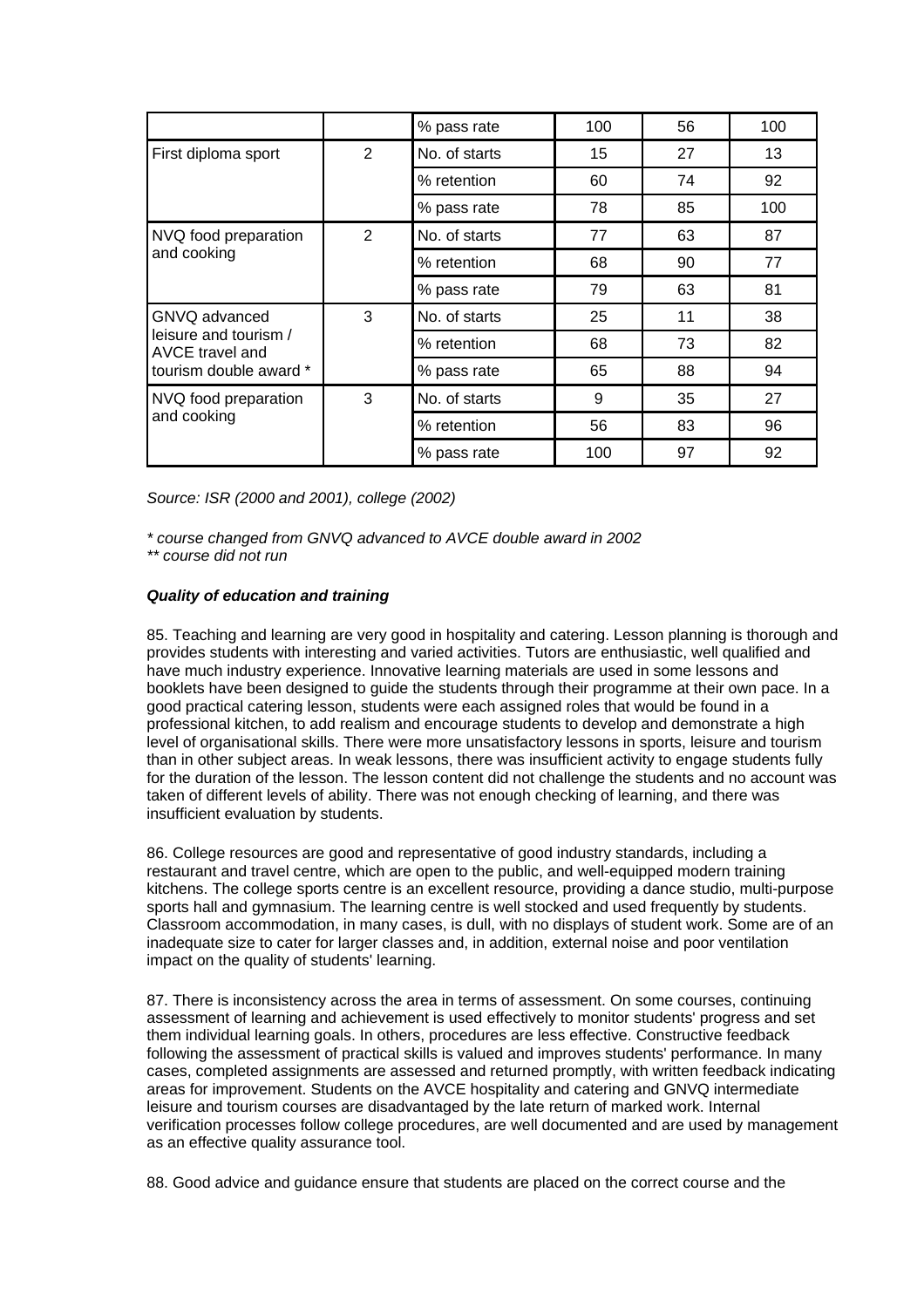<span id="page-34-0"></span>induction period supports students who are unsure of their choice. Students are clear about progression routes available to them and possible career opportunities. Support for students in class is good, and learning support staff are available to help both weaker and stronger students. Support for students who have difficulty with English is effective in lessons. Early diagnostic testing of the students takes place and determines the appropriate level of support required. Attendance is good and tutorials provide good individual support. Individual learning plans lack detail in short-term target setting.

#### *Leadership and management*

89. Curriculum management is satisfactory. The self-assessment report identified most of the strengths and weaknesses identified in the inspection. However, the internal lesson observation system was over-generous in its grading. Good practice observed in teaching and learning is not shared across the programme area. There are some disruptions to the timetable and delays in assessing students' work. There are good links with industry and schools.

ابوا

#### **Hair and beauty therapy**

Overall provision in this area is **satisfactory (grade 3)**

#### *Strengths*

- o good pass rates on part-time courses in holistic therapies
- o good support for students
- o broad and flexible range of provision
- o good teaching for adults returning to learning.

#### *Weaknesses*

- o poor retention rates on level 2 full-time courses
- o poor levels of attendance
- o inadequate accommodation in beauty salons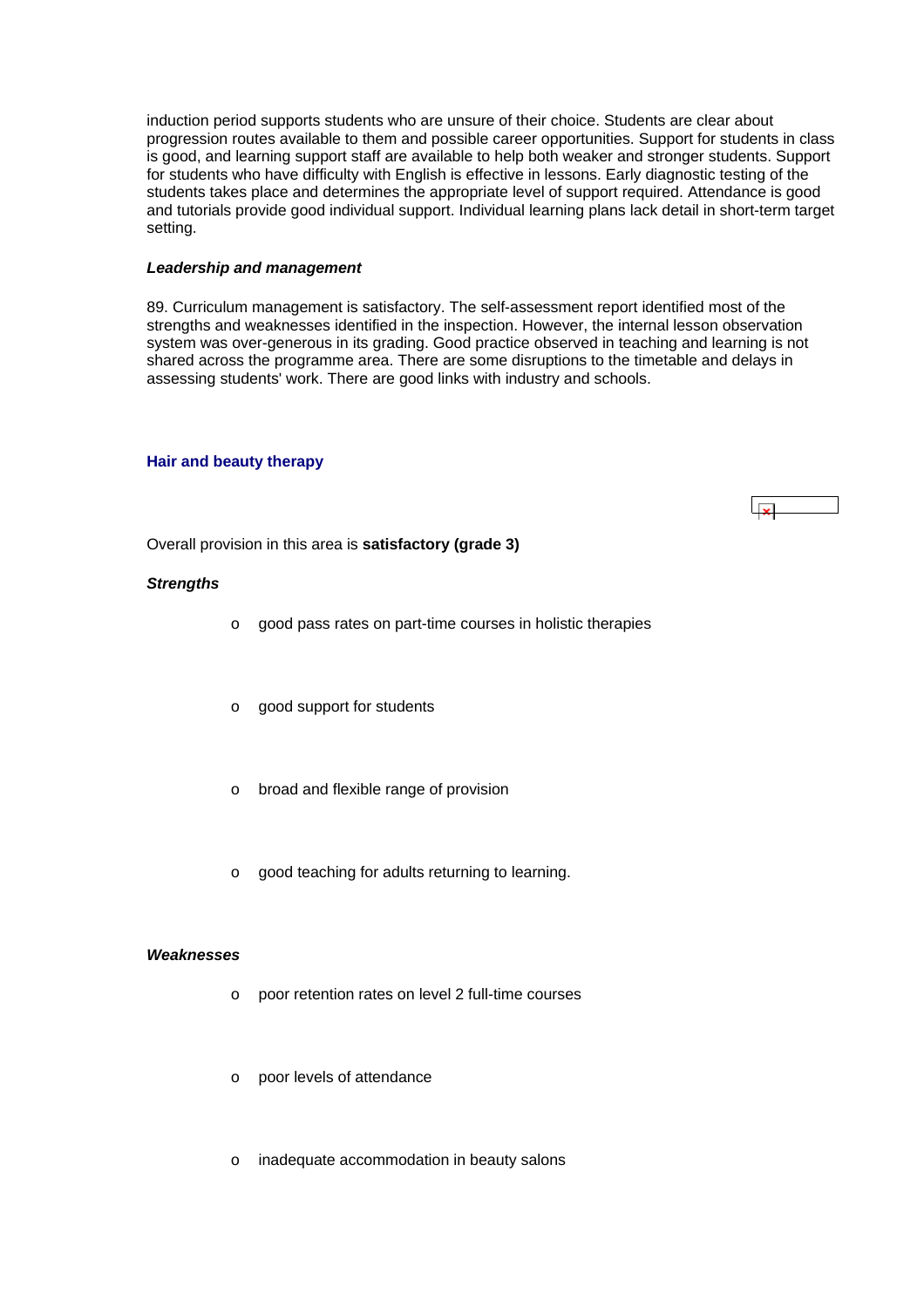- o insufficient client base for assessment of vocational skills
- weak internal verification.

# *Scope of provision*

90. Full-time courses are offered in NVQ beauty therapy at levels 2 and 3 and there is a full-time national diploma course. Hairdressing is offered at levels 1 and 2. There are currently no hairdressing students studying at level 3. There is also a full-time course in holistic therapies. Parttime programmes include aromatherapy, reflexology, Indian head massage, advanced nail techniques, body massage, manicure and pedicure and cosmetic make-up. There are currently 155 students aged between 16 to 18 and 50 adults on full-time courses, and 29 students aged 16 to 18 and 276 adults on part-time programmes. There are 20 trainees studying on a foundation modern apprenticeship programme. Provision in this area of learning is both broad and flexible and meets the students' needs.

# *Achievement and standards*

91. Pass rates are good on part-time programmes in holistic therapies, which include the diplomas in aromatherapy and body massage and the certificate in sports massage. Retention rates are poor on full-time two-year programmes in both hairdressing and beauty therapy. Often, there are insufficient clients for all students in practical sessions, which limits assessment opportunities. The standard of portfolio work at level 3 demonstrates that students are able to explore, research and consolidate theoretical concepts. Many full-time students gain additional qualifications through an enrichment programme in subjects such as cosmetic make-up and manicure and pedicure. Adult returners in both the body massage and evening hairdressing group have a positive attitude to their studies; they have acquired the skills necessary for them to work independently. The department is also involved in a number of projects for disaffected and excluded school pupils, many of whom progress successfully to college courses. All students in the department are actively encouraged to participate in end-of-term competitions and level 3 students are responsible for organising and managing an end-of-year show. Students' attendance in many lessons is consistently low. During the inspection, average attendance was poor, at 63%.

| Qualification                    | Level | <b>Completion year:</b> | 2000    | 2001 | 2002 |
|----------------------------------|-------|-------------------------|---------|------|------|
| NVQ hairdressing (one            | 1     | No. of starts           | 33      | 41   | 44   |
| year)                            |       | % retention             | 73      | 76   | 81   |
|                                  |       | % pass rate             | 50      | 55   | 89   |
| NVQ beauty therapy<br>(two year) | 2     | No. of starts           | $\star$ | 68   | 37   |
|                                  |       | % retention             | $\star$ | 56   | 46   |
|                                  |       | % pass rate             | $\star$ | 90   | 75   |
| NVQ hairdressing (two<br>year)   | 2     | No. of starts           | 74      | 58   | 50   |
|                                  |       | % retention             | 60      | 64   | 56   |
|                                  |       | % pass rate             | 35      | 73   | 89   |
| VCTC diploma in Indian           | 2     | No. of starts           | $\star$ | 17   | 29   |

# *A sample of retention and pass rates in hair and beauty therapy, 2000 to 2002*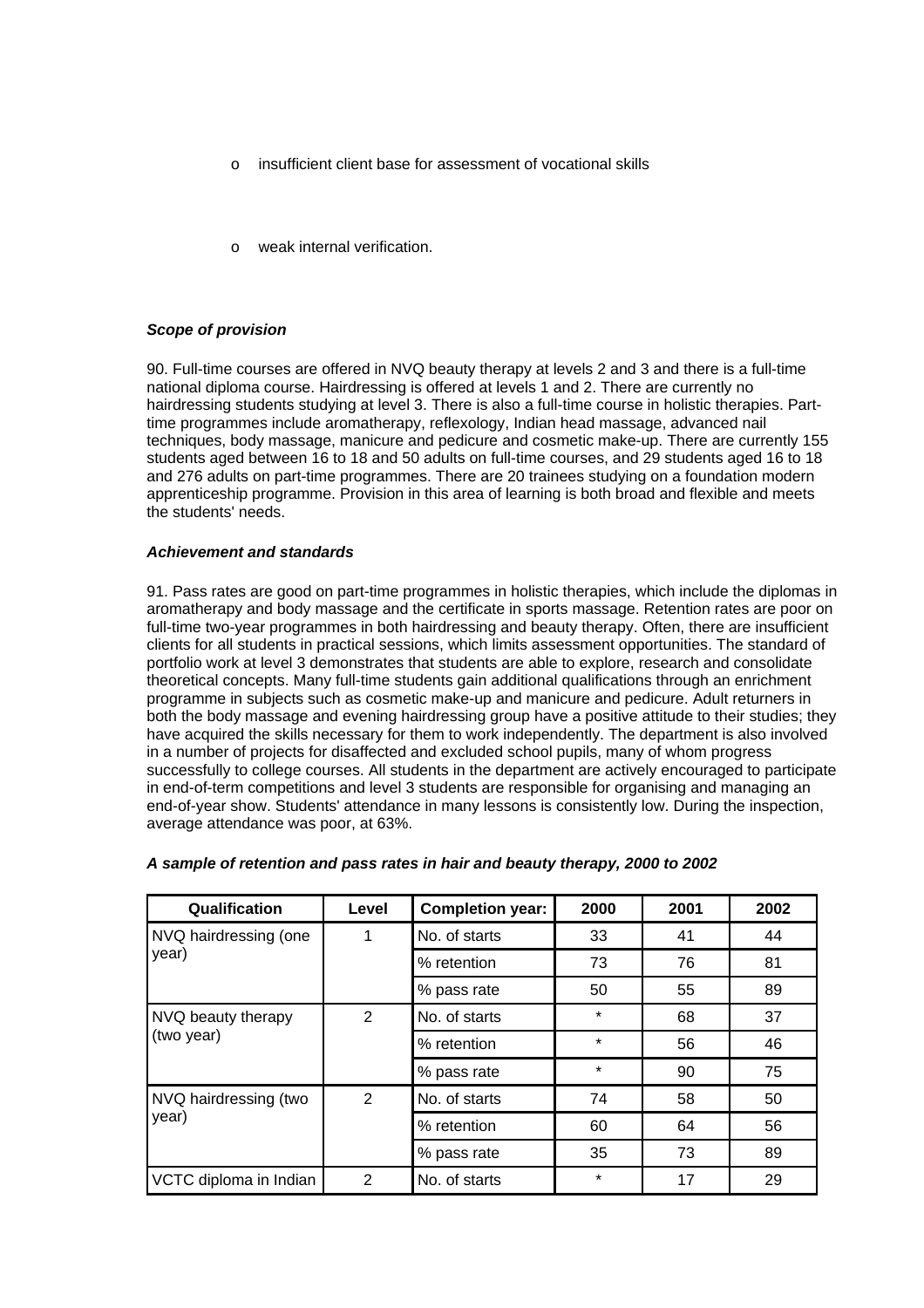| head massage (one                  |   | % retention   | $\star$ | 76  | 76  |
|------------------------------------|---|---------------|---------|-----|-----|
| year)                              |   | % pass rate   | $\star$ | 77  | 95  |
| diploma in body<br>massage         | 3 | No. of starts | 41      | 50  | 52  |
|                                    |   | % retention   | 83      | 76  | 62  |
|                                    |   | % pass rate   | 100     | 92  | 100 |
| diploma in<br>aromatherapy massage | 3 | No. of starts | 22      | 36  | 47  |
|                                    |   | % retention   | 68      | 82  | 79  |
|                                    |   | % pass rate   | 100     | 100 | 97  |

*Source: ISR (2000 and 2001), college (2002)*

*\* course did not run*

# *Quality of education and training*

92. Overall, the quality of teaching and learning is satisfactory. There are examples of very good practice in NVQ level 2 units for hairdressing, diploma in body massage and the national diploma in beauty therapy. In the best lessons, teachers link theory to practical activities and use their industry knowledge effectively in their teaching. Teachers are aware of their students' individual abilities, learning styles and prior experience. The department has recently recruited new staff. Experienced members of staff mentor and support new members of staff and share good practice. There are often insufficient models to enable students to achieve a full range of both practice and assessment opportunities. Level 3 students are often timetabled alongside other students studying at levels 1 and 2, which provides them with an opportunity to gain experience and confidence in their supervisory and communication skills. This arrangement also provides some good role models for the less experienced students. There is a positive and consistent approach to the planning and development of learning materials. Teachers give constructive oral and written feedback following assessment, which helps the student to improve their performance.

93. Students receive good individual support from their tutors, both informally and as part of the tutorial process. All full-time students have weekly tutorial sessions, which include both individual and group work. Topics covered throughout the academic year include career planning, interview skills, health issues, equal opportunities and stress and money management. In the sessions observed, students were able to discuss, review and evaluate their performance with their tutor and set themselves new, achievable goals. A parents evening is held for all full-time students aged 16 to 18. Reports on progress are also sent out to parents, guardians and employers. Adult students on part-time holistic courses, where many of the mandatory units can be cross-referenced, are guided and supported through the accreditation of prior learning process by their tutors.

94. All students are screened for any additional support needs before the start of their course. Students with a learning difficulty and/or disability are well supported. Two students in one group were being helped by a learning support assistant to take down notes in a hairdressing theory session. In another session, a student with dyslexia had been provided with a laptop to support his studies; he also received specialist support each week. Many of the students receive financial assistance to help them to purchase the necessary uniform and equipment required for this type of vocational programme. All students have an induction period, which includes a number of team building activities. Staff also organise a `fun week' each academic year where students are able to participate in extra-curricular activities such as henna body painting, ear piercing and eyelash perming.

95. The department makes flexible timetable arrangements to meet the needs of the students. Where low numbers enrol, classes are combined to ensure that the course can still run. This process is well managed and works effectively. The introduction of a number of part-time courses in body massage, reflexology and aromatherapy has helped to reduce the gender imbalance often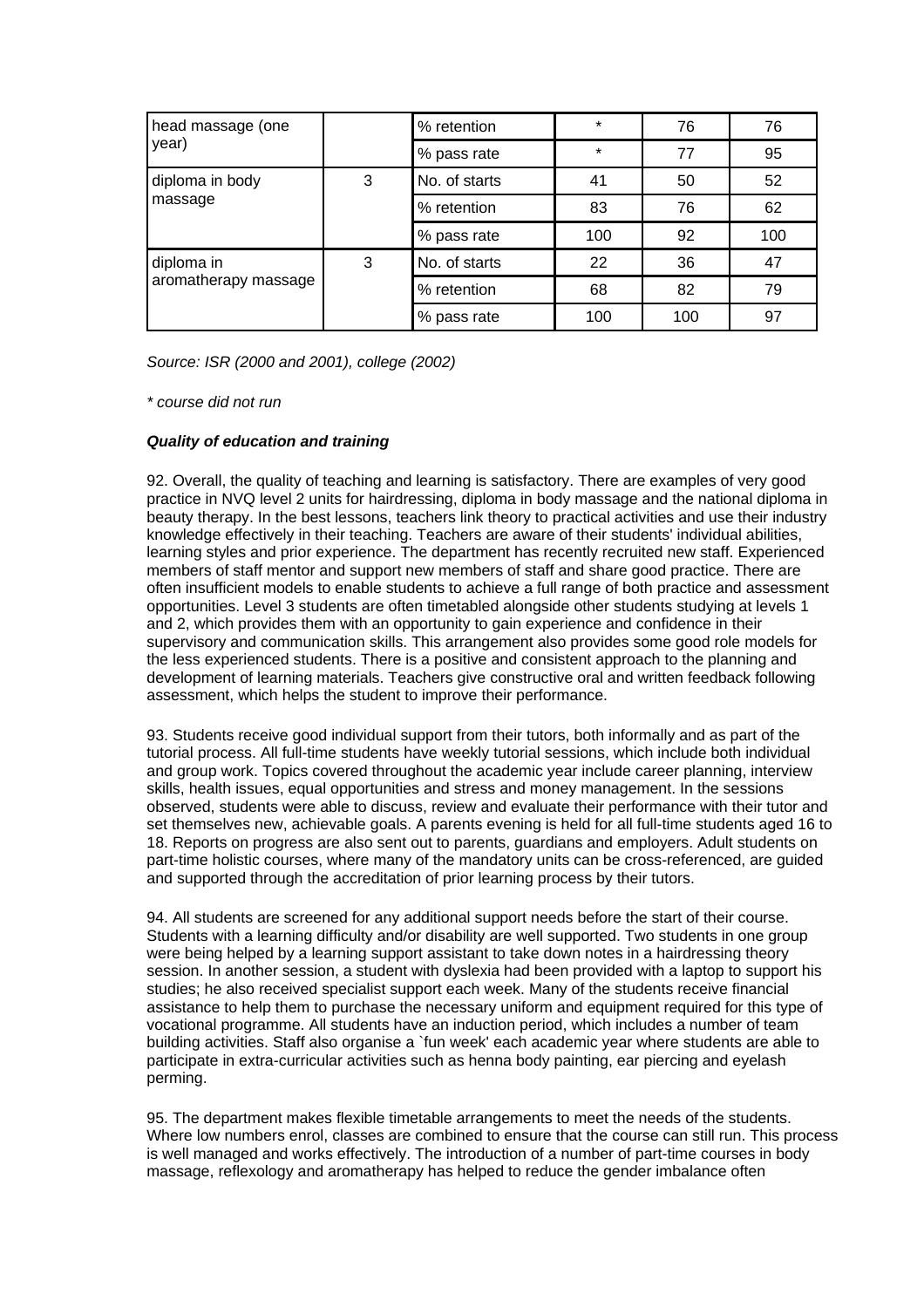<span id="page-37-0"></span>associated with this area of work. There are, however, very few male students studying on full-time programmes.

96. Some progress is being made in developing key skills. IT and application of number are taught as stand-alone subjects in order to ensure that students have the appropriate knowledge and skills for the external tests. Communication skills, however, are integrated into the core curriculum. A number of vocationally relevant assignments have been produced which cross all three key skills for levels 1 and 2.

97. There is some inadequate accommodation. Beauty salons are in need of some refurbishment to reflect industry standards. Accommodation for hairdressing is good. Both areas are well equipped with a good range of appropriate equipment. There are also dedicated theory rooms, some of which are equipped with ILT facilities. The Department introduces students to a selection of commercially available products. The library stock is good, with a comprehensive range of trade magazines and journals. Students studying in this subject area have access to ILT and the Internet, through both the learning resource centre and the library. Staff are appropriately qualified.

#### *Leadership and management*

98. Leadership and management are good. Staff teams work well together and there is effective internal communication. Cover arrangements for staff are poor. Courses are well managed and they are reviewed and evaluated regularly by the course teams. Particular attention is paid to offering a curriculum which reflects the needs of the both the industry and the students. Students complete regular questionnaires and student representatives are invited to attend some course team meetings. Their responses and views often influence developments. Course team meetings are held frequently, and part-time staff are involved in the planning and monitoring of the provision. The head of department is set an income target for the salons, which was exceeded in 2001/02. The additional revenue was used to purchase substantial pieces of new capital equipment in order to enhance the curriculum resources. There are insufficient numbers of staff qualified to undertake internal verification, which is weak. External reports identify issues that are outstanding.

99.

# **Health and social care**

Overall provision in this area is **satisfactory (grade 3)**

 $\vert$  x  $\vert$ 

#### *Strengths*

- o good achievement on level 2 and level 3 NVQ courses for students over 19
- o much well-planned and effective teaching
- o good standard of work in full-time level 3 students' portfolios.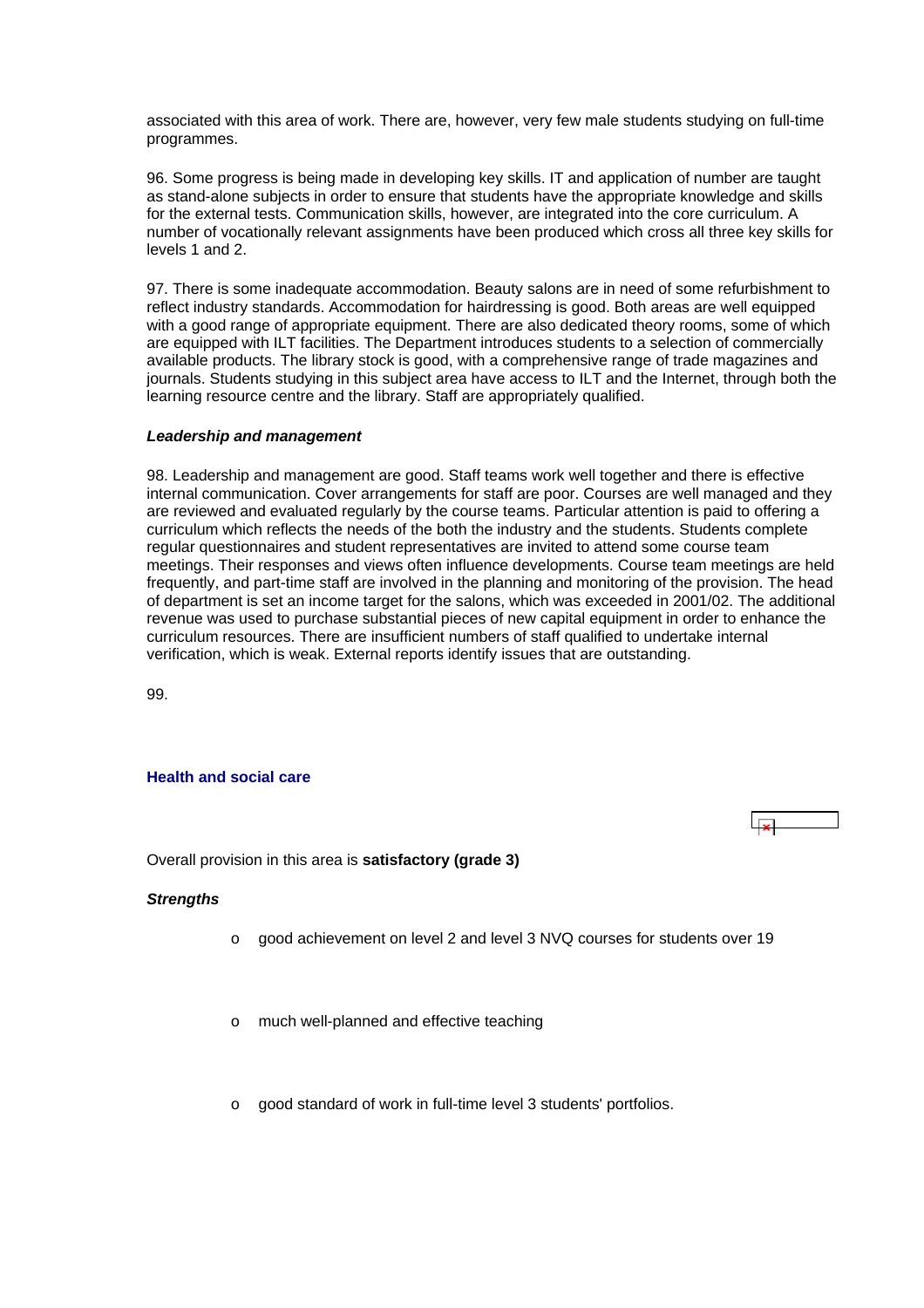#### *Weaknesses*

- o low retention rate on full-time level 2 childcare course for students aged 16 to 18
- o insufficient level 1 provision
- inadequate teaching accommodation
- o poor integration of key skills into vocational assignments in care and early years courses.

#### *Scope of provision*

100. The college offers a wide range of full-time and part-time courses in the areas of health and social care, early years, public services and occupational health from part-time level 1 courses to level 4 foundation degree programmes. There are currently 319 full-time and 1,137 part-time students studying in this area. The full-time students are largely aged 16 to 18 and the part-time students are mostly adults. In health and social care, 627 students are on NVQ courses. This is an area of significant growth, with the recent development of partnerships with local employers, such as the Portsmouth NHS Trust, to provide courses at levels 2 and 3 for their staff. The college also offers NVQ courses in early years care and education at levels 2 and 3, the Council for Awards in Children's Care and Education (CACHE) diploma in childcare and education, AVCE in health and social care and a national diploma in early years. The care provision also includes a GNVQ foundation level course in health and social care. Progression routes are in place from level 1 to level 4 in care. The early years team is developing links with local schools and providing short level 1 courses in community centres. Counselling provision also allows progression from introductory programmes to higher certificate or diploma level. Other courses offering good progression routes for students include the first diploma in public services at level 2, with progression opportunities to the national diploma in public services. However, full-time level 1 provision is limited. The occupational health section works closely with local employers to provide professional training in health and safety. Courses include first aid for children and the National Examination Board in Occupational Safety and Health (NEBOSH) occupational health and safety diploma and certificate. A significant number of full-time students take first aid training as part of their enrichment programme.

#### *Achievement and standards*

101. Retention and pass rates have been variable on most courses. Retention and pass rates on part-time level 2 and 3 and NVQ courses are above the national average for adult students. Pass rates on the industrial health courses and the public services first diploma are well above the national average. On level 2 and 3 courses in early years and on public services first diploma for students aged 16 to 18, retention rates are below the national average, but pass rates are above it. There are indications that retention is improving in these areas in 2003 when compared with the same time in 2002. Pass rates are high on counselling and first aid courses.

102. Students' portfolios and working files are well organised and their notes are clear and accurate, reflecting the requirements of the qualifications. In some cases, where teaching and learning have been affected by tutors' absence, the quality of the work is below that expected for the level of the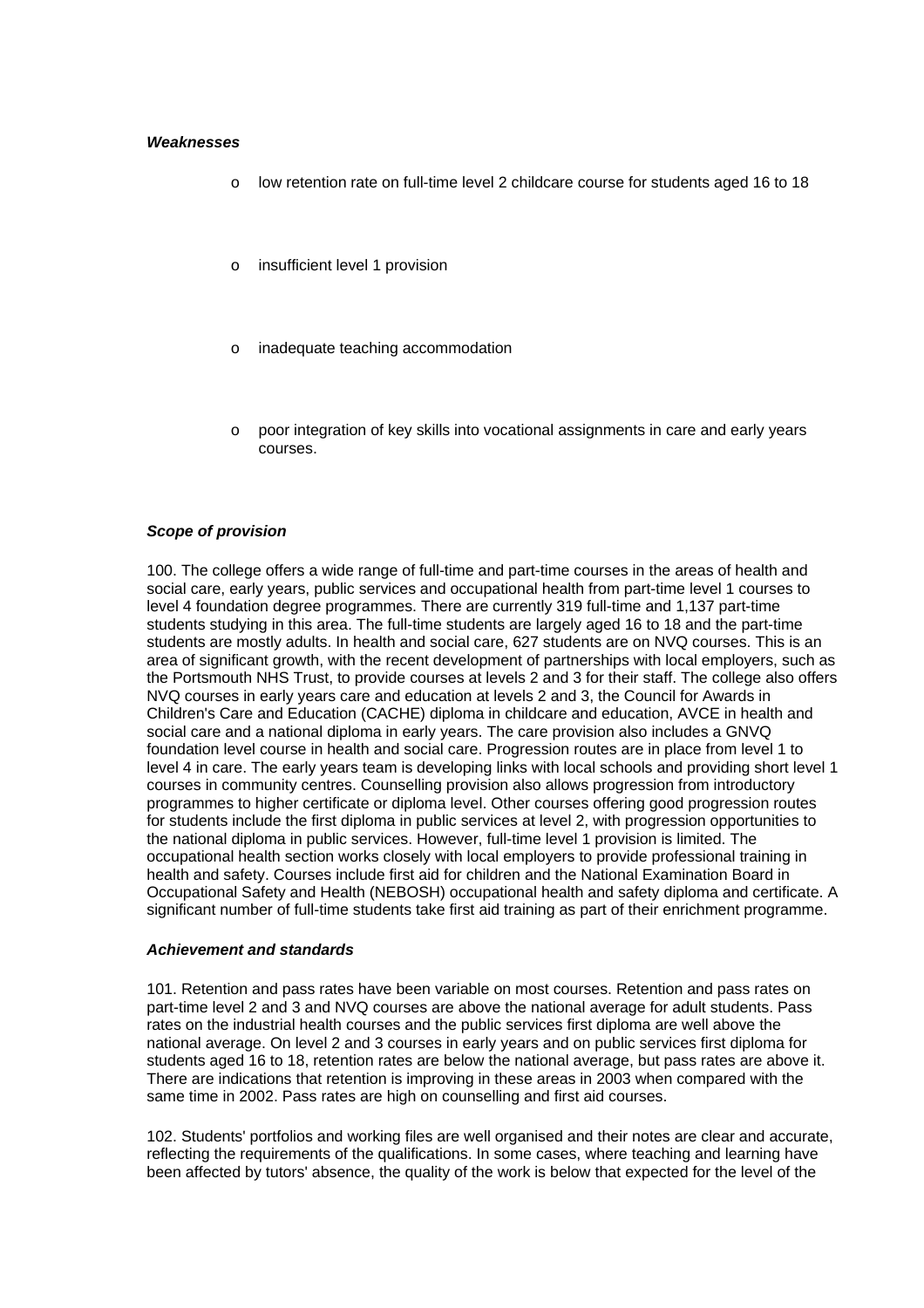course. Teaching is shared between college teachers and staff from the hospital trust. Contributions to class discussion reflect a commitment to the vocational area and an understanding of issues appropriate to the level of the award. Students' successes include a NEBOSH student, who received an international award for best examination results overall, and students on the second year public services course, who won the Southern Area Army Challenge award in a regional competition.

103. Students contribute thoughtfully to class discussions. Some good displays in classrooms show that the students clearly take pride in their work. The attendance rate was poor, at only 74%, but punctuality was good.

| Qualification        | Level          | <b>Completion year:</b> | 2000    | 2001 | 2002 |
|----------------------|----------------|-------------------------|---------|------|------|
| First aid at work    | 1              | No. of starts           | 276     | 286  | 246  |
|                      |                | % retention             | 100     | 100  | 100  |
|                      |                | % pass rate             | 95      | 98   | 100  |
| Certificate in basic | $\overline{2}$ | No. of starts           | 47      | 34   | 25   |
| counselling          |                | % retention             | 100     | 91   | 83   |
|                      |                | % pass rate             | 83      | 94   | 83   |
| NVQ early years care | $\overline{2}$ | No. of starts           | 34      | 39   | 58   |
| and education        |                | % retention             | 79      | 87   | 72   |
|                      |                | % pass rate             | 81      | 65   | 88   |
| First diploma public | $\overline{2}$ | No. of starts           | $\star$ | 8    | 13   |
| services             |                | % retention             | $\star$ | 88   | 69   |
|                      |                | % pass rate             | $\star$ | 71   | 100  |
| NVQ care             | 3              | No. of starts           | 10      | 50   | 52   |
|                      |                | % retention             | 100     | 74   | 90   |
|                      |                | % pass rate             | 80      | 86   | 97   |
| Certificate in       | 3              | No. of starts           | 16      | 24   | 17   |
| counselling          |                | % retention             | 81      | 92   | 100  |
|                      |                | % pass rate             | 100     | 91   | 100  |

|  |  | A sample of retention and pass rates in health and social care, 2000 to 2002 |
|--|--|------------------------------------------------------------------------------|
|--|--|------------------------------------------------------------------------------|

*Source: ISR (2000 and 2001), college (2002)*

*\* course did not run*

# *Quality of education and training*

104. Most teaching and learning are satisfactory. Lessons are generally well planned. Schemes of work are detailed and cross-referenced to the awarding body requirements. Lesson plans are informative, identifying the specific needs of individual students in the group. However, there is no reference to key skills in any vocational lessons and no indication of key skills on assignments. IT is used as a teaching and assessment aid in only a minority of lessons. Assignments are well structured and well matched to the awarding body requirements. They clearly link theory to practice. Teachers' written feedback on students' work varies in quality and detail. In good lessons, teachers used a variety of methods, including IT, to involve students actively in the lesson. Lessons were lively and purposeful. In poorer lessons, the teaching was dull, lacked variety and was inappropriately paced. Students' achievements are clearly tracked, but target setting introduced at induction is not sustained throughout their course. Work placement is thoroughly embedded into the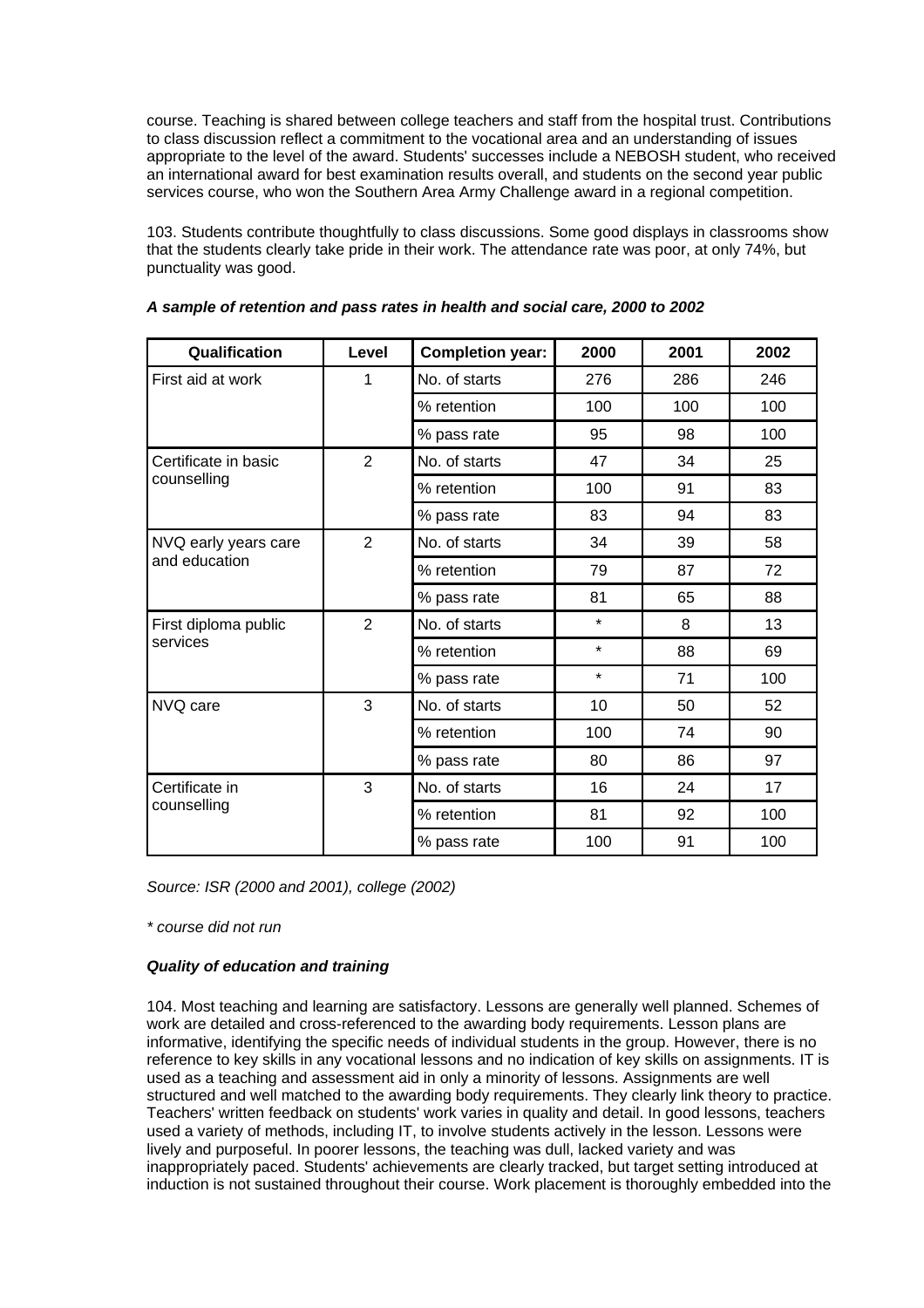<span id="page-40-0"></span>courses. There is a good range of placements and students are monitored effectively.

105. Students' specific learning needs are identified during induction through the basic skills screening process. Sensitive and focused support is provided according to the students' needs. Individual learning assistants provide individual support to students in lessons and, where appropriate, laptops are provided for students' use.

106. Some teaching accommodation is poor and limits the range of teaching and learning activities that can be used. Some classrooms are drab and too small to be used for group work. There is only one room dedicated to practical care activities and art and craft work. The library is stocked with appropriate journals and texts for students.

107. Teachers are well qualified and many have appropriate academic and professional experience. Teachers relate their professional knowledge and experience well to the needs of the courses, enriching students' learning. Students on the public services course are able to use local public services facilities to enhance their studies. There are suitable staff development opportunities for the professional development of teachers. Students receive good support from their tutors. Teachers know their students well and take care to meet their pastoral and academic needs. All full-time and some part-time students benefit from regular group tutorials.

#### *Leadership and management*

108. Leadership and management are satisfactory. Course team roles and responsibilities are clear and understood by teachers. The team works well together and has managed some necessary changes in provision well. Records of team meetings are detailed and show regular review of students' issues. The development plan arising from the self-assessment process is detailed; clear priorities have been established to meet identified weaknesses and actions are monitored. However, the quality of internal verification varies across the programmes.

# **Journalism and media**



Overall provision in this area is **satisfactory (grade 3)**

#### *Strengths*

- o very good retention rates on most courses
- o good pass rates on most courses
- o good specialist equipment and accommodation
- o high standards of students' work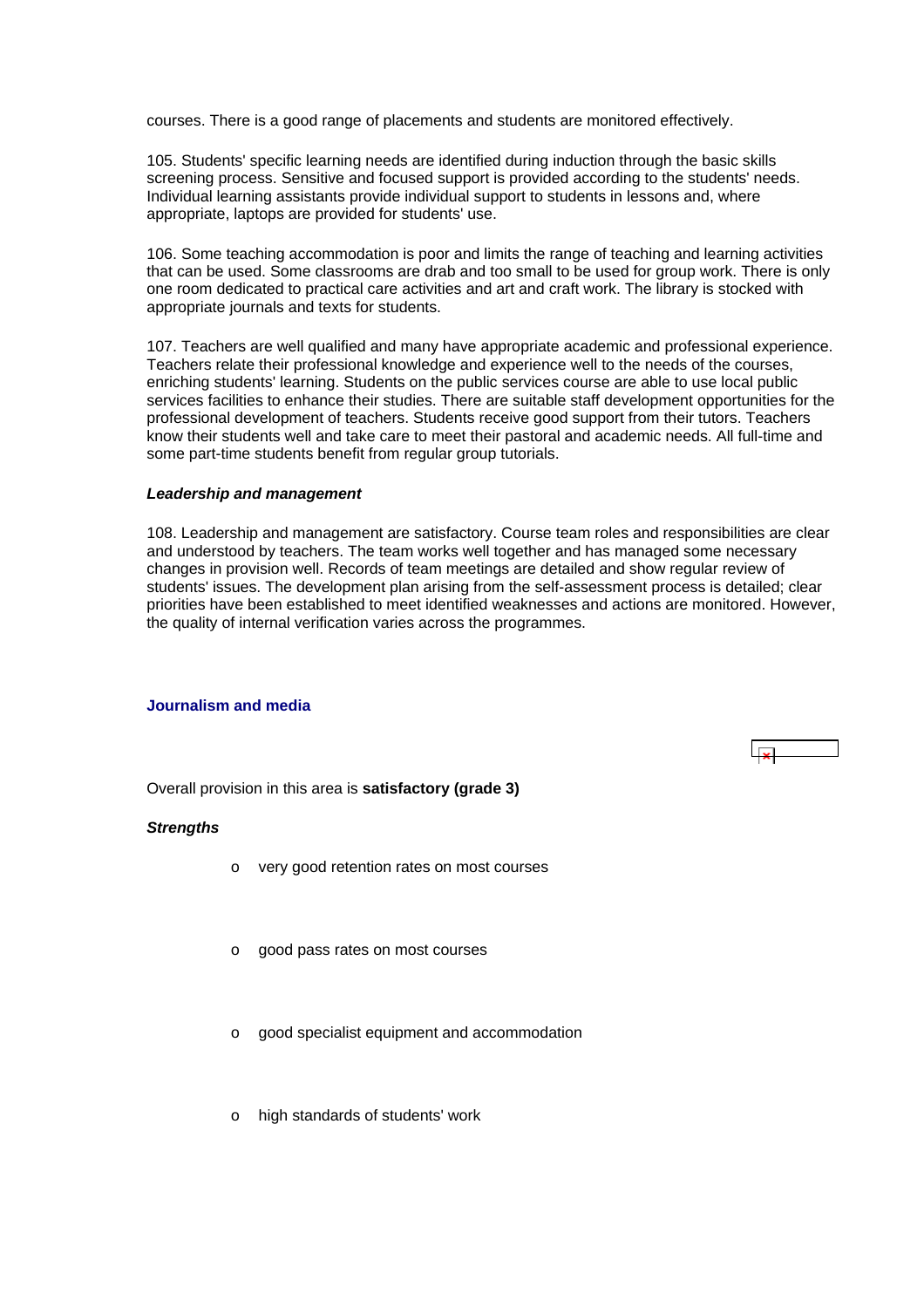o good teaching at level 4.

#### *Weaknesses*

- o consistently poor pass rates on level 4 pre-entry certificate in newspaper journalism
- poor achievement of key skills
- poor action planning in tutorials
- insufficient technician support for media students.

## *Scope of provision*

109. There are only a very small number of visual arts courses. These courses are located within the department of media and journalism. The inspection focused on media and journalism courses. Programmes offer students the possibility of progressing from level 2 courses to professional standard courses in journalism at level 4. Courses include GCSE media, GNVQ intermediate media, a part-time City and Guilds class in media techniques at level 2, a national diploma in media production at level 3 and a variety of journalism courses at level 4. These latter courses include a one-year diploma in magazine journalism, a twelve-week course in newspaper journalism, a oneyear broadcast journalism course, and a twenty-week pre-entry certificate in newspaper journalism.

#### *Achievement and standards*

110. There are good pass rates on many courses. The pass rate on the national diploma in media production is 93%, 13% above the national average. The pass rate on the GCSE media course last year was 100%. The level 4 journalism courses at the college have a well-established reputation and attract students from the locality and from further afield. The 100% retention rates on these courses for the last two years reflect the positive attitude the students have towards their training. Achievement is satisfactory on these courses. In 2001/02 the pass rate on the majority of courses was at 75%. The exception, however, has been the poor achievement on the twenty-week pre-entry certificate in newspaper journalism. One reason for this is the awarding body's demands for high speeds in short hand. This has proved a stumbling block for some students on the course, given the relatively short and intense nature of the training. The pass rate on this course has never been above 30%, and in 1999/2000 was at 11%.

111. Pass rates for key skills are unsatisfactory, and pass and retention rates are poor on significant elements of level 2 media provision.

112. Attainment and standards of most students' work are high. On level 4 courses there has been very good attainment and students have been successful in national competitions. There has also been some success in local competitions by level 3 students from the national diploma in media. Work of a high standard was observed in a number of lessons. In media production, students were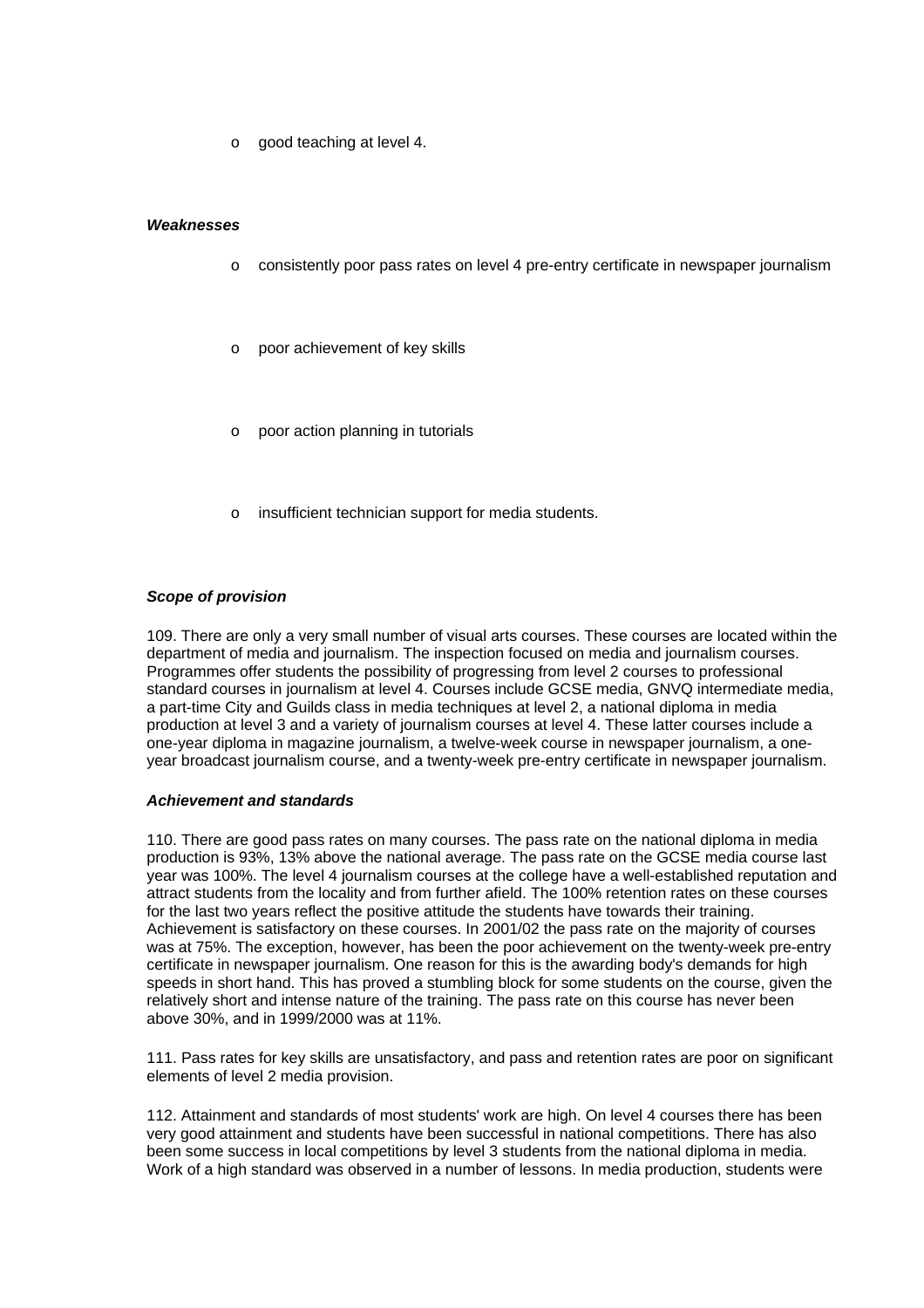set a highly realistic advertising assignment; the planning, research and execution of the brief were of a high order. IT skills were used to good effect. A group of students attending the 20-week journalism course were achieving high standards at an early stage in their course. This was seen in a variety of written responses, but especially in a live interview with college counsellors which required copy to be written to a very tight deadline.

| Qualification                                        | Level                    | <b>Completion year:</b> | 2000    | 2001            | 2002            |
|------------------------------------------------------|--------------------------|-------------------------|---------|-----------------|-----------------|
| <b>GCSE</b> media                                    | $\overline{2}$           | No. of starts           | $\star$ | 18              | 11              |
|                                                      |                          | % retention             | $\star$ | 72              | 82              |
|                                                      |                          | % pass rate             | $\star$ | 92              | 100             |
| <b>Periodicals Training</b>                          | $\overline{\mathbf{4}}$  | No. of starts           | 44      | 12 <sup>2</sup> | 12              |
| Council diploma of<br>magazine journalism            |                          | % retention             | 93      | 100             | 100             |
|                                                      |                          | % pass rate             | 71      | 67              | 75              |
| National Council for the                             | $\overline{\mathcal{A}}$ | No. of starts           | 35      | 22              | 20              |
| Training of Journalists<br>(NCTJ) pre-entry          |                          | % retention             | 100     | 100             | 100             |
| certificate of newspaper<br>journalism               |                          | % pass rate             | 11      | 27              | 30              |
| NCTJ newspaper                                       | 4                        | No. of starts           | 14      | 11              | 12 <sub>2</sub> |
| journalism (12 weeks)                                |                          | % retention             | 100     | 100             | 100             |
|                                                      |                          | % pass rate             | 14      | 64              | 75              |
| Broadcast Journalism                                 | 4                        | No. of starts           | 12      | 16              | 9               |
| <b>Training Council post-</b><br>graduate diploma of |                          | % retention             | 92      | 100             | 100             |
| broadcast journalism                                 |                          | % pass rate             | 91      | 69              | 75              |

## *A sample of retention and pass rates in journalism and media, 2000 to 2002*

*Source: ISR (2000 and 2001), college (2002)*

*\* data not available*

# *Quality of education and training*

113. Teaching and learning are satisfactory; in some cases they are good. Lessons are well planned with detailed schemes of work, many of which take account of the individual learning styles and backgrounds of students within the class.

114. Many assignments clearly reflect the demands of industry. This was a feature of much of the better teaching observed. For example, for an assignment on the magazine journalism course, students were required to produce a magazine for a niche audience. The quality of the final product was of a high order, both in the choice of the language register and in the use of industry standard software used to produce final copy. Students from a journalism course performed well in a local competition for their coverage of a local election and made good contributions to Solent News and Photo Agency.

115. Action planning is poor in tutorials. There is insufficient feedback to support students' progress and agreed plans are not adequately followed up. Internal verification is inconsistently applied on some courses.

116. The general quality of the accommodation and specialist equipment is good throughout the media area, as is the resourcing of specialist equipment. There are 53 iMac computers and 18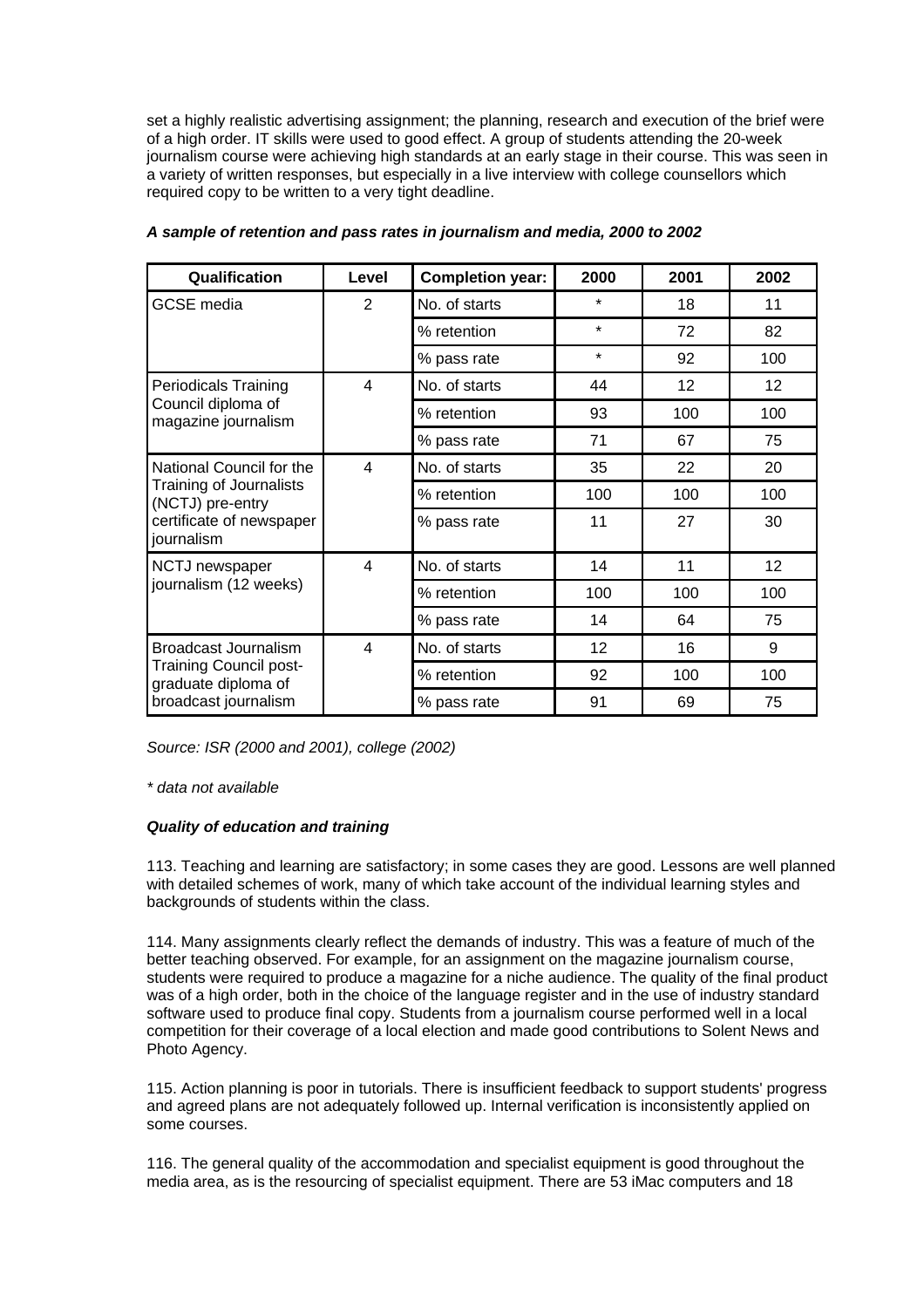<span id="page-43-0"></span>Performa 400s. The television and radio areas are well equipped with digital editing facilities that allow students to produce interesting and challenging work. Students receive good practical training on courses within the media area. Difficulties in replacing a technician within the media area are having a negative impact on the efficient running of the area and the quality of students' learning. Students experienced difficulties in transferring work from the PC-based learning centre to the Apple Mac-based media area. Teachers are appropriately qualified and many possess recent industrial experience that helps lend assignments a vocationally realistic content.

#### *Leadership and management*

117. Leadership and management are satisfactory. Course teams meet regularly. The quality of students' learning is central to discussions. Full-time staff are well informed about college and course targets. Communication with part-time staff is less effective. Individual teachers are allocated action points, but there is no effective follow-up to check that the actions are achieved. There are systems to allow student representatives to air their views in departmental meetings, and for these to be fed back to course teams for action. These have resulted some in changes to resources and departmental practice. However, this information is not effectively communicated back to the student body by course team leaders or student representatives. Students were sceptical about the likelihood of these meetings bringing about meaningful change.

118. There is some poor timekeeping and late submission of work. This was identified in the selfassessment report and a new monitoring system has been put into place.

## **English, communication and languages**



#### *Strengths*

- o good pass rates
- good teaching and learning on GCSE English, GCE AS English language and literature and modern foreign languages courses
- attractive, well-resourced and well-equipped learning areas
- high levels and good quality of support for students.

#### *Weaknesses*

o poor retention rate on the GCSE English course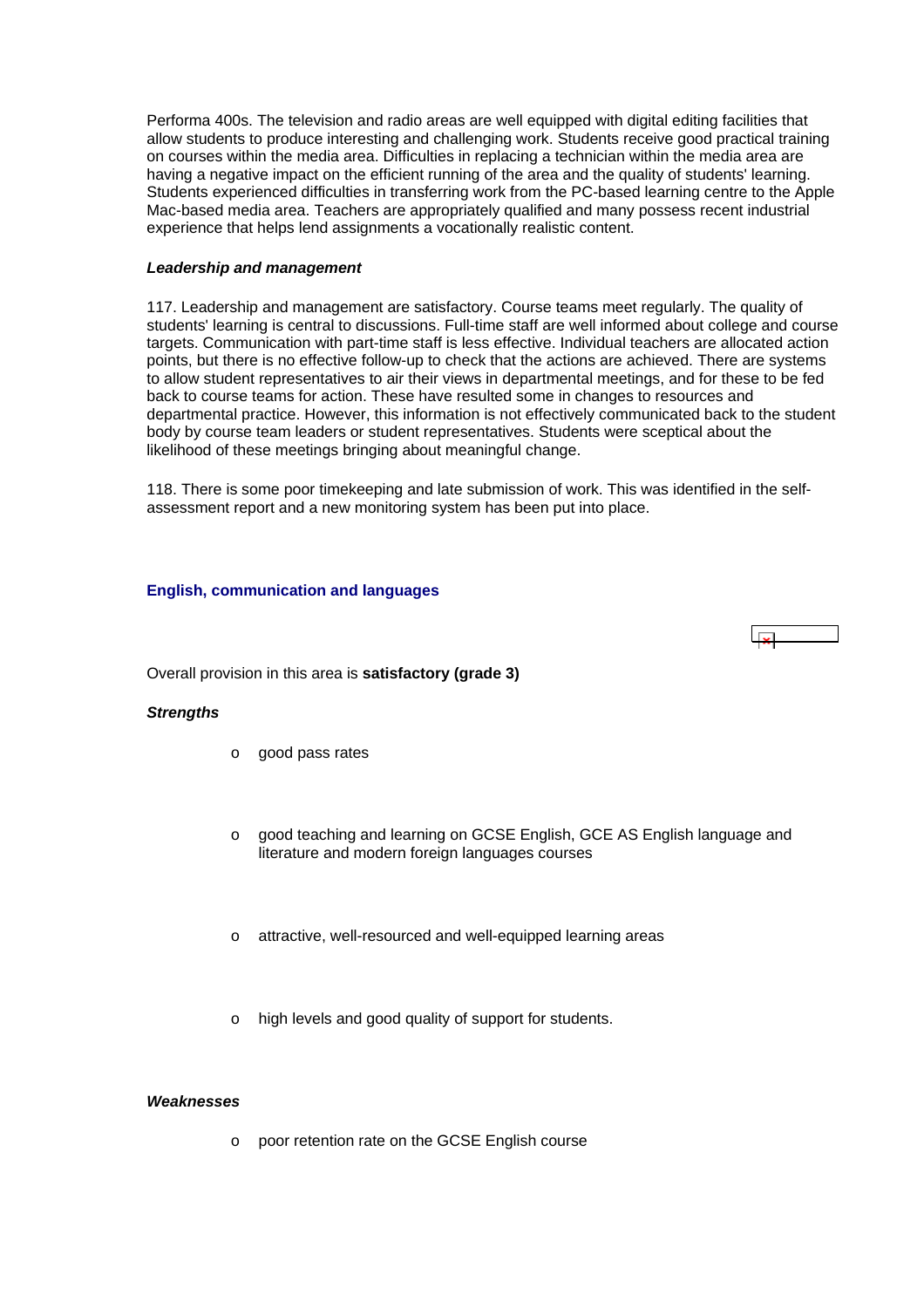- o inappropriate pace and insufficient variety in EFL classes
- insufficient provision to fully meet the needs of students and potential students.

### *Scope of provision*

119. English and modern foreign languages are taught within the department of languages. English is offered at GCSE and English language and literature at GCE AS. EFL is a large area of work and includes some ESOL students. EFL courses are offered from entry to level 3, with a wide range of accreditation options. Modern foreign languages include the major European languages, the most popular of which are French and Spanish.

## *Achievement and standards*

120. Pass rates are good. Over 100 students take the GCSE English examination each year. In 2001, 68% achieved grades A\* to C and in 2002, 79% achieved these grades. Students studying English as a foreign language and modern foreign languages were similarly successful in examinations where pass rates were above national averages in all areas. An English language testing scheme is used to measure progress towards standards necessary for progression to further study, employment or HE. An analysis of score improvements indicates that students are making appropriate progress and reaching the required standard in English. A full 100% of the students on the International University Foundation Programme progressed to HE last year.

121. Retention rates for GCSE and GCE AS students are poor. Only 60% of those students who started the GCSE course in 2001/02 completed it, and current registers show retention of this year's cohort to be similar. Retention rates for most other courses are in line with national averages. The standard of students' work is appropriate to their level of study.

| Qualification                                                                                             | Level          | <b>Completion year:</b> | 2000 | 2001 | 2002 |
|-----------------------------------------------------------------------------------------------------------|----------------|-------------------------|------|------|------|
| Spanish                                                                                                   | 1              | No. of starts           | 68   | 48   | 91   |
|                                                                                                           |                | % retention             | 59   | 68   | 71   |
|                                                                                                           |                | % pass rate             | 66   | 90   | 90   |
| French                                                                                                    | 1              | No. of starts           | 35   | 15   | 21   |
|                                                                                                           |                | % retention             | 80   | 64   | 67   |
|                                                                                                           |                | % pass rate             | 75   | 100  | 100  |
| <b>GCSE English</b>                                                                                       | $\overline{2}$ | No. of starts           | 211  | 127  | 131  |
|                                                                                                           |                | % retention             | 59   | 71   | 60   |
|                                                                                                           |                | % pass rate             | 50   | 68   | 79   |
| University of Cambridge<br><b>Local Examinations</b><br>Syndicate (UCLES) first<br>certificate in English | $\overline{2}$ | No. of starts           | 14   | 12   | 15   |
|                                                                                                           |                | % retention             | 93   | 91   | 87   |
|                                                                                                           |                | % pass rate             | 61   | 80   | 85   |
| Pitman spoken English                                                                                     | $\overline{2}$ | No. of starts           | 51   | 21   | 37   |

## *A sample of retention and pass rates in English, communication and languages, 2000 to 2002*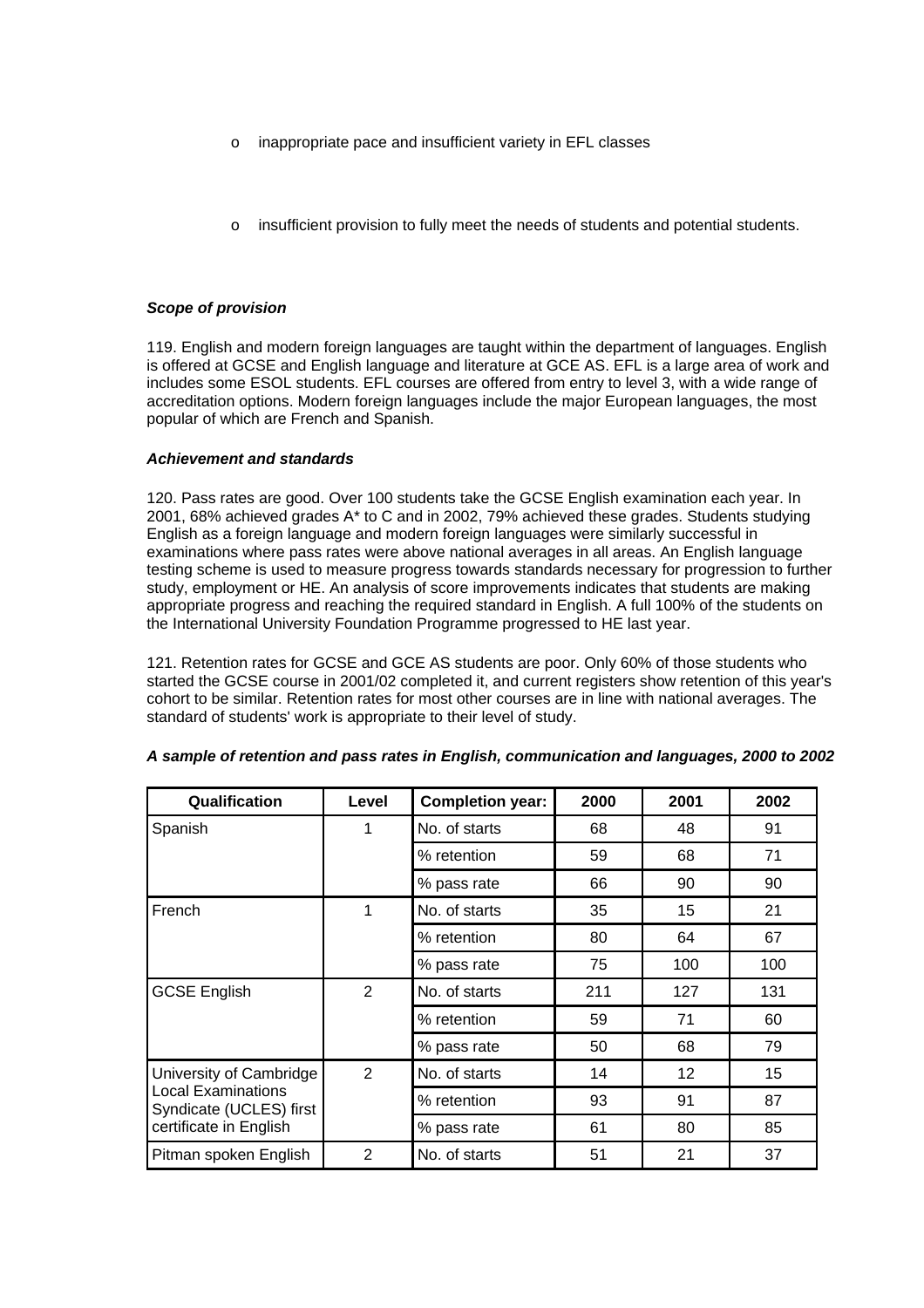| intermediate                               |   | % retention   | 88      | 100 | 68  |
|--------------------------------------------|---|---------------|---------|-----|-----|
|                                            |   | % pass rate   | 71      | 86  | 88  |
| GCE AS language and<br>literature          | 3 | No. of starts | $\star$ | 7   | 6   |
|                                            |   | % retention   | $\star$ | 57  | 33  |
|                                            |   | % pass rate   | $\star$ | 100 | 100 |
| French advanced<br>(internally accredited) | 3 | No. of starts | $\star$ | 44  | 62  |
|                                            |   | % retention   | $\star$ | 100 | 100 |
|                                            |   | % pass rate   | $\star$ | 100 | 100 |

*Source: ISR (2000 and 2001), college (2002)*

*\* course did not run*

# *Quality of education and training*

122. Teaching and learning in English GCSE and GCE AS and modern foreign languages lessons are good. Lessons are conducted at a lively pace and students work hard. Teachers use a range of teaching methods and lessons are stimulating and productive. In a GCE AS English language and literature class, the teacher used a board game to test students' knowledge of the Chaucer text and identify areas for further revision. Students enjoyed the exercise and demonstrated good knowledge of the subject. A well-written, comprehensive handbook for GCSE English supports the teaching of the subject and includes effective teaching materials. In modern foreign language lessons, the pace was appropriately lively. Students enjoy their studies, confidently using the target language. There is a range of stimulating material which is used effectively to develop the students' language skills. Most teachers are native speakers who tailor their questions and responses to the individual linguistic levels within the group.

123. The teaching of English as a foreign language is satisfactory. Lessons are thorough and well structured. The schemes are very closely aligned to a range of appropriate textbooks. Much of the learning is teacher-centred. In some cases, opportunities to use English are limited by this approach. Little use was made of ILT in English sessions. However, since January, the department has offered fortnightly ILT sessions for EFL students where they use English language learning web sites and software to develop language skills. Initially, these sessions are being provided jointly by English and ILT specialists to prepare English staff to incorporate ILT more effectively into their teaching. A programme of additional language options is offered each afternoon where students can have extra practice with spelling, writing, oral skills and literature. Attendance at these sessions is low.

124. English is taught in recently refurbished accommodation, which provides a comfortable, attractive, well-decorated learning environment. All English rooms are well equipped and many have video players. Other accommodation is cramped, overheated and cluttered. The language centre in the learning centre is well stocked with appropriate texts and audio and video material. Students have easy access to computers which have software enabling international students to use alternative scripts to write documents and send e-mail. Teachers are well qualified. Recent staff development has focused on the use of ILT in teaching and work to accommodate the new core curriculum.

125. Assessment procedures in English are thorough. Students' work is marked thoroughly on the majority of courses. Assessment arrangements meet awarding body requirements. Initial assessment tests determine an appropriate level course for each EFL student and mock examinations are used to determine which examination the student should take. Screening and assessment are thorough and effectively conducted. The details of the students' performance in this initial screening are available to teachers, but are not systematically used to create a learning plan for each student. Students have regular progress reviews with their tutors where targets are set and performance against them is monitored. Many of these targets are too general. Students' progress is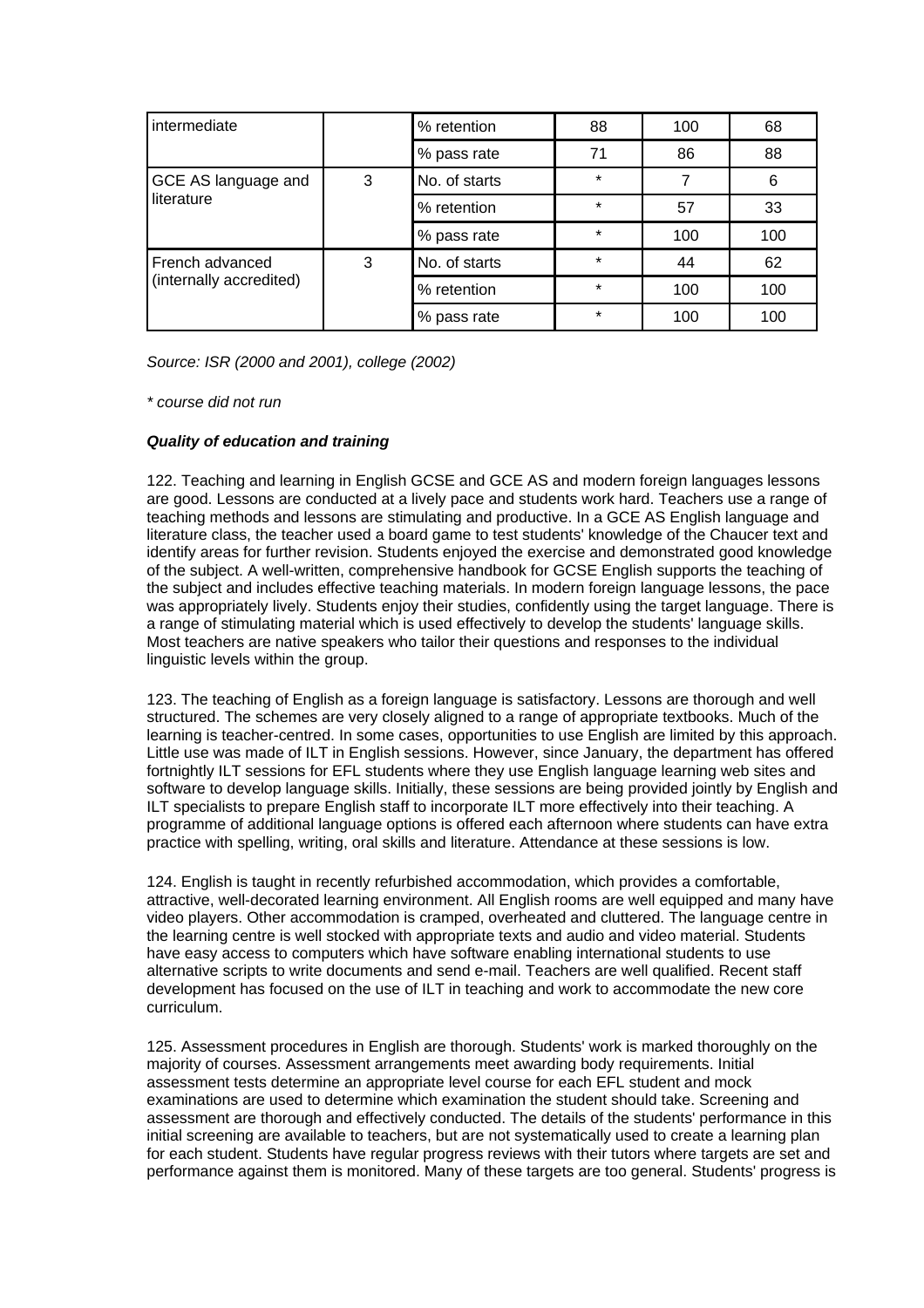<span id="page-46-0"></span>well tracked, and a recent initiative to improve communication between teachers about students' attendance and performance is effectively used. The college is piloting the use of learning goals to recognise provision which is not externally accredited. Where this is being used, tracking of progress against the aims is appropriate.

126. The college has a limited curriculum, providing GCSE and GCE AS English language and literature to full-time students. The college has realised that this arrangement does not fully meet the needs of many students. The college plans to offer GCE AS and A2 courses in English subjects next September to fill this gap in its curriculum. The range of modern foreign language subjects does not include any of the languages spoken by the college's international community. English, EFL and modern foreign languages are currently only taught on the main college sites. The department has plans to develop more dispersed provision in the region. The department has extensive international links providing English courses to support college contracts with Chinese, Kuwaiti and Swiss agencies and government departments, but no links with local employers.

127. Students are well supported. Welfare officers are available to support students studying away from home. EFL students have a comprehensive welcome pack when they begin their course. There is a thorough induction process. All full-time students have a personal tutor. Reviews of progress are conducted throughout the year. Students find them useful. Attendance is tracked weekly and those students who attend all their sessions are entered into a draw where they can win a prize. This has yet to have an impact on attendance.

#### *Leadership and management*

128. Leadership and management are satisfactory. Staff work closely with each other. The head of department meets regularly with programme leaders. However, there is no formal meetings schedule for programme teams. Staff are involved in the self-assessment process. Inspectors agree with many judgements in the self-assessment report. However, the fact that self-assessment significantly over-estimates the quality of teaching and learning inhibits action for improvement. Fulltime managers have only recently been appointed. Many initiatives to standardise approaches and improve communication have yet to have an impact on practice. Although the student group is culturally diverse, opportunities to celebrate cultural diversity and promote equality of opportunity are missed. In particular, the texts being used to teach EFL are monocultural.

# **English for speakers of other languages**

Overall provision in this area is **unsatisfactory (grade 4)**

#### *Strengths*

- o effective curriculum development in the community
- o good pass rates on intermediate programmes
- o good support for personal development of students.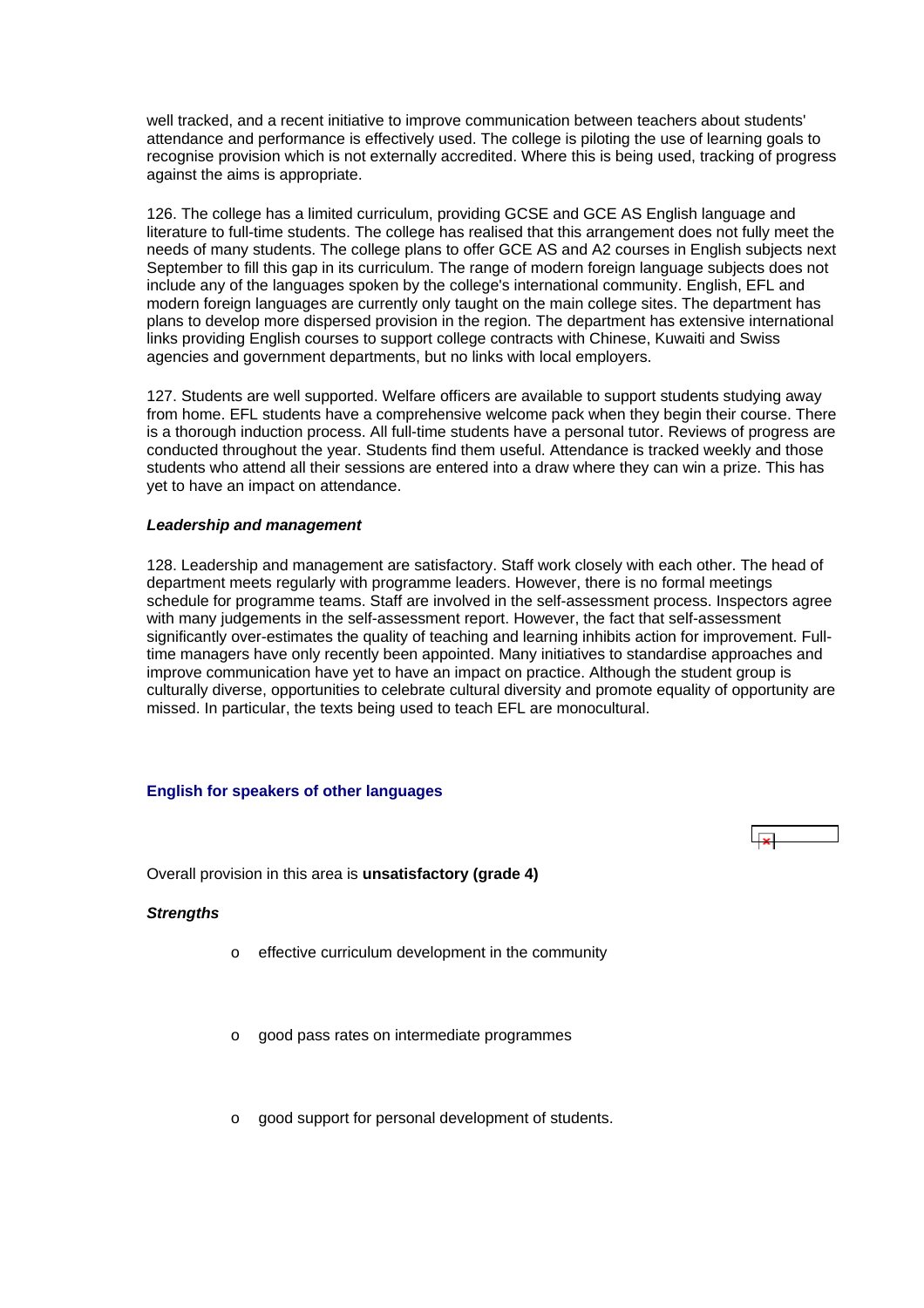### *Weaknesses*

- o insufficiently demanding teaching in many lessons
- o underdeveloped links between initial assessment and individual learning plans
- underdeveloped ESOL strategy and management.

#### *Scope of provision*

129. The college offers full-time and part-time ESOL classes at the main site and part-time provision in the community. Most of the college's community provision is provided at the college's Compass centre. At the time of the inspection, there were a total of 186 students in ESOL classes and 25 young asylum seekers participating in the ESOL in the communities project. Courses range from entry level to level 1. Out of a 100 students attending classes on the main site, 61 adult ESOL students attend full-time classes within EFL provision. These are timetabled for three hours every morning. There are some ESOL students ages 16 to 18, but numbers were not available. Some students take Pitmans and UCLES qualifications with additional qualifications such as CLAIT. Parttime students can attend day or evening classes. In the community, most of the classes are entry levels 1 to 3, with one group of level 1 students. The majority of the 81 students study at the compass centre. There are two classes at other venues. Classes are run as short 14-hour modules, which are topic-based for entry levels 1 and 2, but skills-based for entry level 3. A partnership with Portsmouth College provides short, four-week language and sport modules for young asylum seekers. At present, there are 25 students who attend sessions at 2 venues. Language support is provided for ESOL students studying on vocational courses at the college. Some 18 students have been identified as needing support.

### *Achievement and standards*

130. The majority of ESOL students in the community provision work towards the Highbury College certificate. Small numbers of students are entered for external awards. Retention and pass rates are improving for the small number of students who are entered for the key English test and the preliminary English test and some programmes exceed national averages. Pass rates for Pitmans are erratic, but are 100% for intermediate level students. Most students make satisfactory progress towards achieving language proficiency and feel they are successful. Two ESOL students from last year, one from Burundi and another from the Democratic Republic of the Congo are now on the university foundation course at college and have applied for university places. However, some students are not sufficiently challenged and for some students progress is slow. The attendance rate during inspection was 67%, and it was also low in the preceding weeks.

| Qualification        | Level                  | <b>Completion year:</b> | 2000 | 2001 | 2002 |
|----------------------|------------------------|-------------------------|------|------|------|
| Pitmans basic spoken | No. of starts<br>entry |                         | 16   |      |      |
| <b>ESOL</b>          |                        | % retention             | 94   | 100  | 100  |
|                      |                        | % pass rate             | 93   | 50   | 89   |
| Pitmans elementary   | entry                  | No. of starts           | 2    |      |      |

#### *A sample of retention and pass rates in English for speakers of other languages, 2000 to 2002*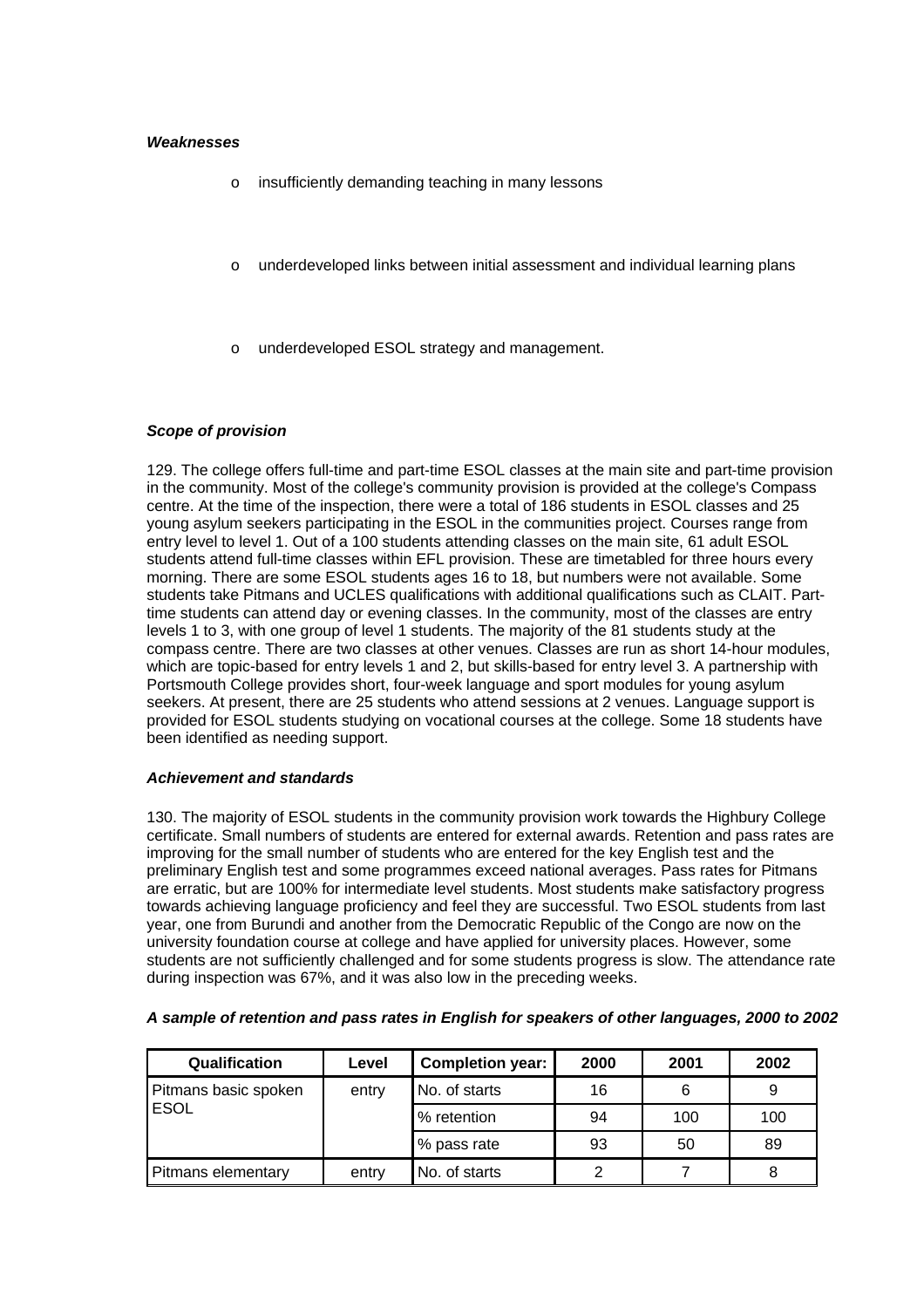| spoken ESOL                   |       | % retention   | $\Omega$ | 43 | 50  |
|-------------------------------|-------|---------------|----------|----|-----|
|                               |       | % pass rate   | N/a      | 67 | 75  |
| Pitmans intermediate          | entry | No. of starts | 9        | 14 | 10  |
| spoken ESOL                   |       | % retention   | 44       | 86 | 80  |
|                               |       | % pass rate   | 100      | 83 | 100 |
| Pitmans intermediate          | entry | No. of starts | 9        | 14 | 10  |
| <b>ESOL</b>                   |       | % retention   | 44       | 86 | 80  |
|                               |       | % pass rate   | 100      | 83 | 100 |
| <b>UCLES</b> key English test | 1     | No. of starts | 11       | 9  | 11  |
|                               |       | % retention   | 45       | 33 | 64  |
|                               |       | % pass rate   | 40       | 67 | 86  |
| <b>UCLES</b> preliminary      | 1     | No. of starts | 5        | 20 | 18  |
| English test                  |       | % retention   | 100      | 50 | 67  |
|                               |       | % pass rate   | 100      | 40 | 67  |

*Source: ISR (2000 and 2001), college (2002)*

# *Quality of education and training*

131. The overall quality of teaching and learning was unsatisfactory. Some 43% of lessons observed were good or better. About 14% of the lessons observed were unsatisfactory. In weak lessons, teachers did not differentiate by level of language ability and failed to create suitable opportunities for the practice of oral skills. In some cases, the planning was weak and poor management of activities caused confusion and hindered learning. For example, in one lesson, outline silhouette drawings were used to teach descriptive words such as blonde hair. Often, in such lessons, student files were poorly organised. Many lessons were uninspiring, with too much reliance on handouts from standard eurocentric FFL textbooks

132. In better lessons, teaching was clearly motivating. Teachers used a variety of activities such as role play, listening and games to maintain interest and to help students to practise new language. Good lessons included the use of language to increase students' self-confidence, language for assertiveness and language used to disagree, discuss and debate. In one lesson, entry level students practised returning items to a shop and focused on strategies to be assertive by understanding their rights in law. Students were corrected until they had mastered the appropriate intonation.

133. The accommodation is of a good standard. However, there is insufficient accommodation in the community. At present, some classes have mixed levels as insufficient classrooms are available at certain times. All staff are trained language specialists but more than half are trained to teach EFL and have had no training to teach ESOL. Two of the community development workers are bilingual.

134. There is effective ESOL curriculum development in the community. A range of partnerships with voluntary and statutory bodies supports the college's basic skills strategy. For example, ESOL staff are working with Portsmouth College on an ESOL in the communities project to support young asylum seekers by linking language development to sport. The project funds daily transport, trips to different venues, crèche facilities and provision of trainers for those students in need. Four-week, modularised programmes provide orienteering and access to local facilities. At present, there are two groups: one for males and one mixed. Some students have progressed to other learning opportunities. In another development, a bilingual worker is employed to liaise with Bangladeshi women and bring them to the centre. The college provides ESOL classes. A crèche is available in the same room. Some of the women have been resident in the country for over ten years and are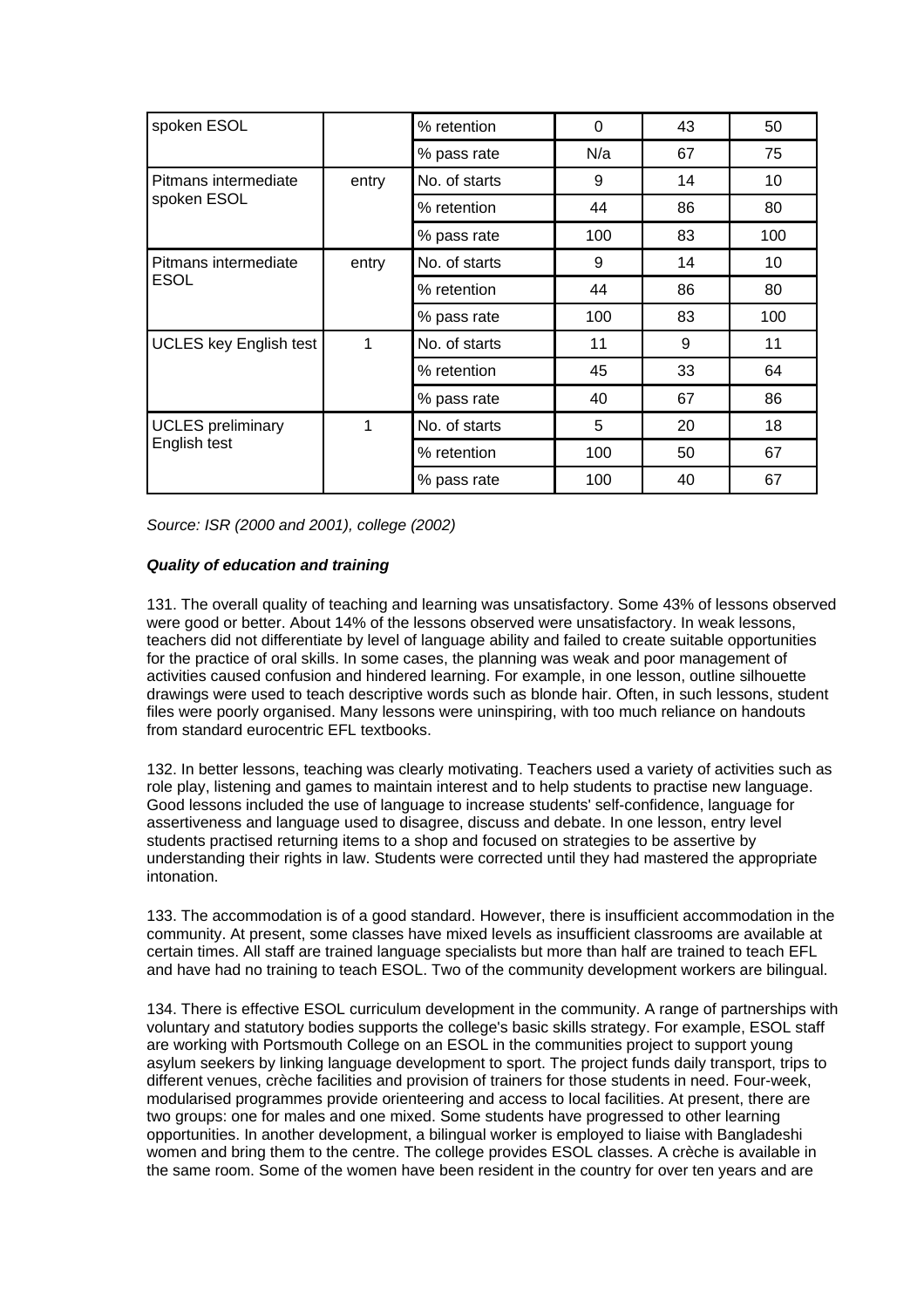<span id="page-49-0"></span>attending classes for the first time.

135. There is a well-developed procedure for admissions and initial assessment for ESOL students. All new students are tested before being placed on a course, using a locally devised diagnostic test. This has been mapped to the ESOL core curriculum, tests all four skills and is effective in placing students at the appropriate level for their learning needs. The results of assessment are available for the teacher to develop an individual learning plan. However, this process is not effective. Short and long-term targets for individual students are not identified precisely and reviews lack rigour.

#### *Leadership and management*

136. Leadership and management are unsatisfactory. The management of ESOL lacks clarity and is not sufficiently embedded within the college's basic skills strategy. The college does not produce a separate self-assessment report for ESOL. Much of the provision lies within the EFL programmes and it is not evident that this provides the most appropriate curriculum to meet the needs of ethnic minority residents and asylum seekers. Full-time students attend EFL classes. Neither the structure nor the curriculum within EFL differentiates between the needs of ESOL and EFL students. Managers do not evaluate the effectiveness of ESOL provision for full-time students, where numbers have increased from 48 in 2001/02 to 61 in 2002/03. The senior manager responsible for the provision took responsibility in December and is in the post temporarily. From September 2002, the college has re-focused the basic skills strategy to the skills for life strategy, which includes ESOL. Key managers meet weekly, but there is no clear identification of ESOL and its contribution to the college's aspirations to raise the language skills level of the local population. In the community provision, there is an understanding of the needs of the local area. This team is working well together and developing programmes; new venues have been added to the programme recently. Quality assurance and monitoring systems are in place and, for 2002/03, targets have been set for enrolment, retention and achievement. It is too early to comment on the effectiveness of this process.

#### **Literacy and numeracy**

Overall provision in this area is **unsatisfactory (grade 4)**

#### *Strengths*

- o good family literacy provision
- o good basic skills support in vocational lessons
- o effective community partnerships
- o some good individual support in the learning centre.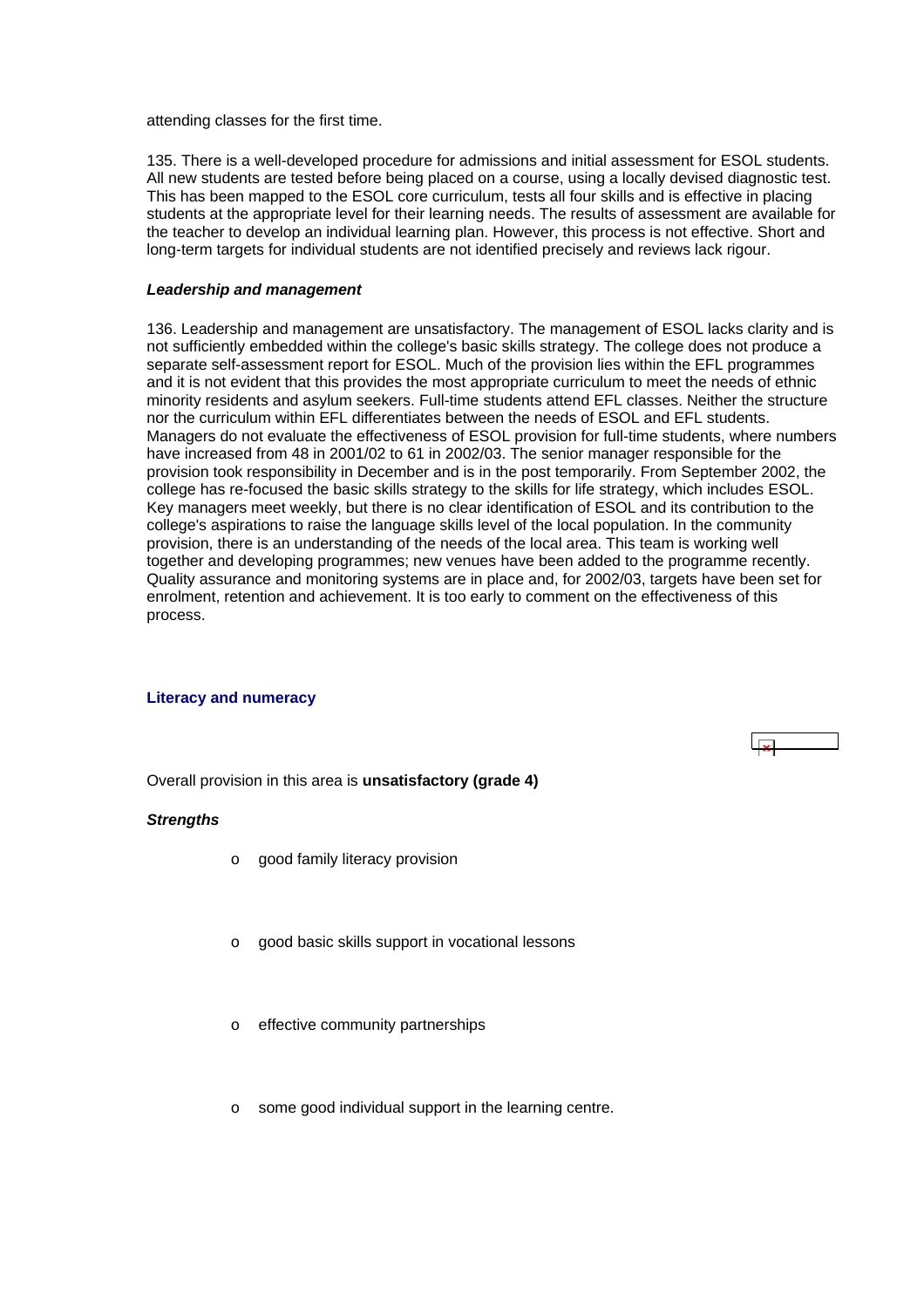#### *Weaknesses*

- o ineffective use of initial assessment to inform individual learning plans
- o much ineffective teaching
- o poor attendance in some basic skills classes
- little use of IT to support students' basic skills development
- lack of clarity in the management of basic skills.

## *Scope of provision*

137. The provision covers literacy and numeracy below level 2. The teaching of literacy and numeracy across the college includes discrete literacy and numeracy classes, additional learning support provided by the learning centre and support for literacy and numeracy within vocational areas. In addition, there are key skills classes in level 1 communication and application of number. A newly formed team of 11 learning development support staff provide individual help for students and team-teach with some vocational teachers. A recent development is to provide additional literacy and numeracy support through vocationally related workshops. Literacy and numeracy are taught across a range of college sites and in the community. `Return to learn' programmes are available at the Compass centre. The centre manages an extensive range of community-based programmes, including family learning, and there are strong community partnerships that widen access to learning. At the beginning of this college year, a skills for life strategy was introduced. The aim of the strategy is to develop a more cohesive college approach to teaching and supporting literacy and numeracy, learning support, ESOL and key skills. It is too early to judge the impact of the strategy. At the time of inspection, 331 students aged 16 to 18 and 264 adults were enrolled on literacy and numeracy classes.

### *Achievement and standards*

138. There is good development of students' basic skills on vocational courses and through individual support. Basic skills learning and achievement are appropriately linked to students' main programmes and enable successful completion. There is good progression to, for example, other college courses and voluntary work in schools for students on family literacy courses. There is insufficient formal identification and recording of students' personal skills development, particularly for those attending return to learn basic skills classes. There is poor attendance in some basic skills classes. The college has identified poor attendance as a weakness and, at the Compass centre, has introduced procedures for improving attendance. Student success and achievement are celebrated through, for example, articles in the local newspaper.

#### *Quality of education and training*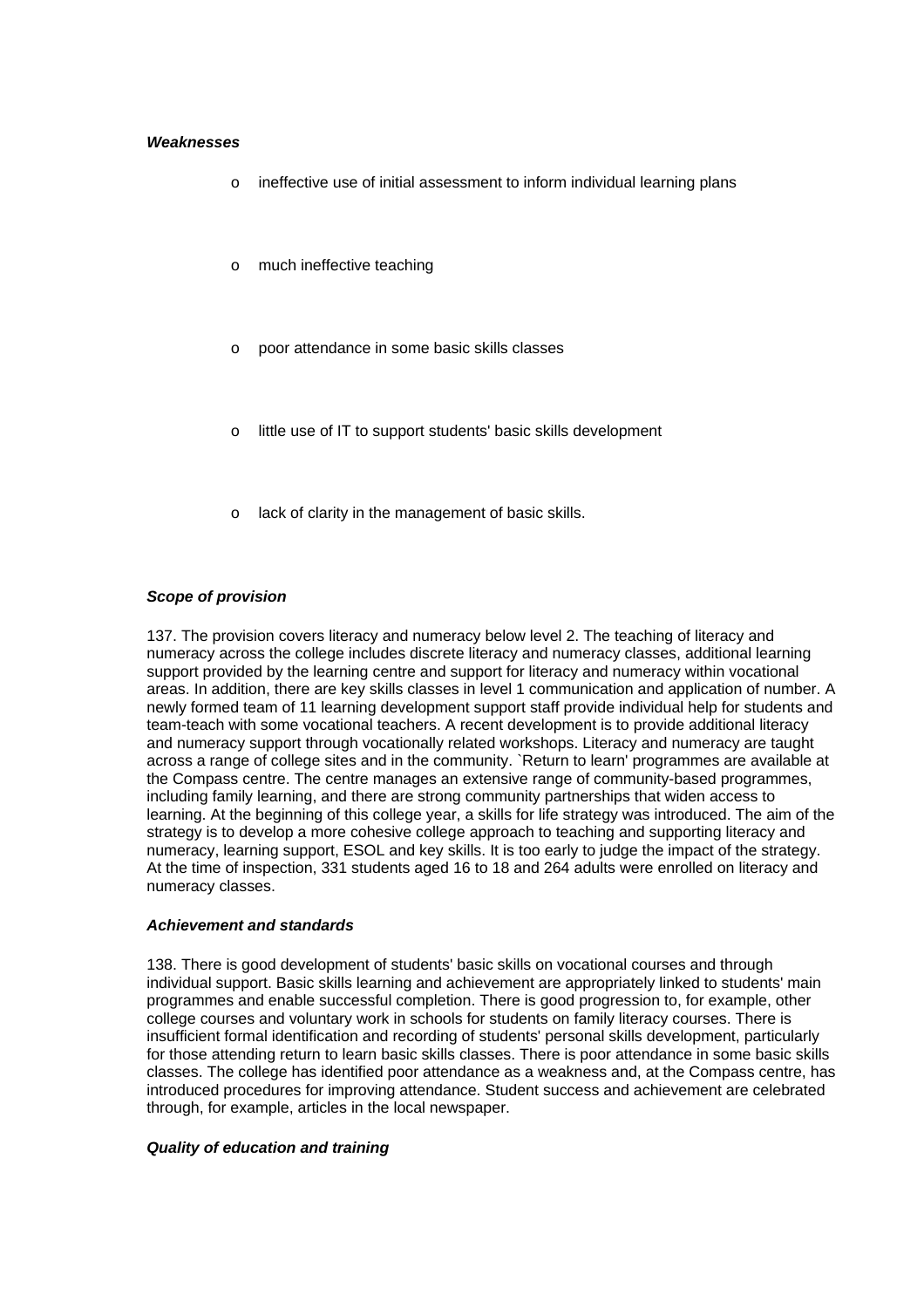139. Much of the teaching is ineffective. About 30% of the lessons observed were unsatisfactory. Lesson planning is poor and there are no links to individual learning plan goals. There is insufficient differentiation of learning activities that recognises students' differing learning needs. There is overemphasis on whole-class activities. with all students doing the same activity at the same time, regardless of ability. Teachers do not use a variety of teaching methods and activities to make learning interesting and stimulating. Paper-based activities are used too often for students who have limited reading and writing skills and there is insufficient identification of learning activities that are relevant to students' lives. There is little recording of students' progress during lessons and poor review of learning at the end of lessons. In the better lessons, the differing needs of individual students are recognised and the learning differentiated to meet students' needs. Imaginative teaching methods enable students to develop enjoyable ways of learning. For example, in a family literacy lesson, students were encouraged to learn tips for difficult spellings, such as air hand writing, imagining the word in colour and recognising the shape of words. There is little use of IT to support students' basic skills development. Schemes of work and lesson plans do not identify how IT will be used in lessons.

140. The use of initial assessment to inform individual learning plans is ineffective. The outcomes of initial assessment are linked to the core curriculum for adult literacy and numeracy, but are not used to translate the core curriculum levels into specific, measurable short-term goals to meet students' individual learning needs. Initial assessment does not identify students' personal development needs and there are no other forms of assessment used. Teachers produce excellent student and group profiles that identify areas of personal development plus students' personal circumstances that may affect learning. However, this information is not transferred, when appropriate, to individual learning plans as short-term goals. Individual learning plans are currently underdeveloped and are not informing teaching and learning. The majority of plans only identify literacy and numeracy goals linked to the core curriculum. Overall, short-term goals are too general and lack the detail needed to assist teachers to plan learning and record individual students' progress.

141. There is good basic skills support and development in vocational lessons. Basic skills learning and achievement are appropriately linked to students' main programmes and enable successful completion of course assignments and projects. Effective team teaching is developing between vocational teachers and learning development support staff. Individual student support in the learning centre is generally good. Support is well planned and linked to students' main programmes. Learning development staff use appropriate teaching methods to support students' individual learning styles. Target setting, in the majority of individual learning plans, is clear and there is sensitive awareness and careful management of students' personal issues. Learning development reviews of individual support are generally descriptive, but do identify students' progress and areas for improvements.

142. Family literacy provision is good and engages parents who may have had poor previous experiences of education. Imaginative projects include: dads' group, which led to them writing and performing a play about bullying; bewitch children with story telling; and one step ahead of your children. Students across the college receive good support for their basic skills. High levels of satisfaction are recorded through student questionnaires.

143. All teachers of basic skills are appropriately qualified and experienced, including two who are core curriculum trainers. All learning development support staff have teaching qualifications and some have basic skills teaching qualifications. Those who do not have basic skills teaching qualifications are encouraged to gain them. Staff development opportunities are linked to the outcomes of appraisal. Cross-college basic skills awareness training has recently taken place. It is too early to judge the impact of the training on teaching and learning. The learning centre has a specific section of easy reading books, including some books with little or no writing, for students with limited reading skills. The books include topical issues; for example, relating to learning difficulty, mental health and self-advocacy. There is a similar breadth of books at the Compass centre. Staff development and training needs are identified through appraisal and the college is responsive to those needs.

#### *Leadership and management*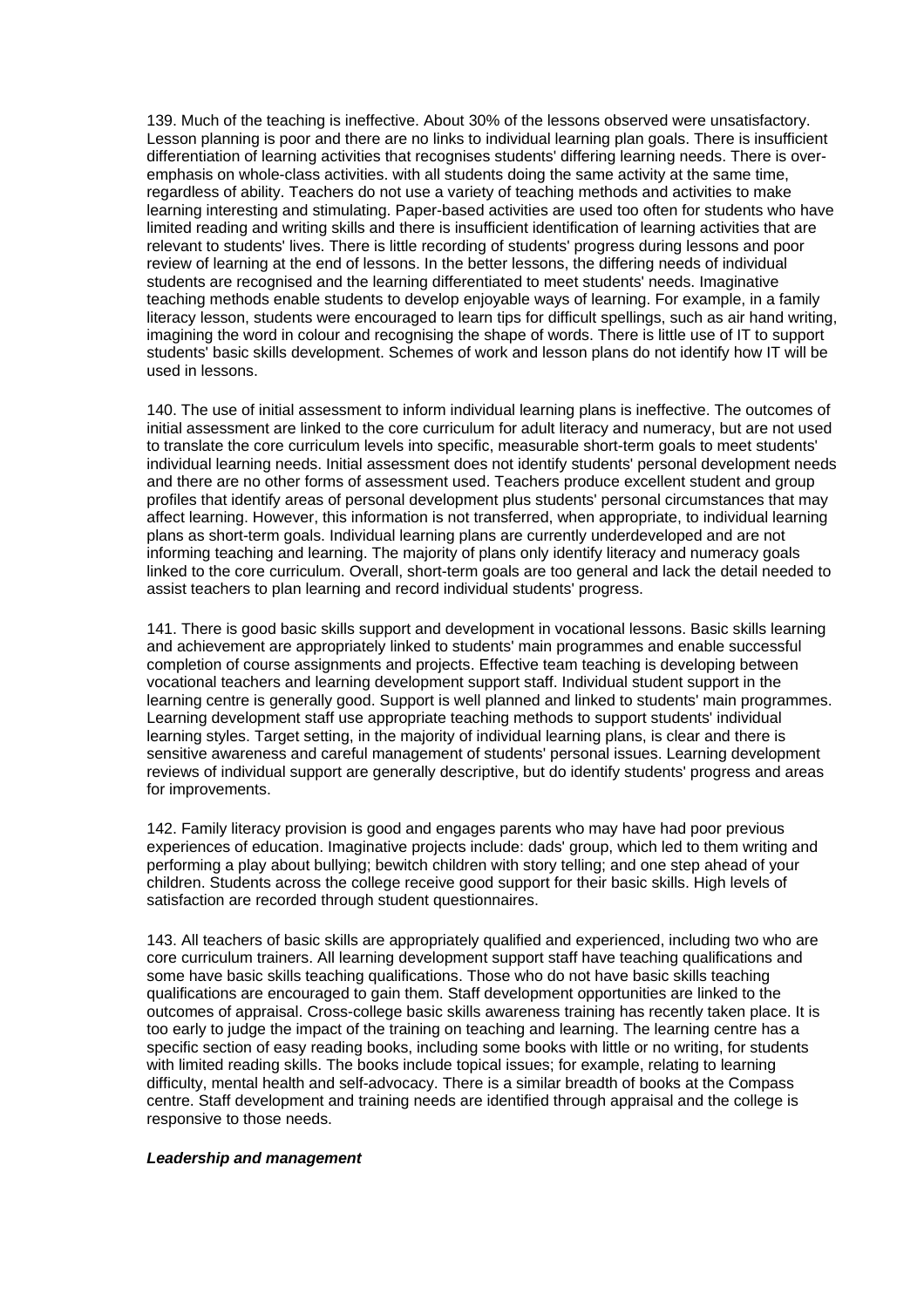<span id="page-52-0"></span>144. Leadership and management are unsatisfactory. There is lack of clarity in the management of basic skills across the college. There are no clear procedures to monitor and evaluate the impact of the skills for life strategy. It is not clear who has overall responsibility for implementing the strategy and ensuring basic skills across the college is co-ordinated and effective. Management strategies are currently fragmented. There is no overall co-ordination or monitoring of the effectiveness of basic skills provision and support. Managers now meet weekly but it is too early to judge the impact of these meetings on improving quality. Communication and contact between those who teach and support basic skills in different areas of the college are insufficient. There are no procedures in place to share good practice. There are effective community partnerships in a range of community locations across Portsmouth that widen access to learning. Examples of partnerships to improve levels of basic skills include: working with people recovering from mental illness; the probation service; and staff in hospitals, such as porters, kitchen staff and nurses. Many projects are being developed as a result of successful bids for external funding.

#### **Part D: College data**

## **Table 1: Enrolments by level of study and age September 2002**

| Level        | $16 - 18$ | $19+$ |
|--------------|-----------|-------|
|              | 12        | 9     |
| $\mathbf{2}$ | 27        | 26    |
| 3            | 10        | 15    |
| 4/5          | ი         | 6     |
| <b>Other</b> | 51        | 44    |
| <b>Total</b> | 100       | 100   |

*Source: provided by the college in spring 2003*

#### **Table 2: Enrolments by curriculum area and age group 2001/02**

| <b>Curriculum area</b>                                  | $16 - 18$ | $19+$ | <b>Total</b>        |
|---------------------------------------------------------|-----------|-------|---------------------|
|                                                         | No.       | No.   | <b>Enrolments %</b> |
| Science and mathematics                                 | 491       | 532   | 4                   |
| Land-based provision                                    | 31        | 28    | 0                   |
| Construction                                            | 935       | 2,025 | 11                  |
| Engineering, technology and<br>manufacture              | 733       | 1,450 | 8                   |
| Business administration,<br>management and professional | 159       | 2,583 | 10                  |

 $\overline{1}$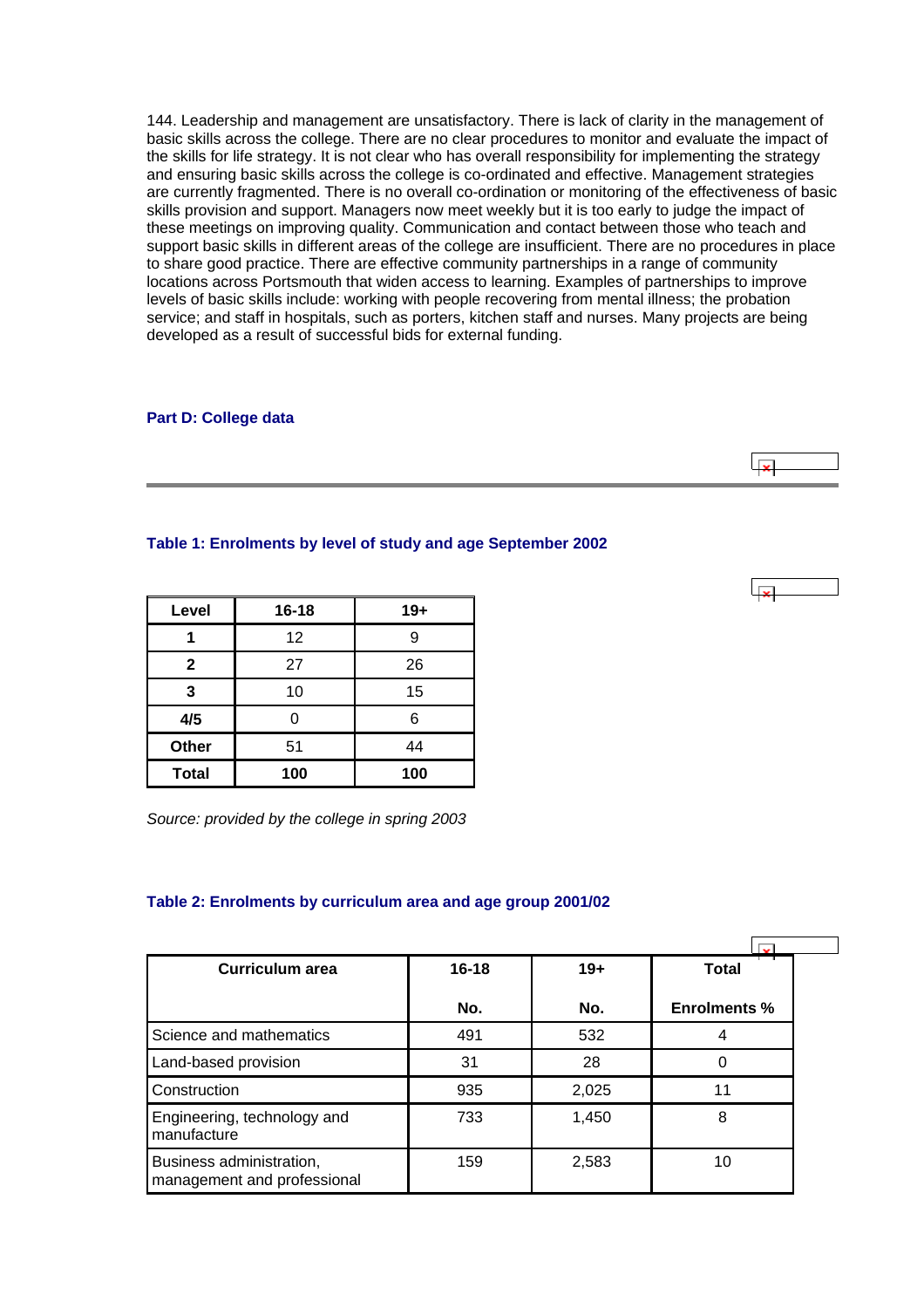<span id="page-53-0"></span>

| Information and communications<br>technology      | 542   | 4,011  | 16            |
|---------------------------------------------------|-------|--------|---------------|
| Retailing, customer service and<br>transportation | 58    | 565    |               |
| Hospitality, sports, leisure and travel           | 673   | 1,403  | 8             |
| Hairdressing and beauty therapy                   | 419   | 371    | 3             |
| Health, social care and public<br>services        | 584   | 4,246  | 17            |
| Visual and performing arts and<br>media           | 150   | 1,251  | 5             |
| Humanities                                        | 36    | 452    | $\mathcal{P}$ |
| English, languages and<br>communication           | 733   | 784    | 5             |
| Foundation programmes                             | 1,062 | 1,319  | 9             |
| Total                                             | 6,606 | 21,020 | 100           |

*Source: provided by the college in spring 2003*

# **Table 3: Retention and achievement**

| Level                   | <b>Retention and pass</b>       | <b>Completion year</b> |           |         |       |       |         |  |
|-------------------------|---------------------------------|------------------------|-----------|---------|-------|-------|---------|--|
| (Long<br>Courses)       | rate                            |                        | $16 - 18$ |         | $19+$ |       |         |  |
|                         |                                 | 1999                   | 2000      | 2001    | 1999  | 2000  | 2001    |  |
| 1                       | Starters excluding<br>transfers | 1,044                  | 744       | 581     | 979   | 931   | 814     |  |
|                         | Retention rate (%)              | 73                     | 84        | 74      | 80    | 82    | 81      |  |
|                         | National average (%)            | 80                     | 79        | $\star$ | 78    | 78    | $\star$ |  |
|                         | Pass rate (%)                   | 57                     | 70        | 77      | 69    | 68    | 75      |  |
|                         | National average (%)            | 65                     | 68        | $\star$ | 66    | 68    | $\star$ |  |
| $\overline{2}$          | Starters excluding<br>transfers | 1,368                  | 1,263     | 1,066   | 1,833 | 1,950 | 1,979   |  |
|                         | Retention rate (%)              | 73                     | 77        | 72      | 77    | 82    | 80      |  |
|                         | National average (%)            | 76                     | 76        | $\star$ | 79    | 78    | $\star$ |  |
|                         | Pass rate (%)                   | 62                     | 57        | 66      | 65    | 68    | 79      |  |
|                         | National average (%)            | 66                     | 69        | $\star$ | 65    | 69    | $\star$ |  |
| $\overline{\mathbf{3}}$ | Starters excluding<br>transfers | 755                    | 532       | 485     | 2,447 | 2,192 | 2,088   |  |
|                         | Retention rate (%)              | 76                     | 79        | 77      | 86    | 85    | 85      |  |
|                         | National average (%)            | 76                     | 77        | $\star$ | 78    | 78    | $\star$ |  |
|                         | Pass rate (%)                   | 71                     | 66        | 75      | 68    | 61    | 77      |  |